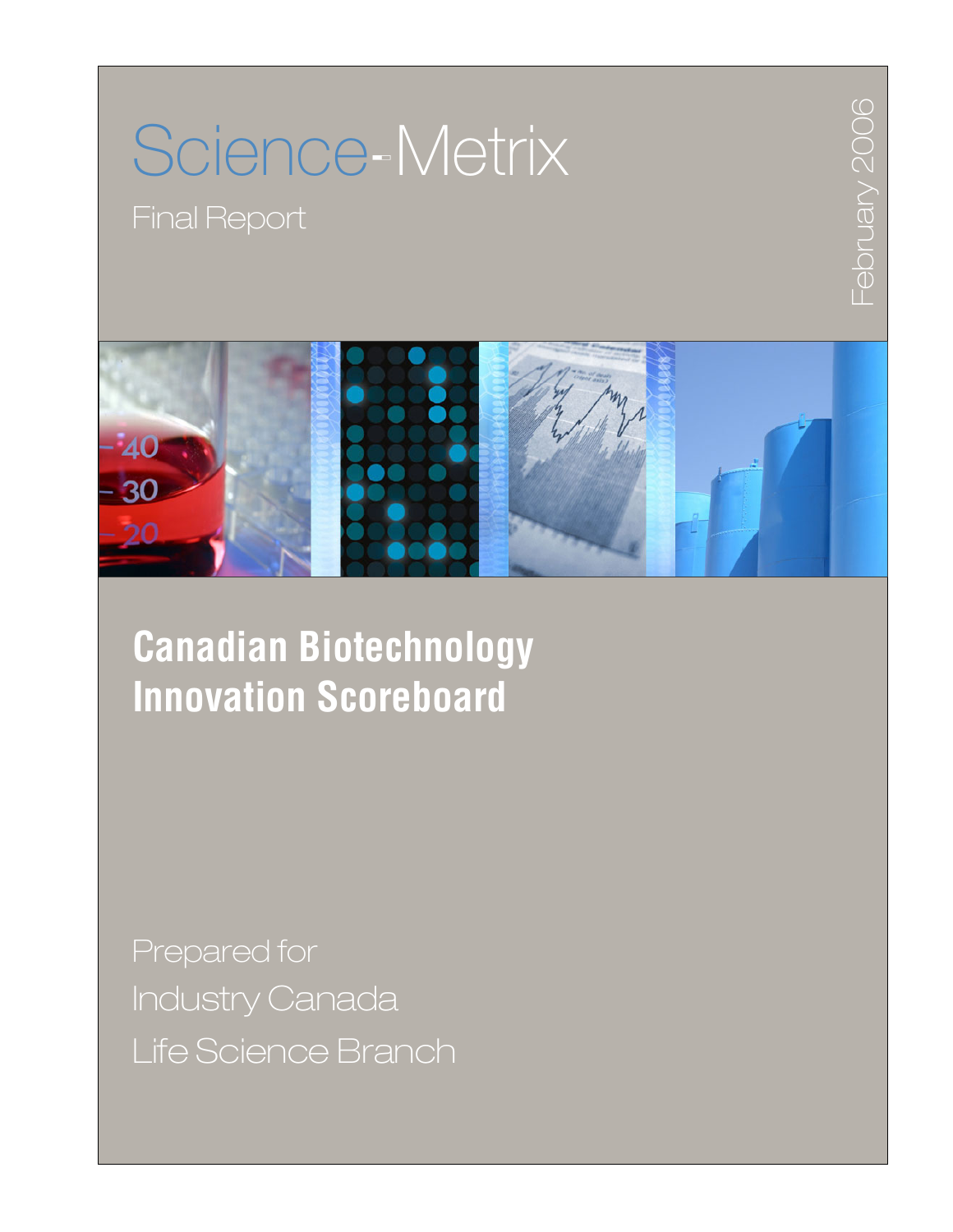Science-Metrix

Final report

# **Canadian Biotechnology Innovation Scoreboard**

February 2006

Cédric Brunelle, David Campbell, Grégoire Côté and Éric Archambault

Prepared for Industry Canada Life Science Branch

Science-Metrix specializes in the measurement and evaluation of science, technology and innovation. Our data collection and assessment methods include bibliometrics, scientometrics, technometrics, surveys and interviews, environmental scans, monitoring and intelligence gathering. We perform program and policy evaluations, benchmarking and sector analyses, market studies and strategic planning. Science-Metrix has a robust knowledge of life and environmental sciences.

514.495.6505 4572 de Lorimier avenue Montreal Quebec Canada H2H 2B5 info@science-metrix.com · www.science-metrix.com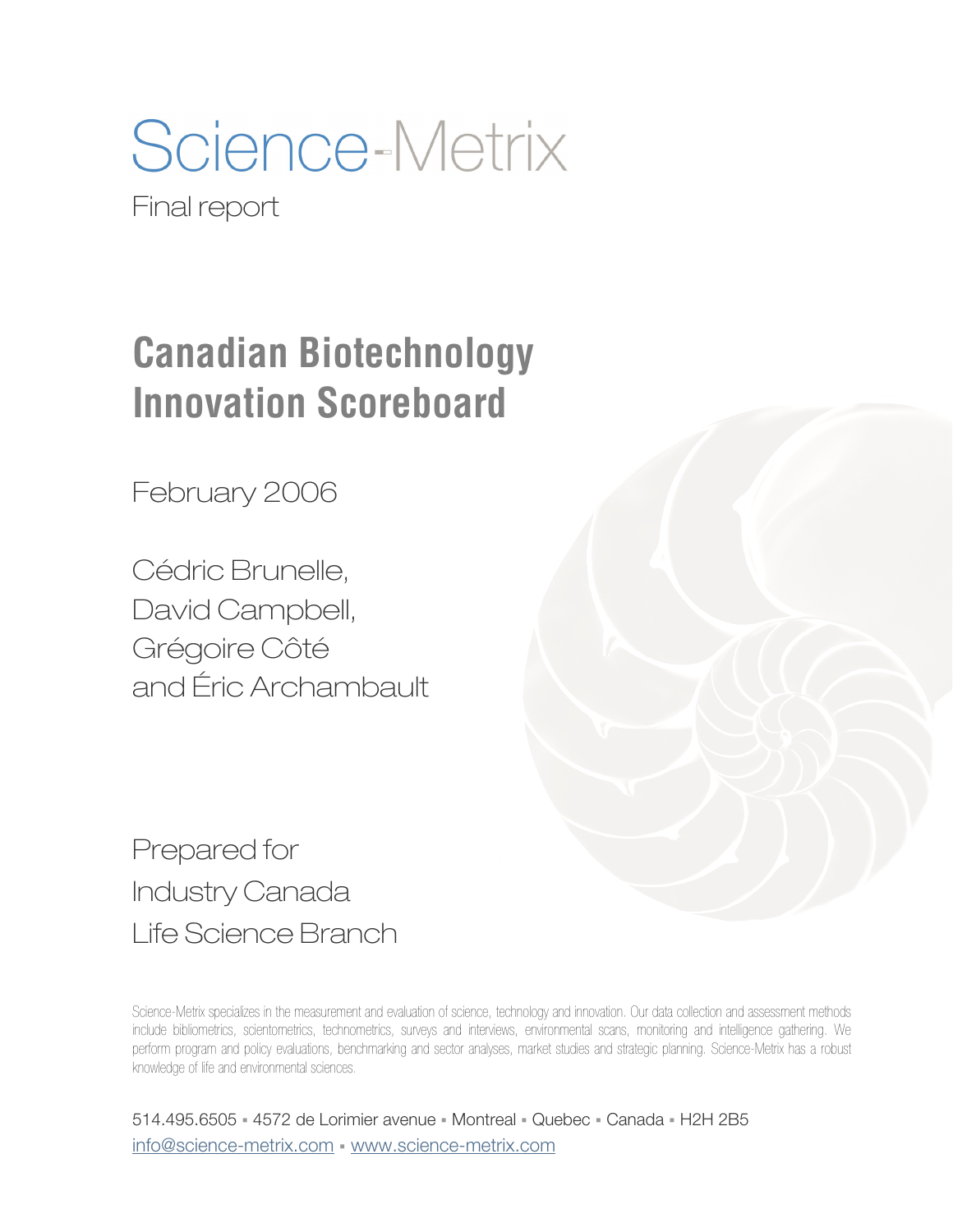# **Executive Summary**

The *Canadian Biotechnology Innovation Scoreboard* aims to analyze and evaluate specific aspects of the biotechnology field by comparing Canada with other international leaders in biotechnology. Scoreboards are designed to inform and stimulate debate among policy makers and other stakeholders. This scoreboard presents exhaustive, timely, relevant, accurate, comparable, and coherent data on biotechnology for Canadian policy makers. The policy areas addressed in the report are the following:

- Scientific and technological outputs of biotechnology research;
- Level of dissemination of biotechnology knowledge;
- **Commercialization of biotechnology products;**
- Economic, social, and environmental impacts of biotechnology activities.

The main difficulties encountered stemmed from a lack of standardization and, therefore, comparability of data presented in international reports. To address these difficulties, this report followed the guidelines presented in the OECD *Framework for Biotechnology Statistics,* published in June 2005. Problems of category and definition were resolved, while problems of comparability, coherence, reporting agent, and scope of the data were used as a basis for the inclusion or the exclusion of data in the scoreboard.

This report is subdivided into three sections, following the framework presented in Science-Metrix' report *Towards a Canadian Biotechnology Innovation Scoreboard*: (1) a scientometric analysis; (2) a technometric analysis; and (3) firms, workforce, and financial flows analyses. The scoreboard is based on 22 indicators. These indicators provide data in support of the analysis in each of the three sections.

The scoreboard shows that Canada is one of the world leaders in biotechnology. In particular, it reveals that Canada has the fastest growing biotechnology market in the world, and that Canada has benefited from high amounts of Business Enterprise Sector (BES) R&D investments in biotechnology, as well as high-value investments from Venture Capital (VC). The country also possesses significant numbers of biotechnology firms and employees, achieves significant revenues, and has a good Intellectual Property (IP) portfolio. In fact, Canada, as ranked among the top five countries, is leading in 14 out of 22 indicators.

However, Canada scores comparatively low for relative number of biotechnology papers, specialization of its output in biotechnology science and technology, average relative citation of its patents, and number of biotechnology BES employees per thousand labour force.

Other leading countries in biotechnology include the US, Denmark, the UK, Germany, Switzerland, Sweden, and France. Countries likely to play a major role in biotechnology in the near future include China and the Republic of Korea.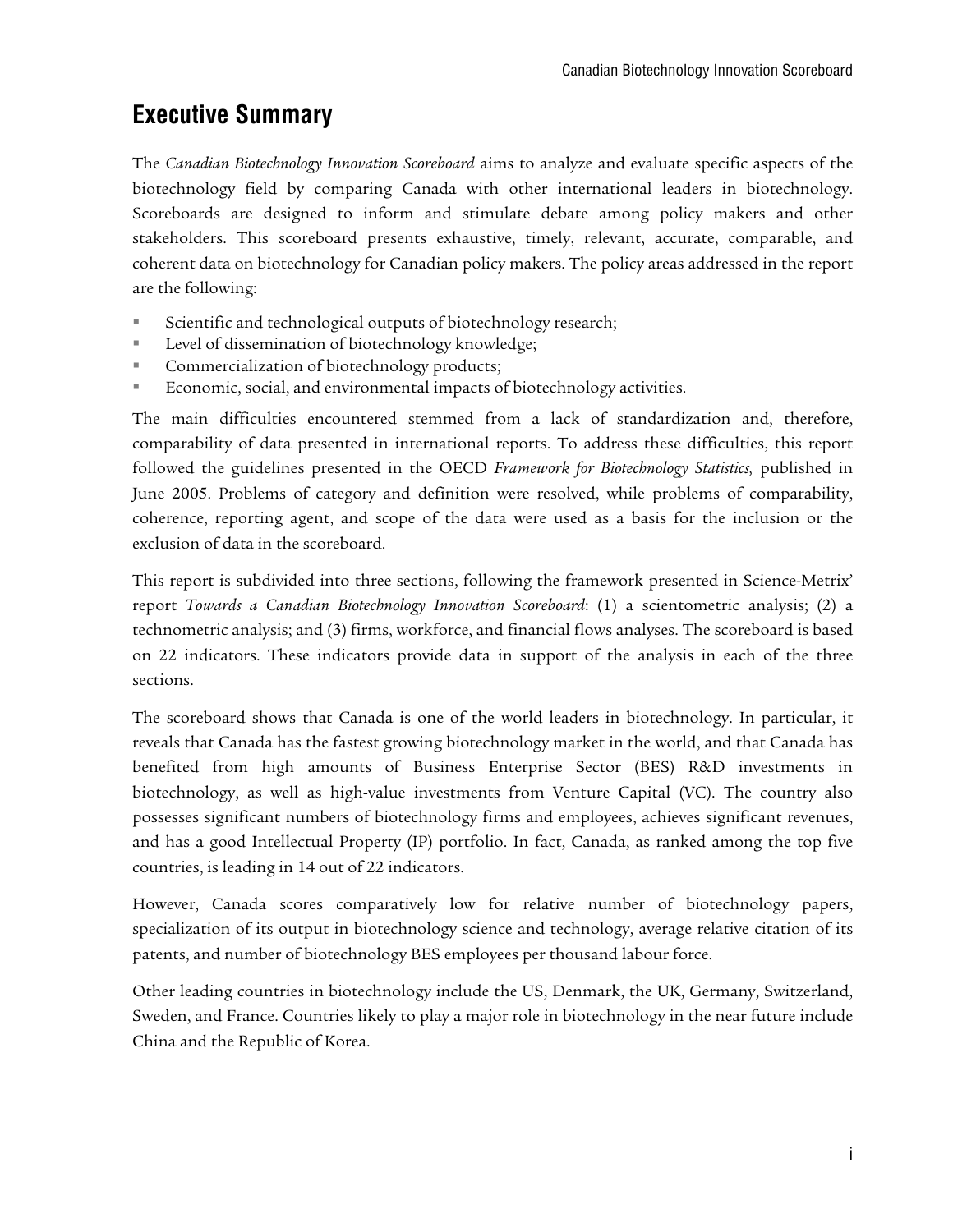# **Acronyms**

| <b>ARC</b>   | Average of Relative Citations                                |
|--------------|--------------------------------------------------------------|
| <b>BERD</b>  | Business Enterprise Expenditures on Research and Development |
| <b>BES</b>   | <b>Business Enterprise Sector</b>                            |
| <b>BUDS</b>  | Biotechnology Use and Development Survey                     |
| CAD          | Canadian Dollar                                              |
| DBF          | Dedicated Biotechnology Firm                                 |
| EС           | European Commission                                          |
| <b>IBF</b>   | Innovative Biotechnology Firm                                |
| GDP          | <b>Gross Domestic Product</b>                                |
| <b>GERD</b>  | Gross Domestic Expenditures on Research and Development      |
| <b>HERD</b>  | Higher Education Expenditures on Research and Development    |
| IP           | <b>Intellectual Property</b>                                 |
| ISI          | Institute of Scientific Information                          |
| OECD         | Organisation for Economic Co-operation and Development       |
| <b>PPP</b>   | Purchasing Power Parity                                      |
| RAC          | Relative Average Citation                                    |
| R&D          | Research and development                                     |
| <b>SCI</b>   | Science Citation Index                                       |
| <b>STI</b>   | Science, Technology and Innovation                           |
| <b>UN</b>    | <b>United Nations</b>                                        |
| <b>USD</b>   | <b>United States Dollars</b>                                 |
| VC           | Venture capital                                              |
| <b>USPTO</b> | United States Patent and Trademark Office                    |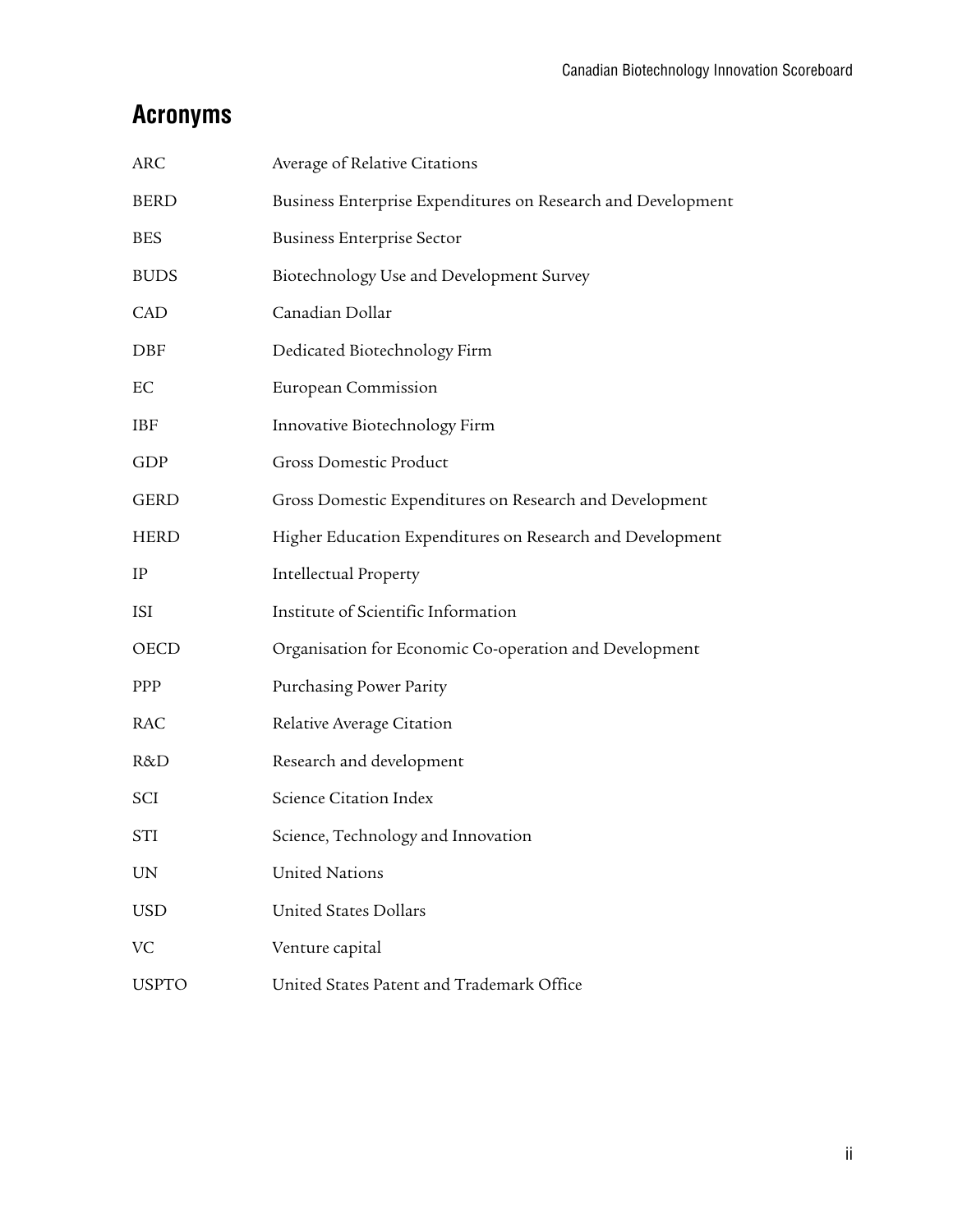# **Contents**

| <b>PART I</b>     |            |       |                                                                   |  |
|-------------------|------------|-------|-------------------------------------------------------------------|--|
| 1                 |            |       |                                                                   |  |
|                   | 1.1        |       |                                                                   |  |
|                   | 1.2        |       |                                                                   |  |
| <b>PART II</b>    |            |       |                                                                   |  |
| 2                 |            |       |                                                                   |  |
| <b>PART III</b>   |            |       |                                                                   |  |
| 3                 |            |       |                                                                   |  |
| 4                 |            |       |                                                                   |  |
|                   | 4.1        |       |                                                                   |  |
|                   | 4.2        |       |                                                                   |  |
| 5                 |            |       |                                                                   |  |
|                   | 5.1        |       |                                                                   |  |
|                   |            | 5.1.1 | Trends in Canadian biotechnology R&D expenditures in the business |  |
|                   |            | 5.1.2 |                                                                   |  |
|                   | 5.2        |       |                                                                   |  |
|                   |            |       |                                                                   |  |
| $6\phantom{1}6$   |            |       |                                                                   |  |
|                   | 6.1<br>6.2 |       |                                                                   |  |
|                   |            |       |                                                                   |  |
| <b>PART IV</b>    |            |       |                                                                   |  |
|                   |            |       |                                                                   |  |
|                   |            |       |                                                                   |  |
|                   |            |       |                                                                   |  |
| <b>Appendix A</b> |            |       |                                                                   |  |
| <b>Appendix B</b> |            |       |                                                                   |  |
|                   |            |       |                                                                   |  |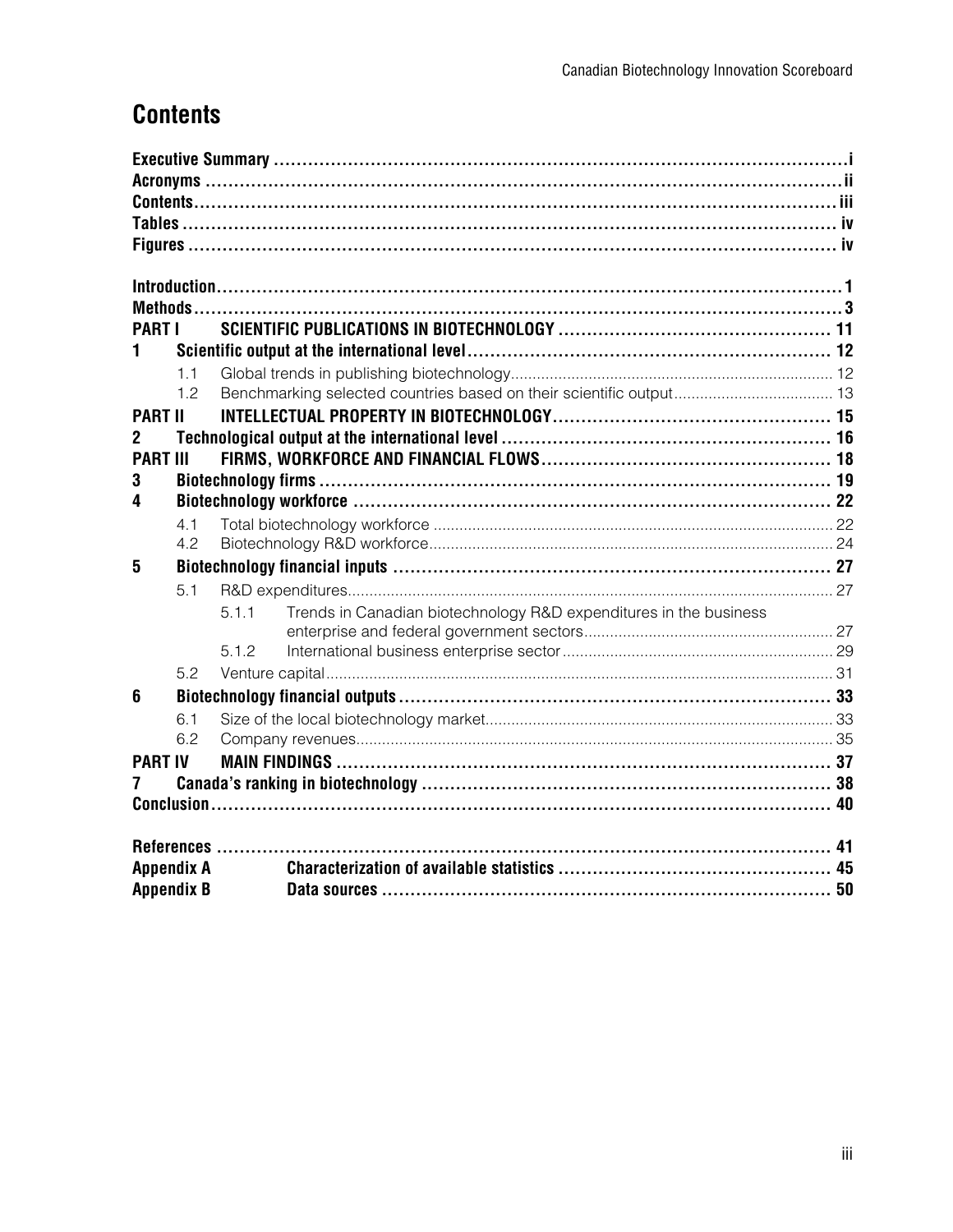# **Tables**

| Table I   | Multicriteria ranking of selected countries based on the number of papers, the number of<br>papers per billion GDP, the specialization index (SI), and the average of relative citations |  |
|-----------|------------------------------------------------------------------------------------------------------------------------------------------------------------------------------------------|--|
| Table II  | Multicriteria ranking of selected countries' 2004 IP portfolios in biotechnology using the                                                                                               |  |
|           | following indicators: Intellectual property (IP) ownership, IP per billion GDP, specialization                                                                                           |  |
|           |                                                                                                                                                                                          |  |
| Table III | Canada's ranking by biotechnology indicator among selected countries for which data                                                                                                      |  |
|           |                                                                                                                                                                                          |  |
| Table IV  |                                                                                                                                                                                          |  |
| Table V   | Available data on biotechnology firms and products in selected countries, 1998–2004  47                                                                                                  |  |
| Table VI  | Available data on biotechnology financial indicators in selected countries, 1998-2004  48                                                                                                |  |
| Table VII | Available data on biotechnology workforce in selected countries, 1998-2004  49                                                                                                           |  |
|           |                                                                                                                                                                                          |  |

# **Figures**

| Figure 1  |                                                                                                                                                                      |      |
|-----------|----------------------------------------------------------------------------------------------------------------------------------------------------------------------|------|
| Figure 2  |                                                                                                                                                                      |      |
| Figure 3  | Number of biotechnology firms per billion GDP in selected countries, 2003 21                                                                                         |      |
| Figure 4  | Number of biotechnology employees in the Business Enterprise Sector (BES) in selected                                                                                | 22   |
| Figure 5  | Biotechnology employees per thousand labour force in the BES in selected countries,                                                                                  | . 23 |
| Figure 6  | Biotechnology R&D employees in the BES in selected countries, 2003                                                                                                   | . 24 |
| Figure 7  | Proportion of biotechnology R&D employees among biotechnology employees in the BES                                                                                   | 25   |
| Figure 8  | Canada's biotechnology BES R&D expenditures in million US\$ PPP and as a percentage<br>of Canada's business enterprise expenditures on R&D (BERD), 1997-2003         | . 28 |
| Figure 9  | Federal government expenditures on biotechnology R&D in million US\$ PPP and as a<br>percentage of total federal government expenditures on R&D in Canada, 1998–2003 | 28   |
| Figure 10 | Business Enterprise Sector (BES) R&D expenditures on biotechnology in selected                                                                                       | 29   |
| Figure 11 | Business Enterprise Sector (BES) R&D expenditures on biotechnology in 2003 as a                                                                                      |      |
| Figure 12 |                                                                                                                                                                      |      |
| Figure 13 | Biotechnology venture capital per million GDP (US\$ PPP) in selected countries, 2003 32                                                                              |      |
| Figure 14 |                                                                                                                                                                      |      |
| Figure 15 | Average annual growth of the biotechnology market in selected countries, 1999-2003 34                                                                                |      |
| Figure 16 |                                                                                                                                                                      |      |
| Figure 17 | Biotechnology company revenues per million GDP in selected countries, 2003 36                                                                                        |      |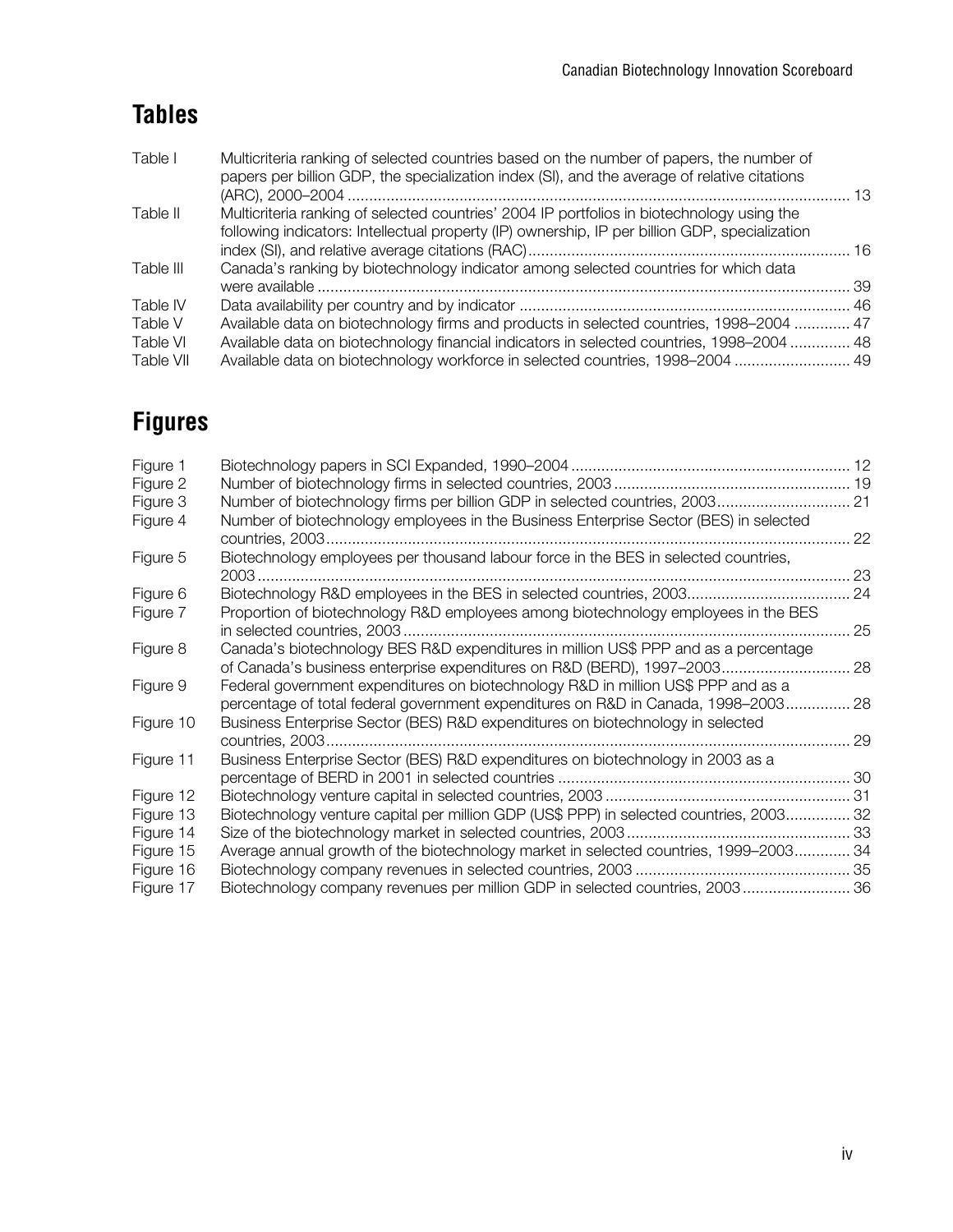# **Introduction**

The OECD (2005) argues that due to its wide range of applications, biotechnology has become an extremely active field with the potential to contribute significantly to social, economic, and environmental development. It is also mentioned that biotechnology has the potential to impact on "future economic development and structural changes in a variety of industries, namely pharmaceutical, food, agriculture, energy and chemical" (Allansdottir *et al*., 2003: p.6). In recent years, governments have developed national biotechnology policies with the objective of enhancing the positive outcomes of biotechnology activities. Because the policy-making process relies on the establishment of strategic objectives and the evaluation of publicly funded research programmes, tools that use a wide range of indicators for extensive measurement have been devised in the last 10 years (OECD, 2005). These tools have been designed in order to describe and assess the development of biotechnology while addressing specific policy areas related to biotechnology.

Policy makers recently faced the problem of not having "systematic (internationally comparable) data on many aspects of biotechnology and its effects on the economy and society" (Allansdottir *et al*., 2003: p.6). Problems of timeliness, accuracy, coherence, and completeness of biotechnology statistics were addressed in the recent OECD (2005) *Framework for Biotechnology Statistics*. When considering the increasing impact biotechnology is having on social, economic, and environmental issues, governments' need for comparable data is becoming a pressing issue. In this context, biotechnology scoreboards have been found to be valuable tools for the diffusion of reliable information as well as for the evaluation and assessment of biotechnology for specific policy areas. Use of these tools and their findings are likely to stimulate debate among policy-makers (Archambault *et al.*, 2005).

Scoreboards include numerous indicators and are updated on a regular basis. This allows multicriterion analyses to be conducted to assist policy makers in understanding and evaluating research and development (R&D) activities and their outputs. Scoreboards in the form of statistical yearbooks and compendia, as well as benchmarking studies and indexes such as the Human Development Index (Archambault *et al.*, 2005), have existed for years. More recently, scoreboards have been used in association with science, technology, and innovation (STI) indicators.

In biotechnology, the European Commission's (EC) *Biotechnology Innovation Scoreboard*, published in 2002 as part of the European Trend Chart on Innovation, was one of the first attempts to use a scoreboard as a tool for the diffusion of information and the evaluation of national biotechnology strategies. Several other attempts to compile a biotechnology innovation scoreboard have been made, such as the OECD's biotechnology statistical compendium (2003). Both the EC scoreboard and the OECD overview of biotechnology statistics present compendia of available biotechnology data from publicly available sources, with the broad objective of providing comparative international data on biotechnology. The EC scoreboard achieves a greater level of specificity by evaluating, in a best performance index, the strengths and weaknesses of what has been termed "national systems of biotechnology innovation" (Furman *et al.*, 2002). Although both of these scoreboards are useful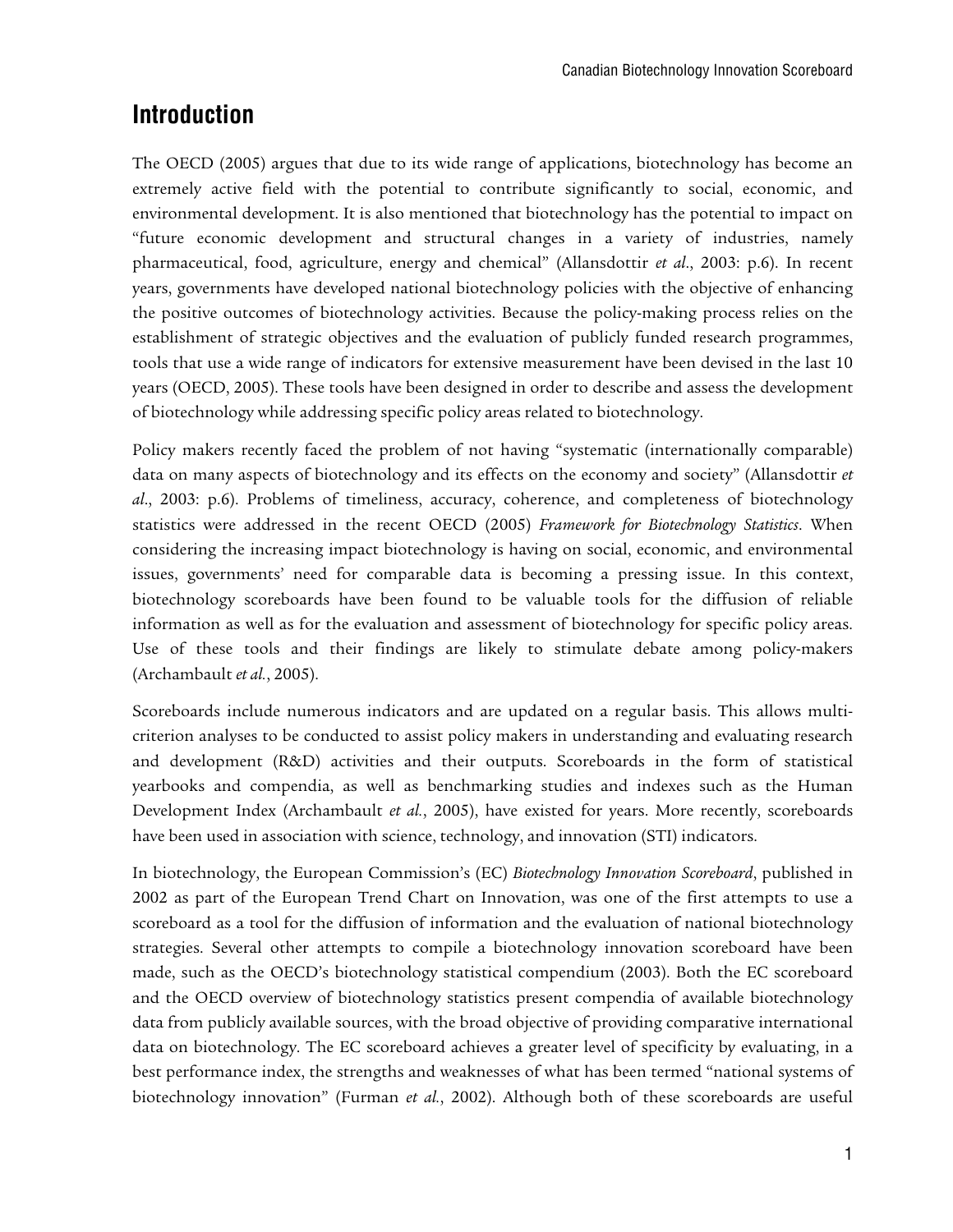initial attempts to supply a tool for the evaluation of national system of biotechnology innovation, it is not clear whether they will be updated.

Most importantly, these scoreboards do not provide up-to-date information, as they are largely based on statistics taken from 2001 national surveys. Moreover, although these reports provided an overview of biotechnology developments in selected countries, a benchmarking of countries' achievements in biotechnology, and a biotechnology literature review, they did not provide insights into what these data meant for specific policy areas, nor did they address known methodological problems related to biotechnology statistics such as data scope, reporting agents, consistency of firm type categories, and definition of biotechnology (OECD, 2005). However, despite their flaws, these scoreboards represent a good basis for further research and enhancement of biotechnology statistics.

Thus, Science-Metrix' Canadian biotechnology innovation scoreboard is aligned with previous attempts, but is also responsive to specific problems associated with them. The main objective of the present scoreboard is to provide valuable information to policy-makers about the development of biotechnology in specific countries, with a focus on comparing Canadian biotechnology activities with those of other countries. The Canadian biotechnology innovation scoreboard takes account of the value of each indicator for specific policy areas and their specific meaning for the Canadian biotechnology field. The indicators fall into three categories and are described in three sections of the report: Part I, Scientific publications in biotechnology; Part II, Intellectual property in biotechnology; and Part III, Firms, workforce, and financial flows. The data presented in the scoreboard originate from various sources ranging from publicly available reports and statistics to specialized databases. Syntheses of these data and data sources are presented in appendices A and B. The scoreboard addresses the methodological problems commonly encountered with biotechnology statistics in order to provide timely, more significant, relevant, comparable, and accurate information on biotechnology.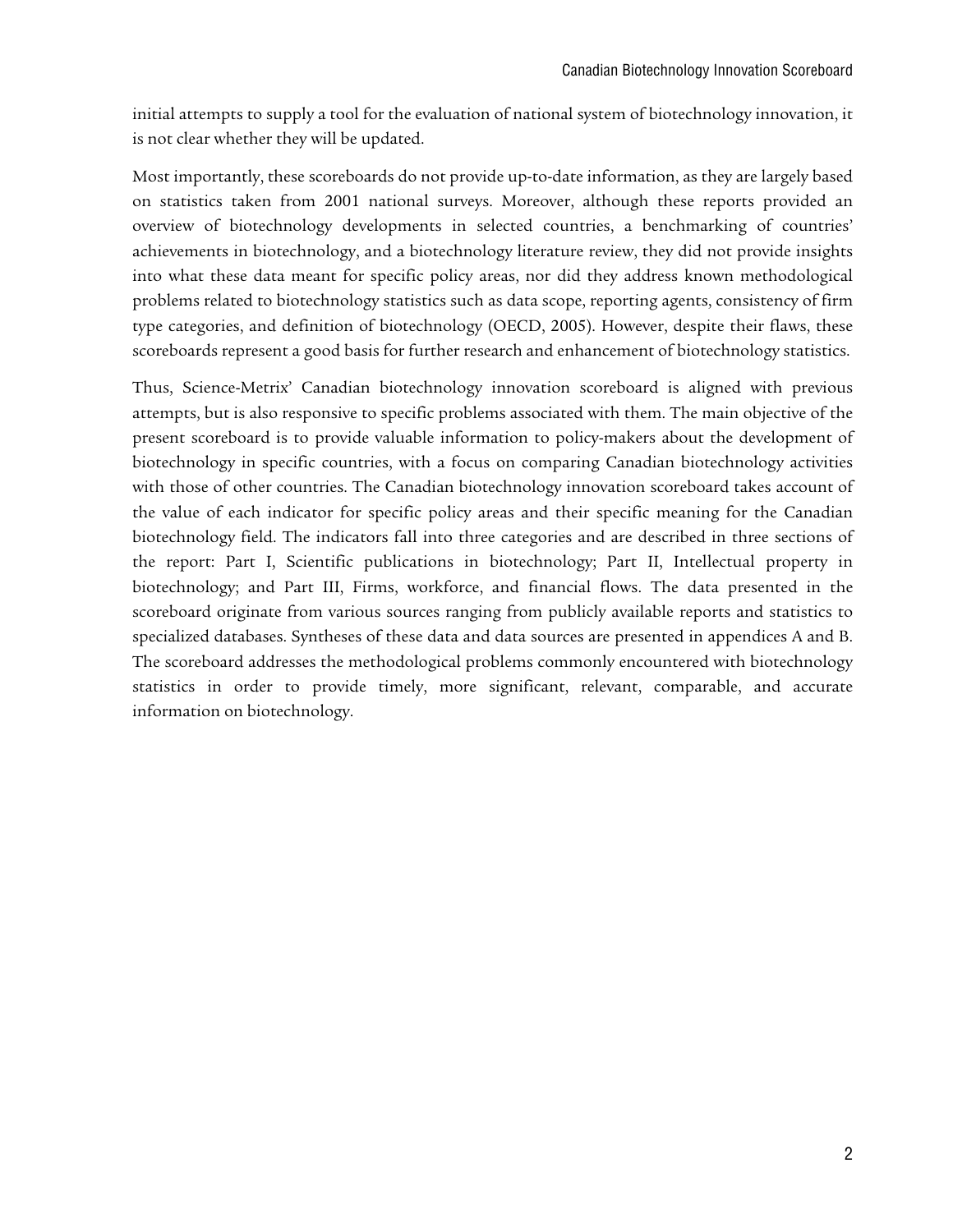# **Methods**

There are substantial methodological impediments to the compilation of biotechnology statistics. As noted in the OECD's (2005) *Framework for Biotechnology Statistics*, problems pertaining to definitions, categories, consistency, accuracy, accessibility, timeliness, comparability, coherence, completeness, sampling errors, and exhaustiveness are common. The present report conforms to the guidelines provided by the OECD (2005) for addressing some common methodological problems, which also help in the identification of bias and limitations in the data available. As is the case for all statistical compendia, this study relies on a clear definition of its subject, which in this case is biotechnology. For this purpose, the report applies two definitions provided by the OECD (2005). The initial general definition is straightforward:

The application of science and technology to living organisms, as well as parts, products and models thereof, to alter living or non-living materials for the production of knowledge, goods and services (OECD, 2005, p.9).

The more detailed definition is list-based:

**DNA/RNA**: Genomics, pharmacogenomics, gene probes, genetic engineering, DNA/RNA sequencing/synthesis/amplification, gene expression profiling, and use of antisense technology.

**Proteins and other molecules**: Sequencing/synthesis/engineering of proteins and peptides (including large molecule hormones); improved delivery methods for large molecule drugs; proteomics, protein isolation and purification, signalling, identification of cell receptors.

**Cell and tissue culture and engineering**: Cell/tissue culture, tissue engineering (including tissue scaffolds and biomedical engineering), cellular fusion, vaccine/immune stimulants, embryo manipulation.

**Process biotechnology techniques**: Fermentation using bioreactors, bioprocessing, bioleaching, biopulping, biobleaching, biodesulphurisation, bioremediation, biofiltration, and phytoremediation. Gene and RNA vectors: Gene therapy,viral vectors.

**Bioinformatics:** Construction of databases on genomes, protein sequences; modelling complex biological processes, including systems biology.

**Nanobiotechnology**: Applies the tools and processes of nano/microfabrication to build devices for studying biosystems and applications in drug delivery, diagnostics, etc. (OECD, 2005, p.9)

The indicators presented in the current study rely on Science-Metrix' 2004 report *Towards a Canadian Biotechnology Innovation Scoreboard*, which proposed an initial set of 20 absolute indicators related to human resources, companies, finance, and science and technology (S&T) in order to measure the performance of the Canadian biotechnology sector. Following a literature review of available international data, problems were identified related to availability, consistency, coherence, and timeliness of data for several of the indicators initially proposed. These problems affected comparability of the data. Thus, only 10 out of the 20 indicators initially proposed are used in this report, although 12 other indicators for which reliable data were available were incorporated into the scoreboard, producing a total of 22 indicators.

Data on scientific and technological outputs were available for all countries and did not introduce any problems. However, for human resources, companies and finance indicators data were available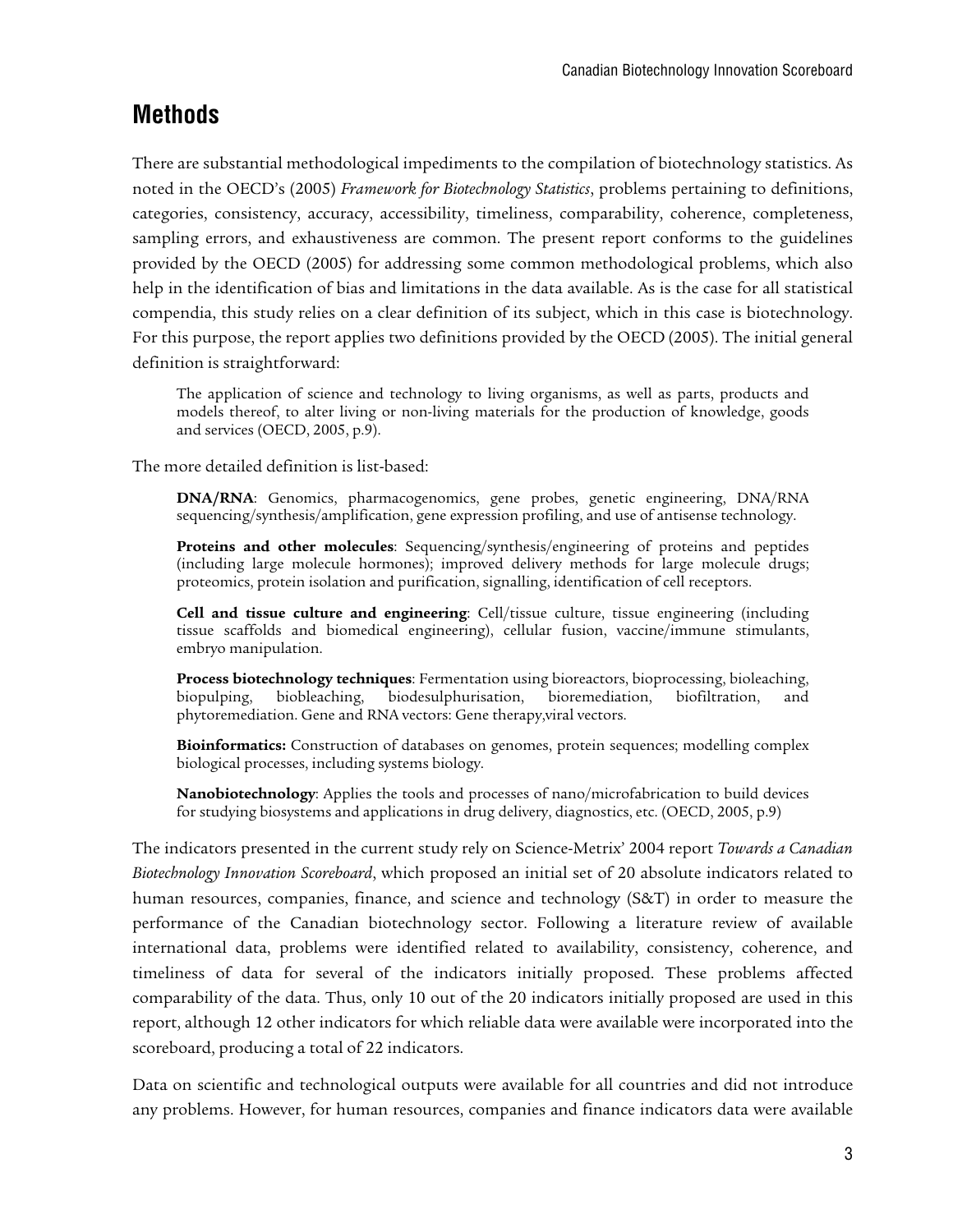for only a limited set of the countries selected for inclusion in the scoreboard. Availability of data on each indicator for these countries is presented in Table IV in Appendix A. Given that the reliability of data for India was questionable, the country was excluded from the scoreboard, leaving a total of 23 countries. Details on indicators used in each section of the scoreboard and an assessment of the report's limitations are presented in the following subsections.

#### **Scientometric analysis**

#### *Dataset*

The scientometric analysis (Section 1) is based on the use of the Thomson ISI Science Citation Index Expanded (SCI Expanded) database. A subset of biotechnology papers was retrieved from this database using a set of keywords-in-title searches representing the two biotechnology definitions mentioned above, for the 2000-2004 period. Included in the dataset are four document types that are considered to be original contributions to scientific knowledge: articles, notes, reviews, and conference proceedings. The tables in this report refer to these four document types as "papers". The statistics were computed based on the resulting dataset.

#### *Caveats*

The use of keywords-in-title searches leads to an underestimation of scientific output, as some papers do not have titles that contain keywords specific to their fields. However, because keywords-in-title are more subject-specific than keywords-in-abstract or keywords-in-full text, this strategy reduces the occurrence of "false positives" (i.e. papers selected through a query, that do not belong to the field being investigated). Despite this tendency to underestimate scientific output, the keywords-in-title method is adequate given that the goal of this study is not to produce a census of papers in the field, but rather to provide an unbiased comparison of the scientific production of countries active in biotechnology.

The SCI Expanded provides the most extensive coverage of high-quality scientific research because it indexes approximately 6,000 of the world's leading scholarly science and technical journals in more than 150 disciplines. These journals are considered to be the most important peer-reviewed journals in their respective fields. They reflect significant scientific achievements and are the most widely cited journals in the world (over 80% of the world's citations). In addition, it is the only database that compiles the references made to and the citations received by papers. This information is invaluable in the benchmarking of scientific research.

#### *Indicators*

The biotechnology papers dataset was used to produce detailed statistics based on the following indicators:

- **Papers:** Number of scientific papers written by authors located in a given geographical, sectoral, organizational, or individual entity (e.g. country, city, or institution).
- **Papers per billion GDP:** Ratio of the number of papers in a given period of time over the Gross Domestic Product (GDP in USD PPP) for the period.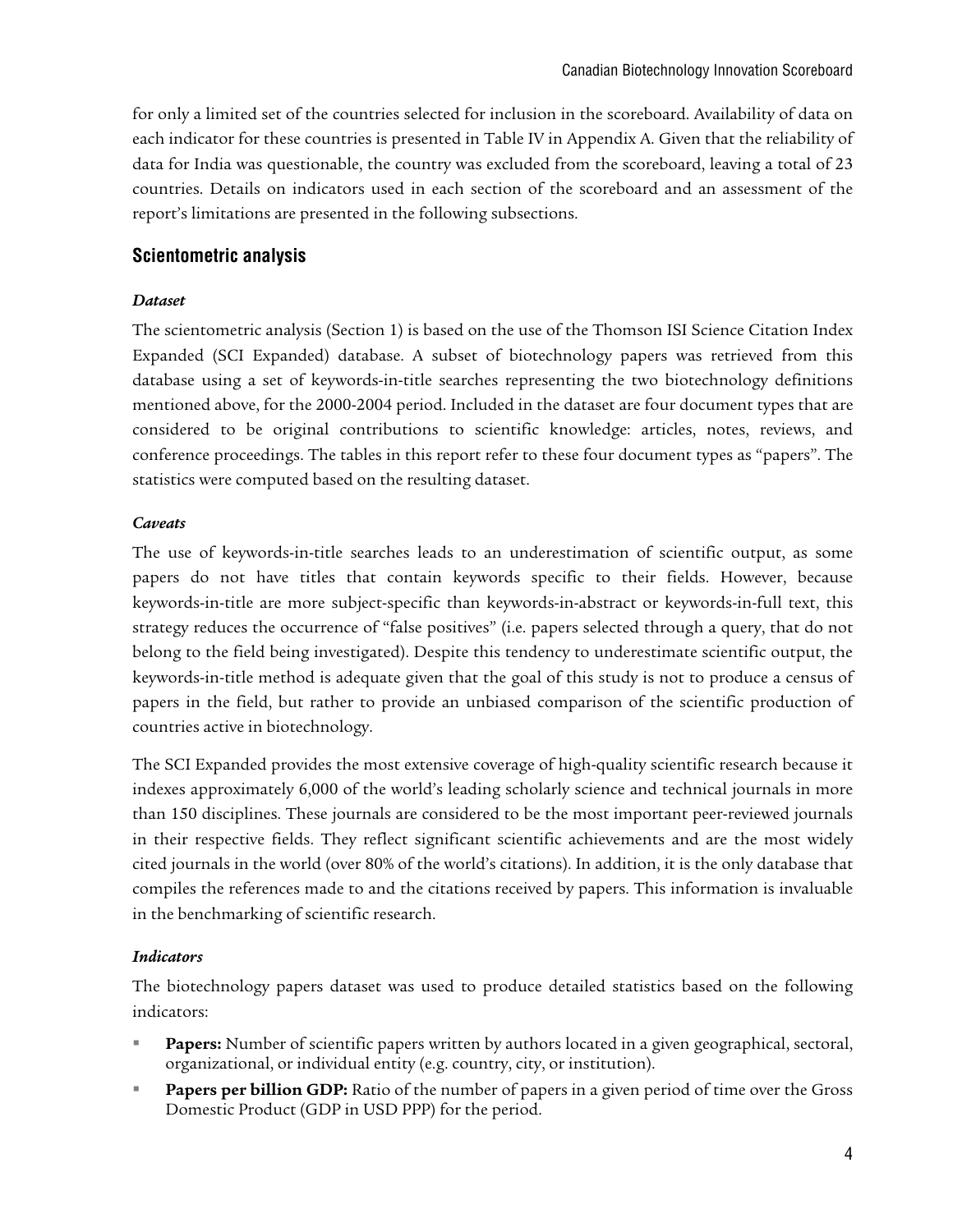**Specialization index (SI):** This is an indicator of the intensity of research of a given geographic or organizational entity (e.g. a country) in a given research area (domain, field) relative to the intensity of research in a reference entity (e.g. the world) in the same research area. The SI can be formulated as:

$$
SI = \frac{(X_s/X_T)}{(N_s/N_T)}
$$

where,

 $X_{\rm s}$  = Papers from entity X in a given research area (e.g. Canada in biotechnology)

 $X<sub>r</sub>$  = Papers from entity X in a reference set of papers (e.g. Canada in the whole SCI Expanded database)

 $\rm N_{\rm s}$  = Papers from the reference entity N in a given research area (e.g. world in biotechnology)

 $N_T$  = Papers from the reference entity N in a reference set of papers (e.g. world in the whole SCI Expanded database)

An index above 1 means that a given entity is specialized relative to the reference entity.

 **Average of relative citations (ARC):** This is an indicator of the scientific impact of papers produced by a given entity. In general, the number of citations received for each paper was counted for the year in which they were made and for the two subsequent years. So for papers published in 2000, citations received in 2000, 2001, and 2002 were counted. The exceptions are 2003, which comprises a citation window of two years (2003 and 2004), and 2004, which contains a citation window of only one year because citation data for the subsequent years are not yet available. For a paper in a given subfield (reference subfields are those defined by CHI Research Inc. for the National Science Foundation [NSF] and used in the Science and Engineering Indicators), the citation count was then divided by the average count of all papers in this subfield to obtain a relative citation count (RC). The ARC of a given entity is computed using the RC of each paper belonging to it.

#### **Technometric analysis**

#### *Dataset*

The technometric analysis is based on the use of the United States Patents and Trademark Office (USPTO) database. Delineation of the field of biotechnology was performed iteratively. First, keywords extracted from the *Biotechnology Use and Development Survey 2001* (McNiven *et al.*, 2003) were used to perform a search in patent titles and abstracts. Second, the classes from each of 20 patents selected by each keyword were extracted. From this list of US patent classes, a pre-selection of classes that were deemed relevant to the field of biotechnology was made. Third, each class was thoroughly analyzed to determine its pertinence to the field. The relevant classes were then used to construct the basic dataset for this study.

The technometric analysis aimed at comparing countries' 2004 IP portfolios of active biotechnology patents. Because issued patents generally provide assignees exclusive rights to use, make, sell, or import an invention for a period of 20 years following the original filing of the patent, IP portfolios in 2004 include patents issued no later than December  $31<sup>st</sup>$  2004 that were filed between 1985 and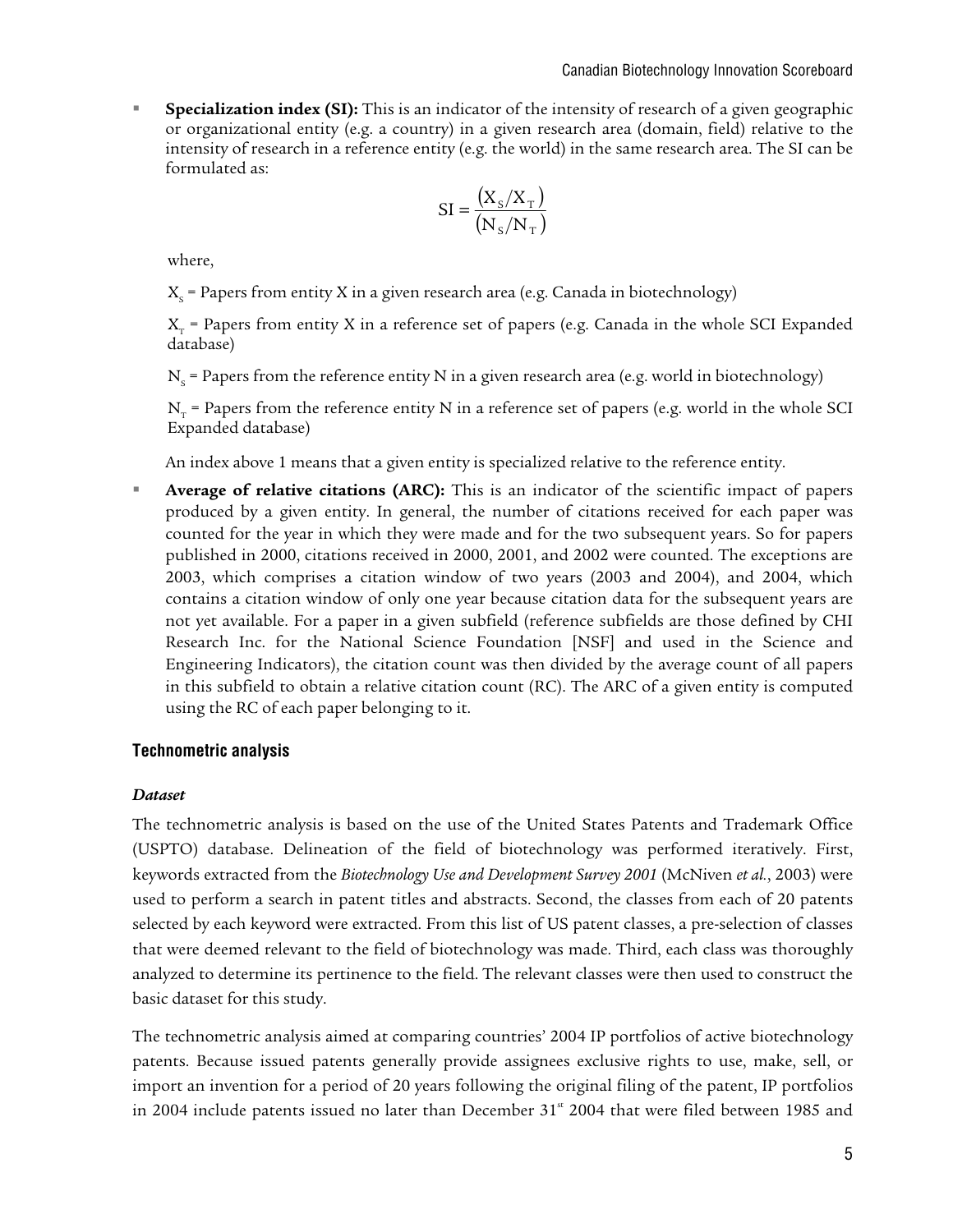2004. Thus, the patent dataset was created by retrieving patents issued no later than December  $31<sup>st</sup>$ 2004 and filed during the 1985–2004 period. Patents that expired and that were not reinstated as a result of renewal fees not being paid were removed from the dataset in order that only active patents in any country's portfolio were retained.

#### *Caveats*

There are several well-known shortcomings to the use of statistics based on patents used to describe technological innovation in specific fields:

- Incompleteness: Many inventions are not patented, since patenting is only one way of protecting an invention;
- Inconsistency in quality: The importance and value of patented inventions vary considerably;
- Inconsistency across industries and fields: Industries and fields vary considerably in their propensity to patent inventions;
- Inconsistency across countries: Inventors from different countries have different propensities to patent inventions, and countries have different patent laws.

Despite these weaknesses, technometric indicators are widely used to compare the level of technological development of different geographic locations. Importantly, the USPTO database presents an obvious bias towards the USA. However, because the USPTO is one of the largest repositories of patented inventions in the world, its data are widely used to measure invention. In addition, because the USA is the largest market in the world, the most important inventions tend to be patented there. Thus, the USPTO database remains a potent tool for comparing other countries.

#### *Indicators*

The patent dataset was used to produce detailed statistics on countries' 2004 IP portfolios of active biotechnology patents based on the following indicators:

- **IP ownership:** Unlike scientific publications, patents include two fields that contain bibliographic information that can help in determining where a patent originates: the inventor field and the assignee field. An inventor is necessarily a physical person, whereas an assignee can be a physical person and/or an organisation. These fields are used to compute statistics on two indicators, namely invention and intellectual property (IP). This report presents data on IP which provides rights on inventions.
- **IP per billion GDP:** Ratio of IP ownership in the 2004 portfolio of a given geographic or organizational entity (e.g., a country) over the Gross Domestic Product (GDP) of the same entity in 2004.
- **SI:** An indicator of the intensity of patenting of a given geographic or organizational entity (e.g., a country) in a given area (domain, field) relative to the intensity of patenting in a reference entity (e.g., the world) in the same area. The SI can be formulated as:

$$
SI = \frac{(X_s/X_T)}{(N_s/N_T)}
$$

where,

 $X_{\rm s}$  = IP ownership from entity X in a given portfolio (e.g., Canada's 2004 IP portfolio in biotechnology)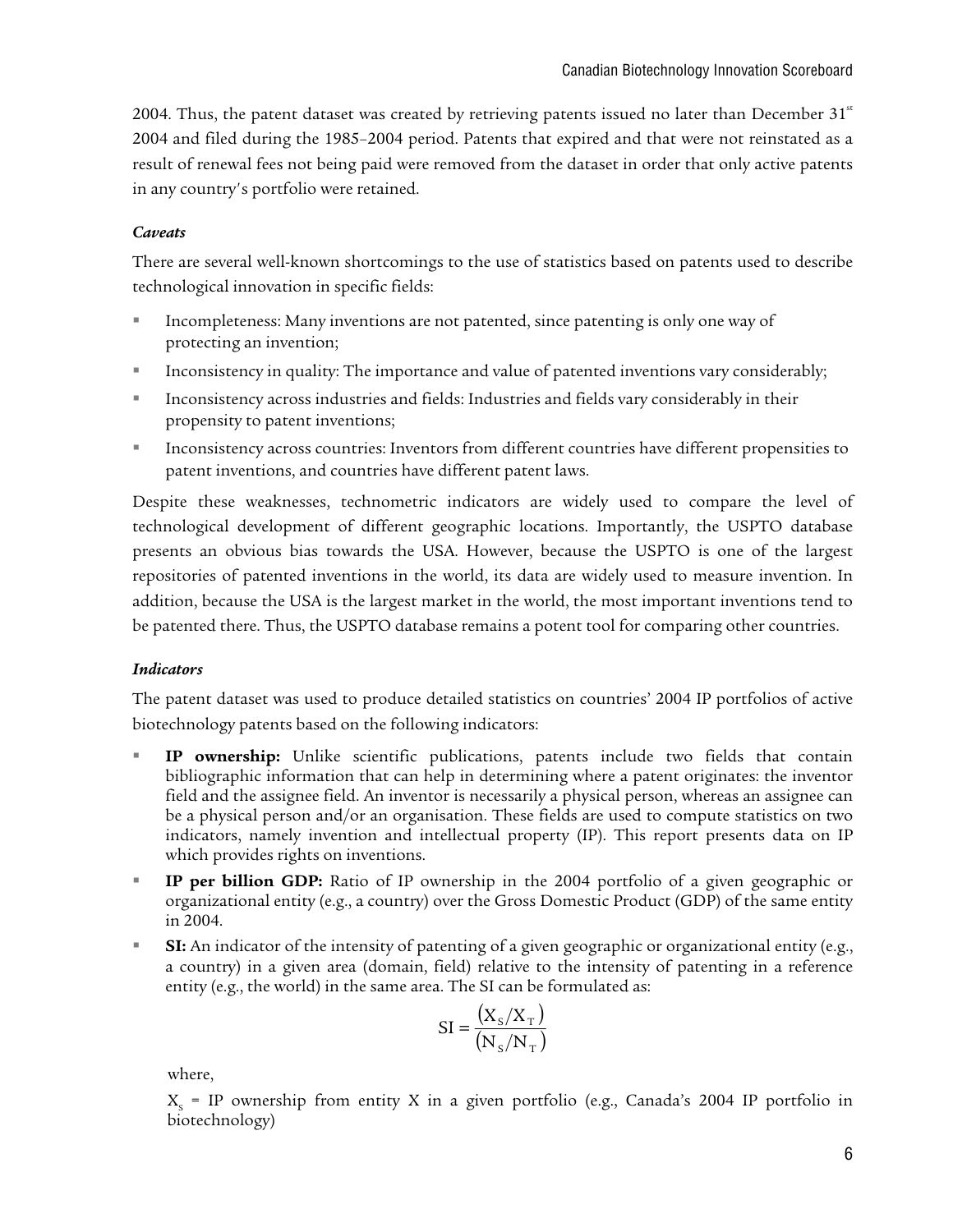$X<sub>r</sub>$  = IP ownership from entity X in a reference portfolio (e.g., Canada's 2004 IP portfolio in the whole USPTO database)

 $N_s$  = IP ownership from the reference entity N in a given portfolio (e.g., the world's 2004 IP portfolio in biotechnology)

 $N_T$  = IP ownership from the reference entity N in a reference portfolio (e.g., the world's 2004 IP portfolio in the whole USPTO database).

An index above 1 means that a given entity is specialized relative to the reference entity.

 **Relative Average Citation (RAC):** This is an indicator of the number of times patents owned by a given geographic or organizational entity (e.g., a country) are cited relative to those of a reference entity (e.g., the world). The average number of citations received per patent in the IP portfolio of a given entity as of 2004 is divided by the average number of citations received per patent in the IP portfolio of the reference entity as of 2004. A RAC above 1 means that patents owned by a given entity are more cited, on average, than patents owned by the reference entity.

#### **Firms, workforce, and financial flows analysis**

#### *Dataset*

Biotechnology firms, workforce, and financial flows are essential components of the *Canadian Biotechnology Innovation Scoreboard*. They provide valuable information on different aspects of the Canadian biotechnology innovation system and allow for international comparison of those aspects. As the final objective of the scoreboard is to build an extensive table of the indicators that provide information on the strengths and weaknesses of Canada and competing countries in biotechnology, such indicators are essential even if they are known to have methodological limits. Therefore, methodological tools were needed to address availability and consistency issues. The method used in this study is based on the work of the OECD (2005) and EC (2002) and builds on the indicators identified in Science-Metrix' (2004) report *Towards a Biotechnology Innovation Scoreboard*.

The method used consisted of scanning publicly available reports and other sources of structured information on biotechnology, gathering available data on different indicators, standardizing the categories, and creating an extensive database of indicators on biotechnology. Data sources are presented in Appendix B.

#### *Caveats*

The present study conformed to the quality dimensions described in OECD (2005) for conducting a literature review. The following quality aspects were considered:

- **Relevance:** The link between the indicators and their relevance for the main policy areas is provided prior to the presentation of the data;
- **Timeliness:** Within the limits of data comparability, the scoreboard presents the timeliest data on biotechnology available from public sources;
- **Accuracy:** The scoreboard privileges data from national surveys, which are estimated with methods to minimize the deviation between the target value determined by a perfect process (true parameter) and the value determined by the imperfect process (estimate). The methods underlying the estimation of data presented in the scoreboard are presented in Appendix A;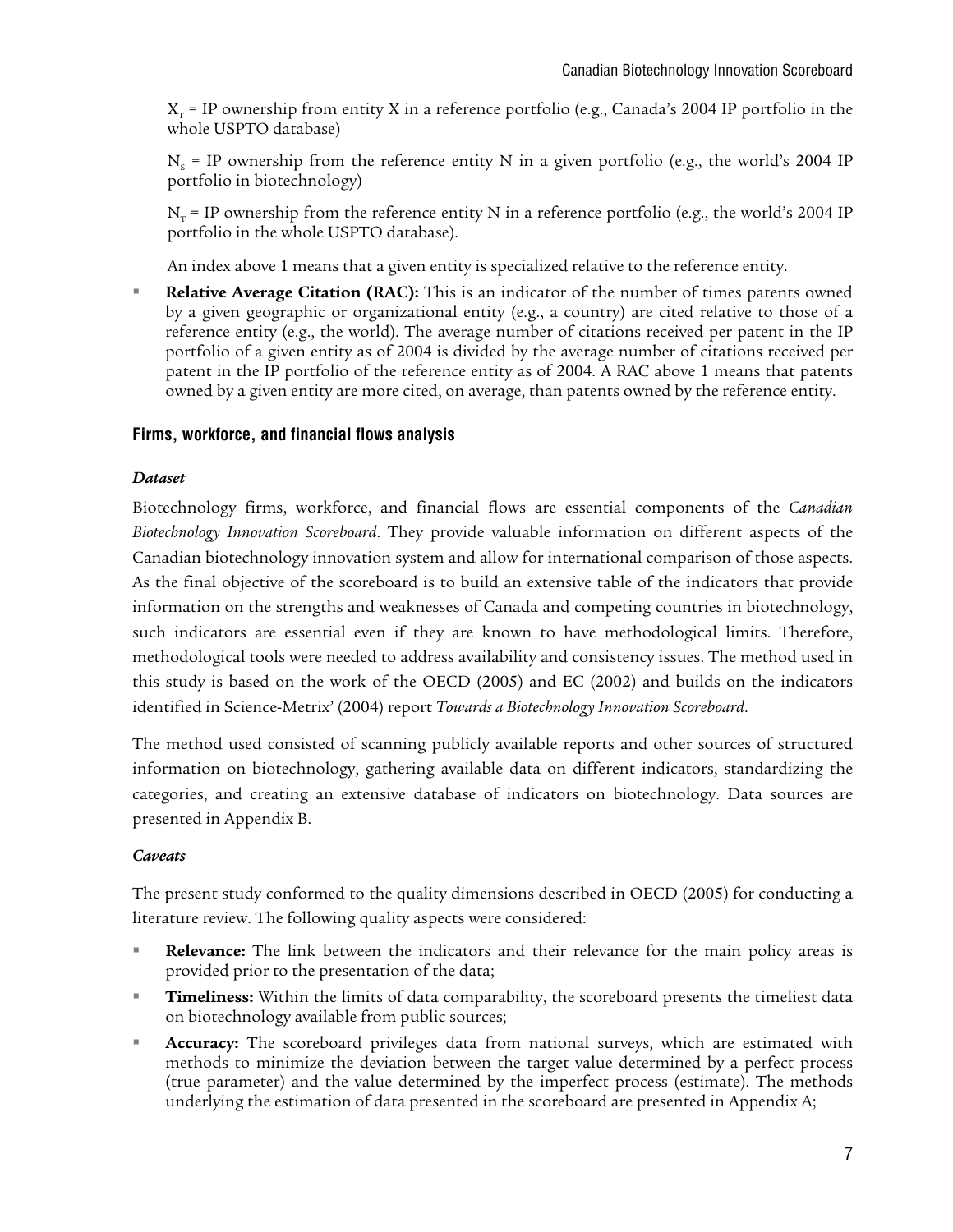- **Accessibility:** The scoreboard adopts a transparent approach to the presentation of data, methods and calculations;
- **Comparability:** The scoreboard is, for the most part, limited to comparison of data within the same time span; when data from different time spans are included in a comparison, this is made clear. The number of years available for each indicator and each country are provided in Appendix A;
- **Coherence:** The concepts and definitions used in international reports for describing and measuring biotechnology activities were reviewed in order to identify problematic discrepancies. Assessment of the coherence of biotechnology definitions and biotechnology firm type definitions underlying the data presented in the current report is provided in Appendix A;
- **Completeness:** The preliminary report 'Towards a Canadian Biotechnology Innovation Scoreboard' provides theoretical considerations of the utility of the indicators presented in the scoreboard for specific policy areas. These considerations show the completeness of the indicators for the specific user needs and priorities;
- **Scope and coverage:** Assessment of the scope and coverage of data presented in the current report is provided in Appendix A;
- **Reporting unit:** The scoreboard privileges data reported by official data sources such as governments and official statistical organizations. Data reporting sources used in the current report are indicated in Appendix A.

After considering these quality dimensions and after consultation with Antoine Rose (in 2005), Senior Analyst at Statistics Canada, the indicators and definitions in Science-Metrix' initial report were revised and modified.

An important refinement relates to the replacement of the term "*Biotechnology Industry*" by "*Business Enterprise Sector*" (BES). As noted by Rose, it is a common mistake to associate the concept of industry with the more general concept of an economic sector. The use of the expression biotechnology BES presents the advantage of defining the economic sector of biotechnology while not falsely imputing to biotechnology the attribute of being a homogeneous industry. As a United Nations (UN) methodology guide states:

An industry consists of a group of establishments engaged on the same or similar kinds of production activity (UN, 1993, par. 5.5 and 5.40).

Because it is used in a wide variety of circumstances there is no harmonized definition of the term "industry" in business statistics (OECD, 2001); thus use of the term "*Biotechnology Industry*" raised the possibility of it not being consistent with the OECD's list-based definition of biotechnology. Another modification consisted of applying the generic term "*biotechnology firms*" to encompass all definitions of biotechnology firms encountered in international reports as no single definition was used across all of the countries included in the scoreboard. The definitions in the literature include:

- **Biotechnology Active Firm (BAF):** "Firm engaged in key biotechnology activities such as the application of at least one biotechnology technique to produce goods or services and/or the performance of biotechnology R&D" (OECD, 2005, p.10).
- **Innovative Biotechnology Firm (IBF):** "Biotechnology active firm that applies biotechnology techniques for the purpose of implementing new or significantly improved products or processes (per the Oslo Manual [OECD, 1997] for the measurement of innovation). It excludes end users who innovate simply by using biotechnology products as intermediate inputs (for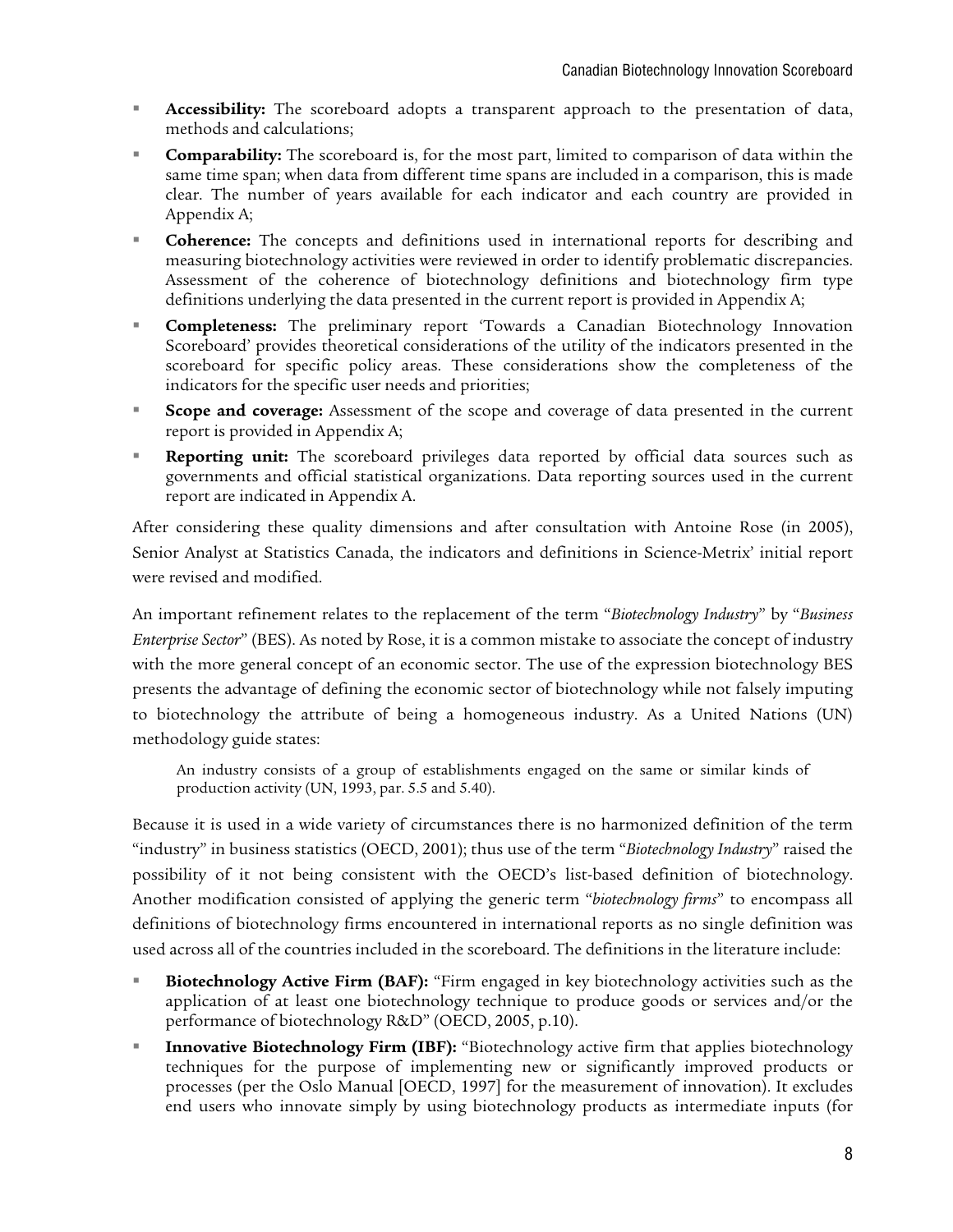instance, detergent manufacturers that change their formulation to include enzymes produced by other firms via biotechnology techniques)" (OECD, 2005, p.10).

- **Dedicated Biotechnology Firm (DBF):** "Biotechnology active firm whose predominant activity involves the application of biotechnology techniques to produce goods or services and/or the performance of biotechnology R&D" (OECD, 2005, p.10).
- **Core Biotechnology Company:** "Firm that is active in R&D in biotechnology and for which biotech constitutes the firm's central activity" (Bloch, 2004).
- **Bioventure:** "Commercial enterprise that meets all four of the following conditions: 1) the company utilizes, or develops for, biotechnology, 2) the number of employees complies with the definition stipulated by Japan's 'Small and Medium Enterprise Basic Law' (i.e. manufacturing SMEs=300 employees or less; wholesale/service industry SMEs=100 employees or less; retail SMEs=50 employees or less), 3) the company is less than 20 years old, and 4) the company's primary operations involve research & development, funded research, manufacturing, or advanced scientific consulting" (JBA, 2005).

Because these definitions do not cover the same range of firm types, some (e.g. bioventure) being more restrictive than others (e.g. IBF), and because we had to include in the scoreboard data obtained using different definitions, international comparisons should be interpreted cautiously as data might either be overestimated or underestimated for one country relative to the others.

Another data availability problem concerns statistics on the biotechnology workforce. In particular, statistics on the government R&D workforce were only available for Canada. Moreover, for most countries, the total number of biotechnology employees for all sectors was not available. In fact, except for Canada, where workforce data and trends are presented, only BES data were available for international comparison.

Systematic collection, at an affordable price, of many of the financial indicators initially proposed proved difficult. There was a particular problem in relation to defining an indicator for the value of publicly traded biotechnology companies, as this required an inventory of companies at the international level in order to collect stock market data. Exhaustive listings of biotechnology companies are only available through national agencies. However, these agencies are seldom allowed to disclose their survey information. Other listings, such as the online Nature Biotechnology Directory that contains more than 8,000 references, were an option. However, this information is potentially biased due to the method used to collect data, namely voluntary questionnaires. The indicator could have been limited to the collection of international meta-data such as NASDAQ, AMEX, Toronto, or Yahoo Biotechnology Indexes. Such indexes have the advantage of displaying international and historical trends in the biotechnology sector for the stock market as a whole, but not every country has such an index, and using existing indices would create a bias in favour of the US. Consequently, because it was impossible to perform exhaustive and consistent international comparisons based on this indicator, it was discarded.

#### *Indicators*

The dataset, which was based on the literature review, was created to provide detailed statistics on the following indicators: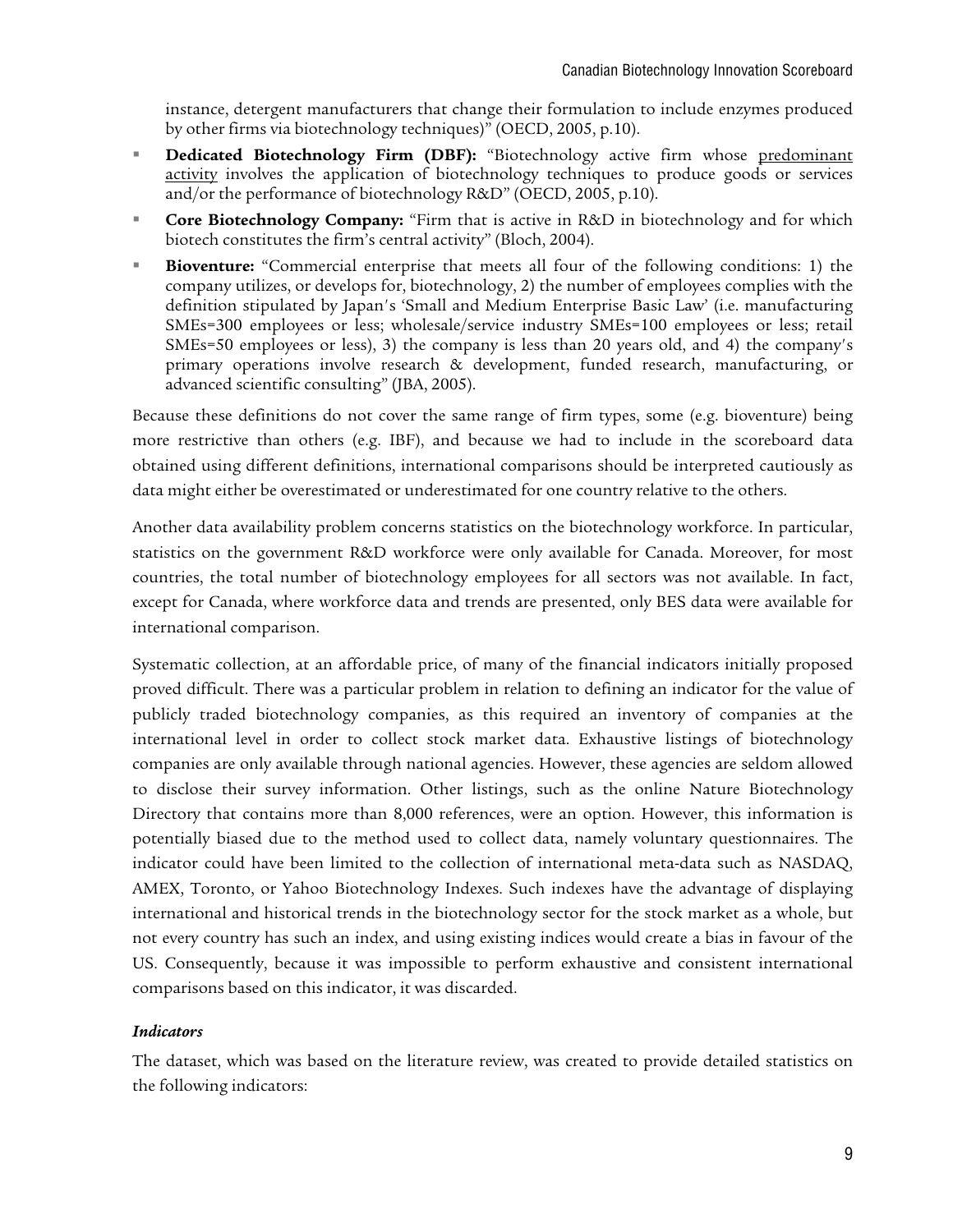- **Biotechnology firms:** Within the context of the scoreboard, the generic term "biotechnology" firms" is used to encompass data obtained using the following definitions of biotechnology firms: innovative biotechnology firms, dedicated biotechnology firms, core biotechnology companies, and bioventures.
- **Biotechnology firms per billion GDP:** Ratio of the number of IBF in a country in year X over the country's GDP in year X.
- **Biotechnology BES employees:** Number of biotechnology employees in the BES.
- **Biotechnology BES employees per thousand labour force:** Ratio of biotechnology BES employees in a country in year X over the country's labour force in year X.
- **Biotechnology BES R&D employees:** Number of biotechnology R&D employees in the BES.
- **Proportion of biotechnology BES R&D employees among biotechnology BES employees:** Ratio of the number of biotechnology R&D employees in the BES in a country in year X over the country's total number of biotechnology employees in the BES in year X.
- **Federal government expenditures on biotechnology R&D:** Only for Canada.
- **Federal government expenditures on biotechnology R&D as a percentage of total federal government expenditure on R&D:** Only for Canada.
- **Biotechnology BES R&D expenditures**
- **Biotechnology BES R&D expenditures as a percentage of business enterprise R&D (BERD):** Ratio of biotechnology BES R&D expenditure in a country in year X over that country's total Business Enterprise R&D (BERD) expenditure in year X.
- **Biotechnology VC:** VC raised by biotechnology firms in a given year.
- **Biotechnology VC per billion GDP:** Ratio of VC raised by biotechnology firms over countries' GDP.
- **Biotechnology market size:** Estimated size of demand for biotechnology goods and services in a country.
- **Average Annual Growth Rates of Biotechnology Markets:** The average of yearly growth of biotechnology markets in a given period;

$$
\frac{\left[\sum_{i=2}^{N} (X_i - X_{i-1})/X_{i-1}\right]}{N-1}
$$

where,

*Xi* = Market size in year *i*

N = Total number of years included in the dataset

- **Biotechnology company revenues:** Revenues of IBFs by year.
- **Biotechnology company revenues per billion GDP:** Ratio of IBF's revenues in a country in year X over the country's GDP in year X.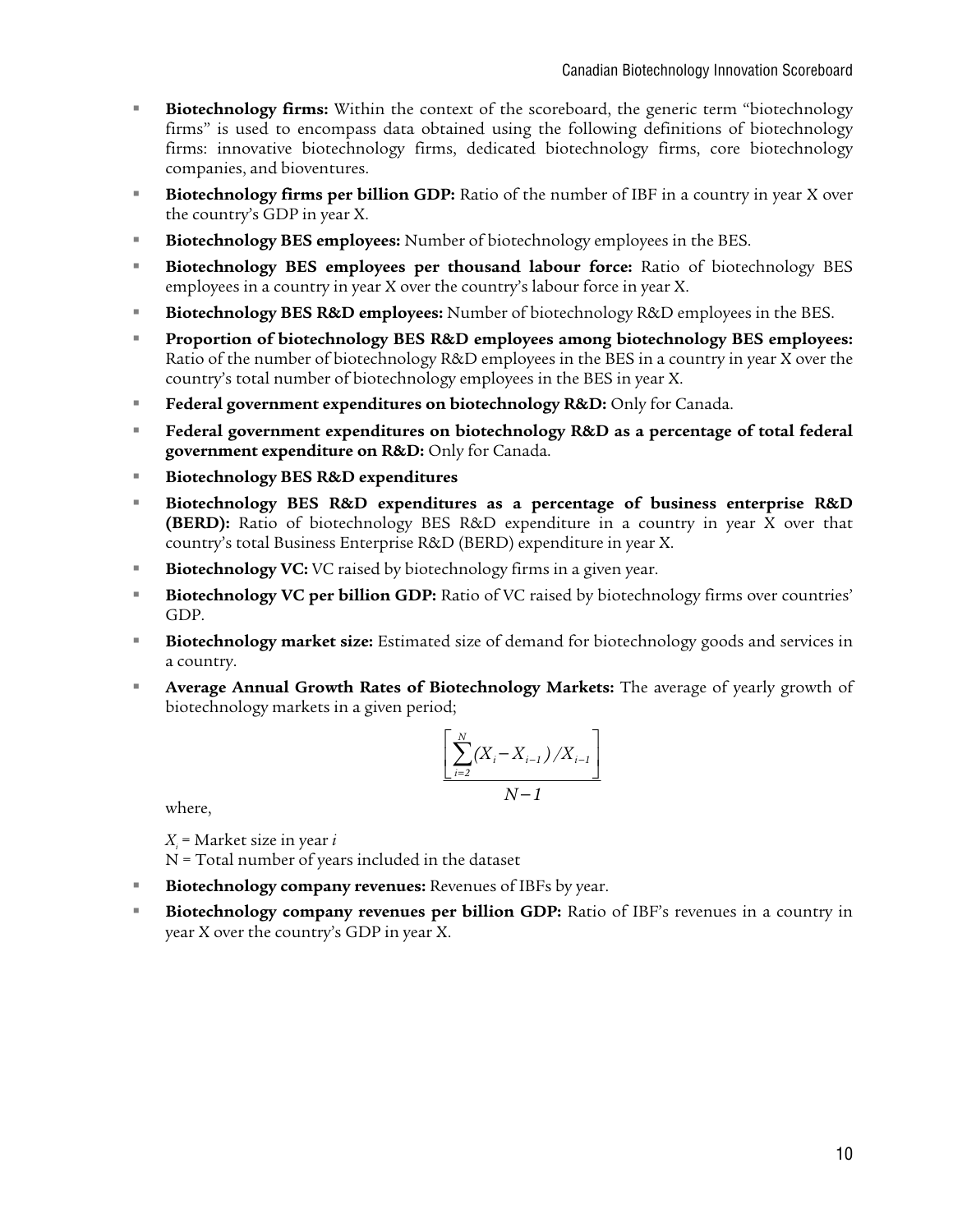# **PART I SCIENTIFIC PUBLICATIONS IN BIOTECHNOLOGY**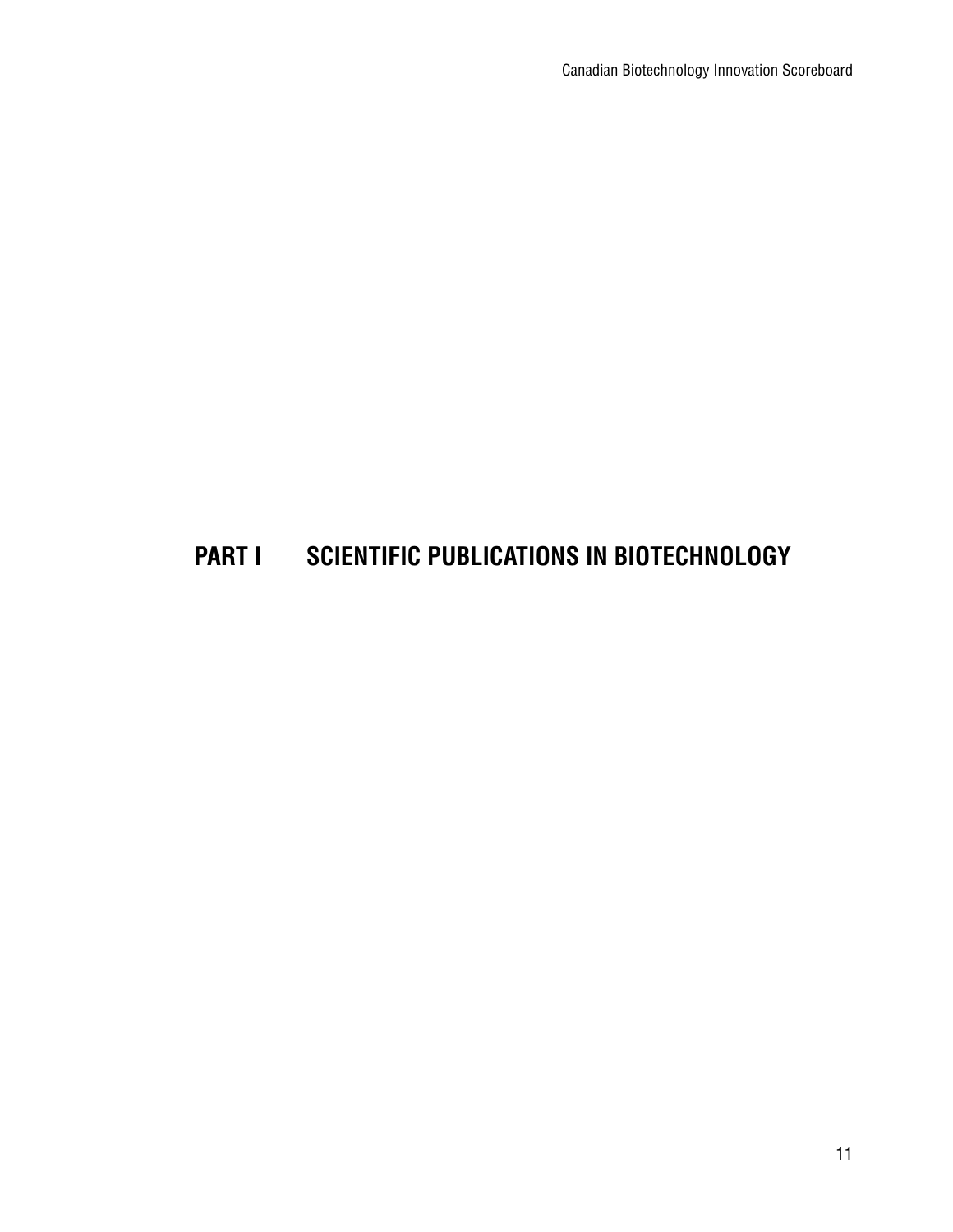# **1 Scientific output at the international level**

It has been suggested that, in a knowledge-driven economy focused on innovation, basic research has a direct economic impact at many levels, including: (1) increasing the stock of useful knowledge; (2) training skilled graduates; (3) creating new scientific instrumentation and methodologies; (4) forming networks and stimulating social interaction; (5) increasing the capacity for scientific and technological problem-solving; and (6) creating new firms (Salter and Martin, 2001). The number of papers that a country publishes in top-ranking peer-reviewed journals and their scientific impact constitute good proxies of scientific activities. In addition, these indicators allow for evaluation of the extent to which the knowledge produced by a country is disseminated.

This section provides an overview of the global rate of growth of scientific papers in the field of biotechnology at the world level (Section 1.1) and subsequently benchmarks countries based on their scientific output (Section 1.2). The benchmarking analysis is based on the 2000–2004 period to provide the most recent trends in the creation of knowledge in biotechnology.

### **1.1 Global trends in publishing biotechnology**

The number of scientific papers published in biotechnology grew fairly rapidly between 1990 and 1995, but at a significantly lower pace between 1996 and 2004 (Figure 1). On average, the number of scientific papers at the world level grew by about 4% per year over the 1990–2004 period, increasing from about 11,000 papers in 1990 to about 19,000 papers in 2004. Thus, the biotechnology field has grown by about 75% over the past 10 years.



Figure 1 Biotechnology papers in SCI Expanded, 1990–2004 Source: Compiled by Science-Metrix from SCI Expanded (Thomson ISI)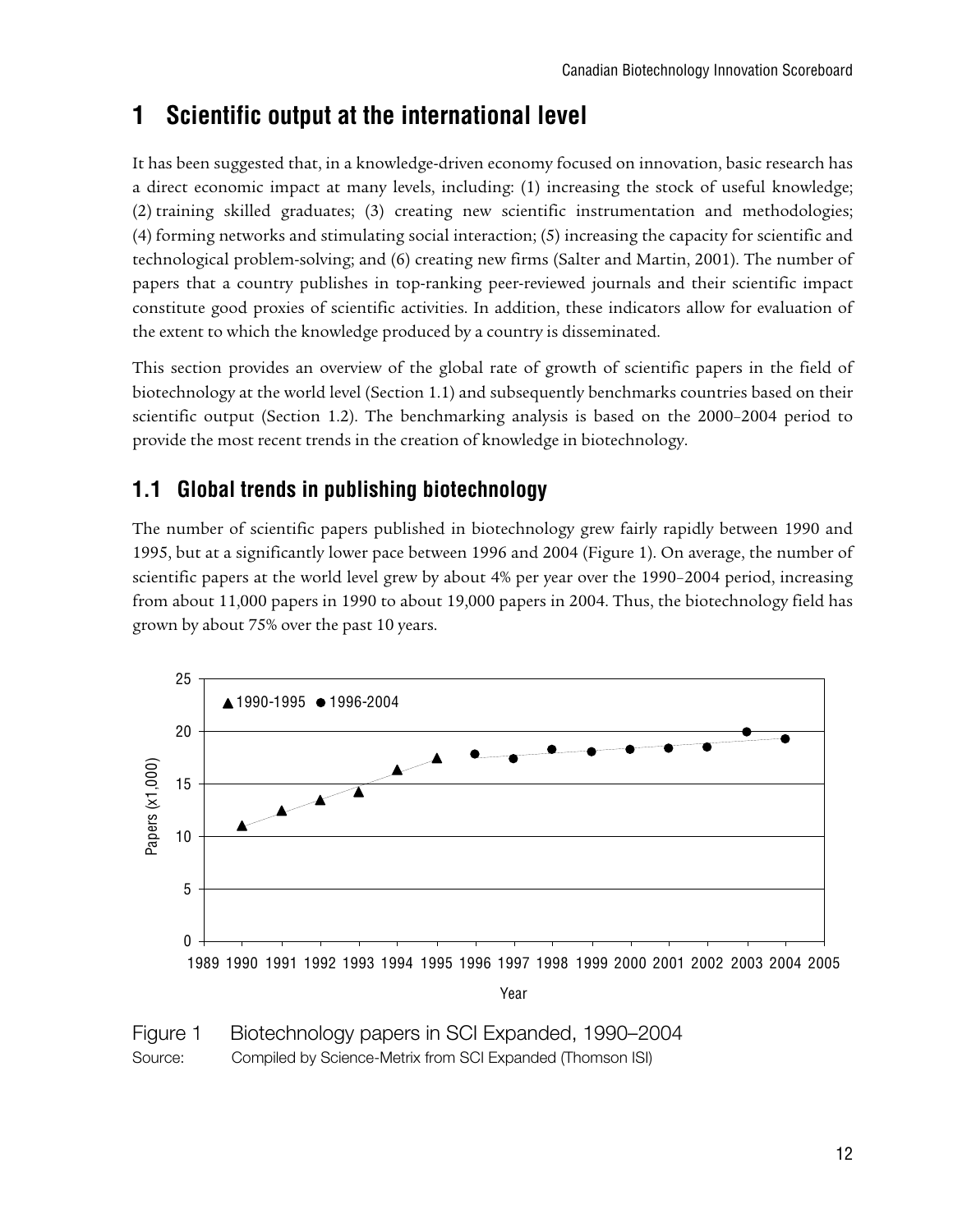### **1.2 Benchmarking selected countries based on their scientific output**

When considering the total number of biotechnology papers published over the 2000–2004 period, the US dominates with about 32,000 papers, nearly three times as many as its closest competitor Japan, which published around 11,000 papers (Table I). Germany, the UK, and France follow, with numbers of biotechnology papers ranging from 8,698 to 5,753. China ranks  $6<sup>th</sup>$ , followed closely by Canada in  $7<sup>th</sup>$  place, with about 4,200 papers.

| <b>Country</b>        | <b>Papers</b> |                | <b>Papers per billion</b><br><b>GDP (USD PPP)</b> |                | <b>SI</b> |      | <b>ARC</b> |      | <b>Multicriteria</b><br>ranking |
|-----------------------|---------------|----------------|---------------------------------------------------|----------------|-----------|------|------------|------|---------------------------------|
|                       | Value         | Rank           | Value                                             | Rank           | Value     | Rank | Value      | Rank |                                 |
| Australia             | 2,569         | 12             | 0.93                                              | 8              | 0.97      | 18   | 1.06       | 13   | 14                              |
| Austria               | 1,105         | 17             | 0.91                                              | 10             | 1.21      | 5    | 1.15       | 9    | 10                              |
| Belgium               | 1,506         | 15             | 1.02                                              | 7              | 1.18      | 6    | 1.24       | 4    | 4                               |
| Canada                | 4,199         | $\overline{7}$ | 0.89                                              | 11             | 1.01      | 13   | 1.21       | 6    | 8                               |
| China                 | 4,266         | 6              | 0.14                                              | 23             | 0.99      | 16   | 0.59       | 23   | 21                              |
| Denmark               | 1,222         | 16             | 1.50                                              | 3              | 1.27      | 3    | 1.24       | 3    | $\overline{2}$                  |
| Finland               | 902           | 18             | 1.24                                              | 4              | 0.99      | 17   | 1.07       | 12   | 14                              |
| France                | 5,753         | 5              | 0.67                                              | 13             | 1.01      | 14   | 1.06       | 14   | 12                              |
| Germany               | 8,698         | 3              | 0.78                                              | 12             | 1.09      | 10   | 1.10       | 10   | 6                               |
| Ireland               | 369           | 23             | 0.57                                              | 19             | 1.06      | 11   | 0.93       | 17   | 22                              |
| Italy                 | 3,847         | 8              | 0.51                                              | 21             | 0.96      | 19   | 0.94       | 16   | 18                              |
| Japan                 | 11,288        | $\overline{c}$ | 0.64                                              | 14             | 1.31      | 2    | 0.86       | 19   | 8                               |
| Netherlands           | 2,724         | 11             | 1.10                                              | 5              | 1.15      | 8    | 1.23       | 5    | 3                               |
| New Zealand           | 450           | 21             | 1.03                                              | 6              | 0.84      | 22   | 0.88       | 18   | 19                              |
| Norway                | 515           | 20             | 0.61                                              | 16             | 0.82      | 23   | 1.17       | 8    | 19                              |
| Portugal              | 566           | 19             | 0.57                                              | 20             | 1.25      | 4    | 0.83       | 20   | 17                              |
| Republic of Korea     | 2,742         | 10             | 0.62                                              | 15             | 1.38      | 1    | 0.65       | 22   | 13                              |
| South Africa          | 441           | 22             | 0.20                                              | 22             | 0.96      | 20   | 0.77       | 21   | 23                              |
| Spain                 | 2,859         | 9              | 0.59                                              | 18             | 1.01      | 15   | 1.01       | 15   | 16                              |
| Sweden                | 2,084         | 13             | 1.65                                              | $\overline{c}$ | 1.13      | 9    | 1.10       | 11   | 6                               |
| Switzerland           | 2,011         | 14             | 1.71                                              | 1              | 1.17      | 7    | 1.36       | 1    | 1                               |
| <b>United Kingdom</b> | 7,838         | 4              | 0.92                                              | 9              | 0.94      | 21   | 1.20       | 7    | 10                              |
| <b>United States</b>  | 31,699        | 1              | 0.60                                              | 17             | 1.02      | 12   | 1.35       | 2    | 4                               |
| World                 | 94,160        |                | 0.38                                              |                | 1.00      |      | 1.00       |      |                                 |

Table I Multicriteria ranking of selected countries based on the number of papers, the number of papers per billion GDP, the specialization index (SI), and the average of relative citations (ARC), 2000–2004

Source: Compiled by Science-Metrix from SCI Expanded (Thomson ISI) and WorldData Annual Time Series (The Economist Intelligence Unit)

While scientific production in biotechnology for most countries in the top 10 (based on absolute output) levelled off in the mid 1990s, the scientific production of China ( $6<sup>th</sup>$  place) and the Republic of Korea ( $10<sup>th</sup>$  place) has increased, with an annual average growth in biotechnology papers of, respectively, 23% and 15% over the 2000–2004 period (calculated by exponential regressions). China's annual production of biotechnology papers overtook that of Canada in 2003 and France in 2004 and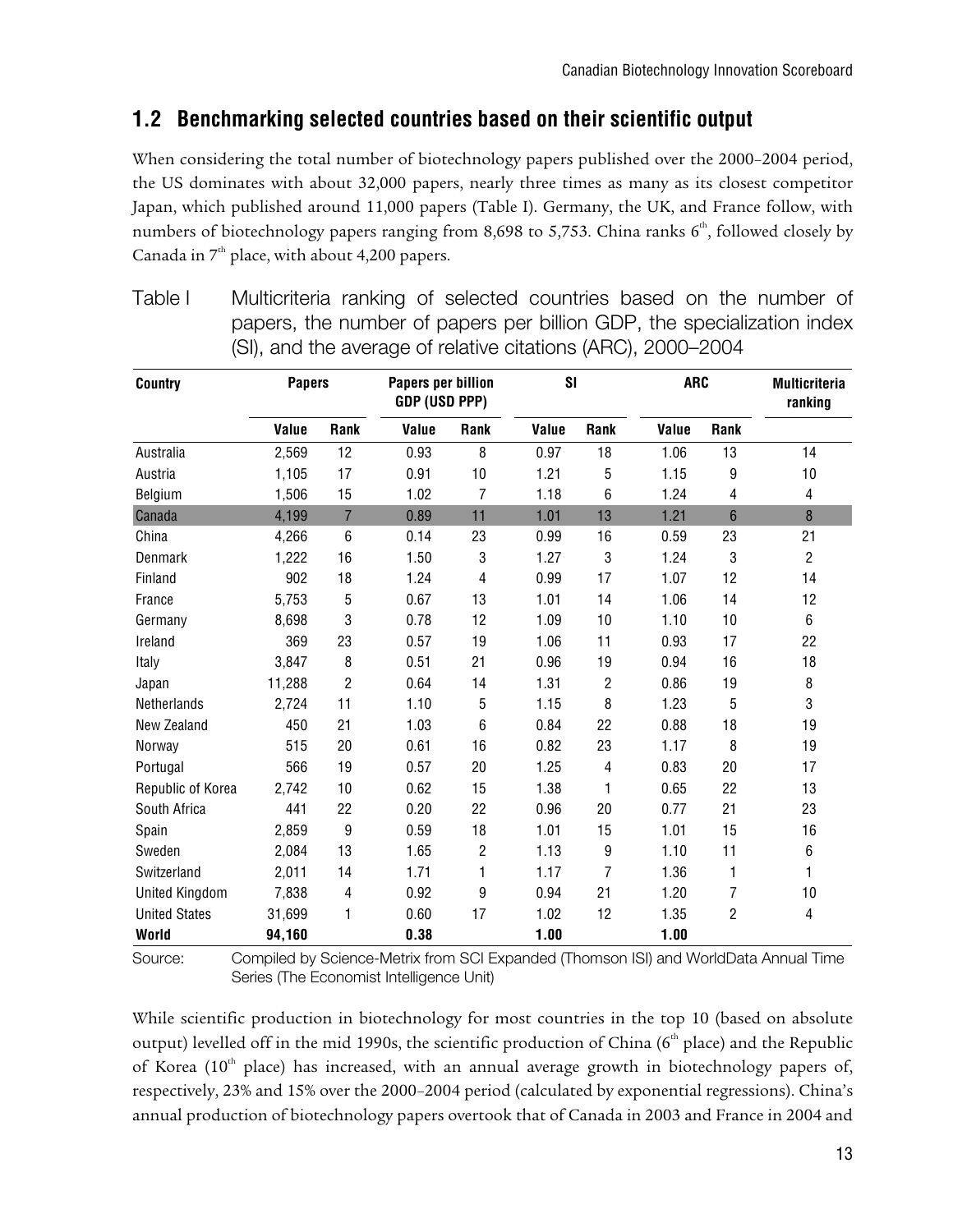could surpass the annual production of other leading countries (i.e. the UK and Germany) in coming years. The Republic of Korea is also increasing its scientific production rapidly, and it outperformed Spain in 2004.

The number of biotechnology papers per billion GDP allows for comparison of the publication capacity of different countries while accounting for the potential bias resulting from differences in the scale of countries' economies. When considering each country's GDP, larger countries with high absolute production (e.g. the US, Japan, Germany, the UK, France, and China) are being overtaken by smaller countries with low absolute scientific output (Table I). Switzerland, Sweden, Denmark, Finland, the Netherlands, New Zealand, and Belgium rank  $14<sup>th</sup>$ ,  $13<sup>th</sup>$ ,  $16<sup>th</sup>$ ,  $18<sup>th</sup>$ ,  $11<sup>th</sup>$ ,  $21<sup>st</sup>$ , and  $15<sup>th</sup>$  in absolute output, and  $1^{st}$ ,  $2^{nd}$ ,  $3^{rd}$ ,  $4^{th}$ ,  $5^{th}$ ,  $6^{th}$ , and  $7^{th}$  in relative output. Among the top 10 countries in absolute output, the UK is doing best, with a relative output ranking of  $9<sup>th</sup>$ , and is followed by Canada in  $11<sup>th</sup>$  place. It must be pointed out that with the exception of the UK, none of the top 10 countries in relative output have an average annual GDP exceeding USD\$550 billion (at PPP) over the period. Canada's GDP is more than 1.5 times higher than that of the country with the next highest GDP among the top 10 in relative output (with the exception of the UK). Considering that the higher the GDP, the harder it is for a country to maintain a high relative output, Canada is performing quite well in scientific production in biotechnology.

The SI provides an assessment of the intensity of research in a specific field in a country relative to the intensity of research in the same field at the world level; a score above 1 means that a country is specialized in the research area relative to the world. Over the five-year period, the Republic of Korea and Japan were the most specialized, with, respectively, 38% and 31% more of their papers in the field of biotechnology than the world average (Table I). Denmark, Portugal, and Austria follow in  $3^{\text{rd}}, 4^{\text{th}}$ , and  $5<sup>th</sup>$ , with at least 20% more of their papers in the field of biotechnology than the world average. The US, Canada, France, and Spain are only slightly specialized having, respectively, only 2%, 1%, 1% and 1% more of their papers in the field of biotechnology than the world average.

The ARC is an indicator of the scientific impact of papers produced by a country in biotechnology. The leading countries in scientific impact are Switzerland, the US, Denmark, Belgium, and the Netherlands, with ARC scores ranging from 1.36 to 1.23 (Table I). Canada and the UK follow closely in  $6<sup>th</sup>$  and  $7<sup>th</sup>$  place with ARCs of, respectively, 1.21 and 1.20. It should be noted that the more papers a country produces, the harder it is for it to maintain a high ARC, and Canada, the US, and the UK are the only countries in the top 10 in absolute output to also rank in the top 10 for scientific impact. Although the Republic of Korea and China performed very well in absolute production of biotechnology papers and exhibited strong growth over the 2000–2004 period, they rank last when it comes to the impact of their biotechnology publications.

Overall, Canada (ranked  $8<sup>th</sup>$ ) performed quite well in scientific output in biotechnology and on the same level as Japan in the multicriteria benchmarking. In  $1<sup>st</sup>$  place is Switzerland, followed by Denmark in 2<sup>nd</sup> place, the Netherlands in 3<sup>rd</sup> place, Belgium and the US in 4<sup>th</sup> place, and Germany and Sweden in  $6<sup>th</sup>$  place.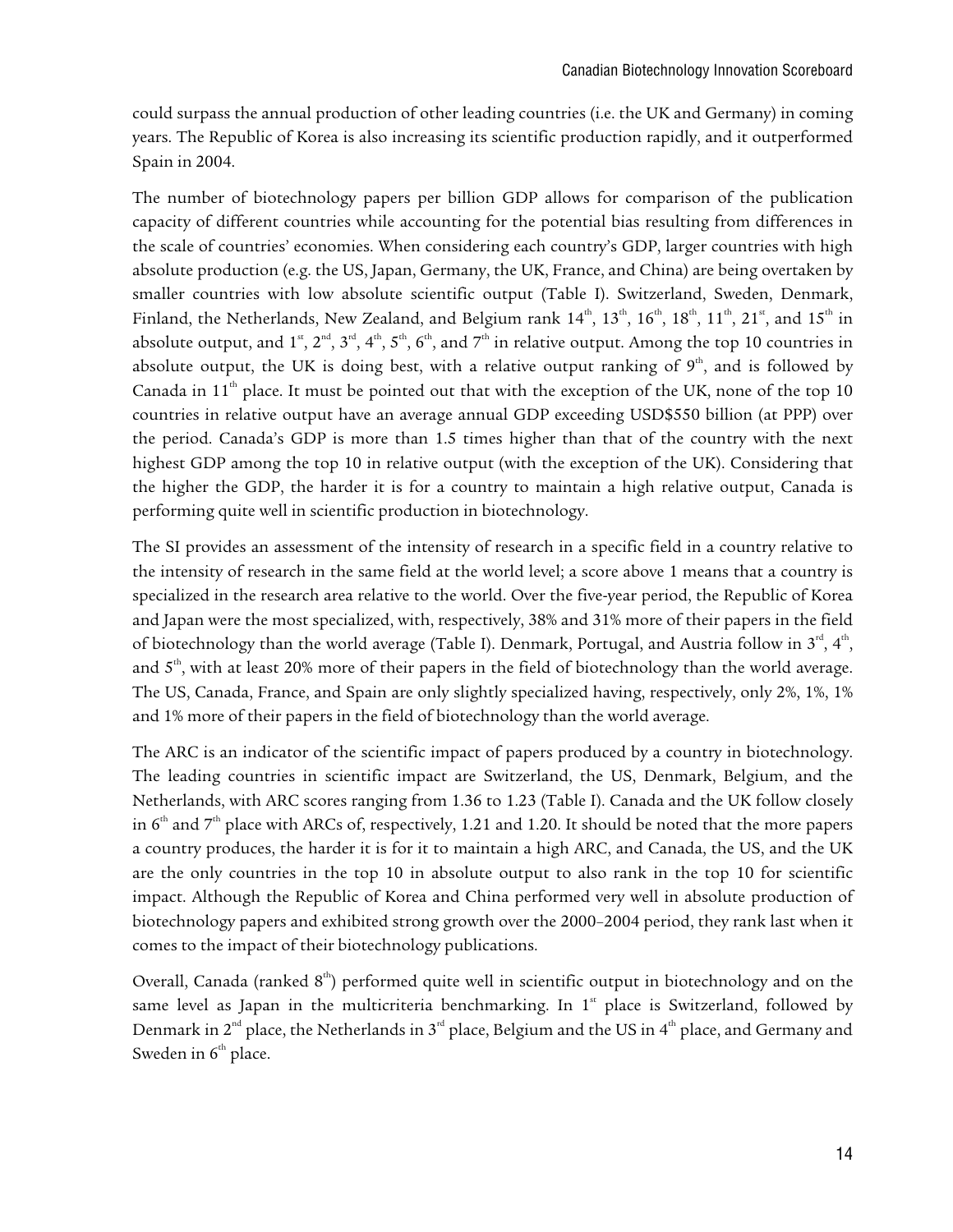# **PART II INTELLECTUAL PROPERTY IN BIOTECHNOLOGY**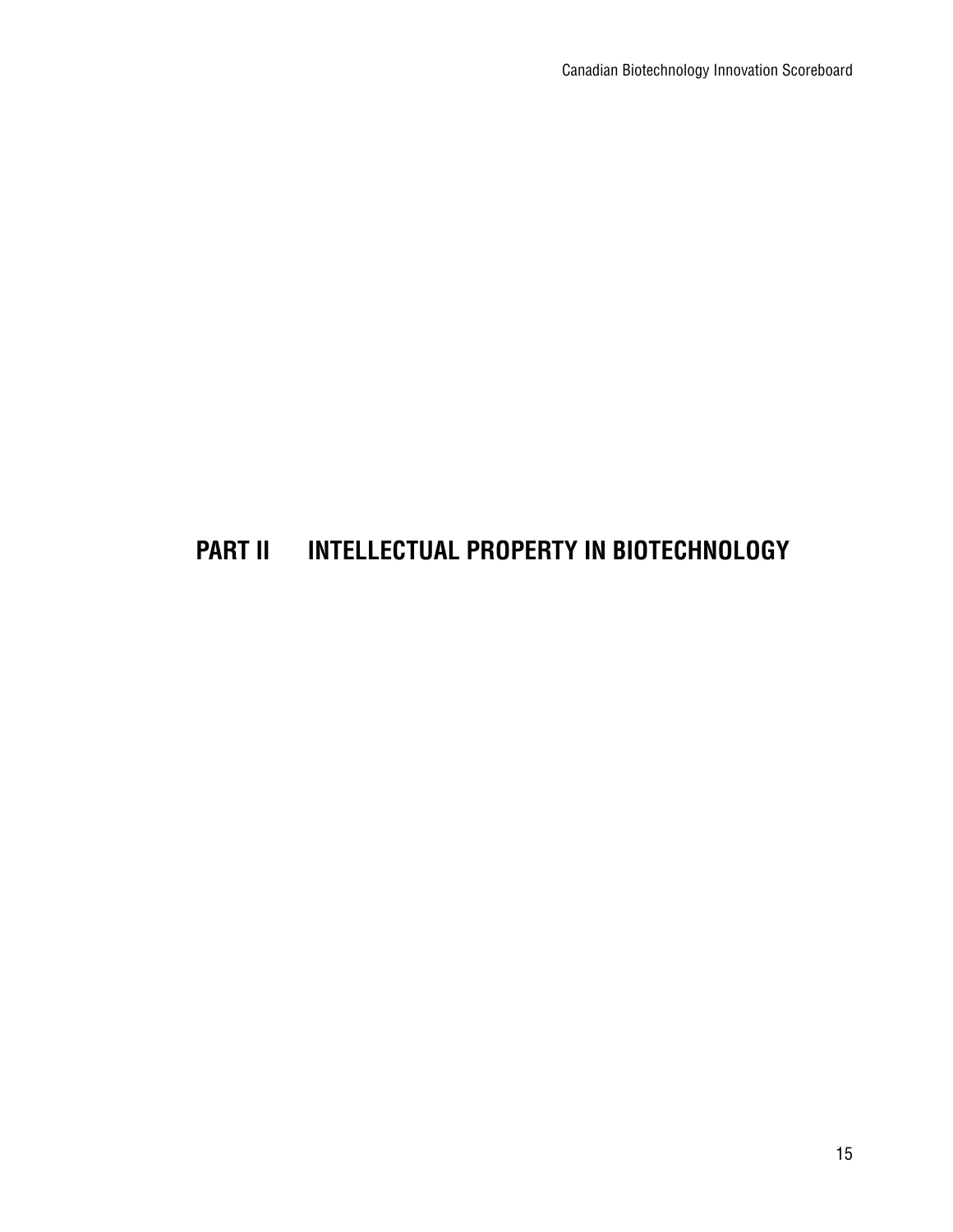# **2 Technological output at the international level**

Indicators of a country's IP portfolio of active biotechnology patents are useful for assessing their potential to commercialize biotechnology inventions and the level of dissemination and impact of the inventions it owns. This section benchmarks countries based on their 2004 IP portfolio of active biotechnology patents to provide an up-to-date view of their respective capacities to achieve economic gains from biotechnology R&D.

In terms of IP ownership, the US is out in front with close to 70% of the world's active biotechnology patents in the USPTO in 2004 (about 46,000 patents, Table II), although as mentioned in the methods section, the use of the USPTO database creates a bias favouring the US. Therefore the data in this section is better suited for comparing other countries.

| <b>Country</b>       | IP ownership   |                | IP per billion GDP<br>(USD PPP) |            | SI    |                | <b>RAC</b> |                | <b>Multicriteria</b><br>ranking |
|----------------------|----------------|----------------|---------------------------------|------------|-------|----------------|------------|----------------|---------------------------------|
|                      | Value          | Rank           | Value                           | Rank       | Value | Rank           | Value      | Rank           |                                 |
| Denmark              | 886            | 8              | 5.14                            | 1          | 5.61  | 1              | 0.90       | 4              | 1                               |
| <b>United States</b> | 46,218         | 1              | 3.94                            | 2          | 1.26  | 13             | 1.13       | 1              | $\overline{\mathbf{c}}$         |
| Netherlands          | 1,036          | 7              | 1.95                            | 6          | 2.05  | 5              | 0.86       | 6              | 3                               |
| Canada               | 2,001          | 5              | 1.97                            | 5          | 1.64  | 8              | 0.84       | 10             | $\overline{4}$                  |
| United Kingdom       | 2,089          | 4              | 1.11                            | 11         | 1.91  | $6\phantom{1}$ | 0.86       | 7              | 4                               |
| Sweden               | 602            | 11             | 2.20                            | 4          | 1.00  | 16             | 0.88       | 5              | $\,6\,$                         |
| Switzerland          | 829            | 9              | 3.29                            | 3          | 1.24  | 15             | 0.84       | 11             | $\overline{7}$                  |
| Australia            | 664            | 10             | 1.09                            | 12         | 2.48  | 3              | 0.57       | 16             | 8                               |
| Japan                | 5,361          | $\overline{c}$ | 1.40                            | 8          | 0.35  | 22             | 0.68       | 12             | $\boldsymbol{9}$                |
| Norway               | 126            | 17             | 0.71                            | 16         | 1.46  | 9              | 1.01       | $\overline{2}$ | 9                               |
| Belgium              | 422            | 13             | 1.31                            | 9          | 2.30  | 4              | 0.54       | 19             | 11                              |
| Austria              | 195            | 16             | 0.75                            | 15         | 1.32  | 12             | 0.93       | 3              | 12                              |
| Germany              | 2,875          | 3              | 1.22                            | 10         | 0.74  | 20             | 0.66       | 14             | 13                              |
| Finland              | 273            | 15             | 1.71                            | 7          | 0.84  | 17             | 0.84       | 9              | 14                              |
| France               | 1,868          | 6              | 1.02                            | 13         | 1.24  | 14             | 0.60       | 15             | 14                              |
| New Zealand          | 96             | 19             | 0.98                            | 14         | 2.60  | $\overline{c}$ | 0.40       | 22             | 16                              |
| Ireland              | 65             | 21             | 0.44                            | 17         | 1.67  | $\overline{7}$ | 0.57       | 17             | 17                              |
| China                | 72             | 20             | 0.01                            | 22         | 1.40  | 11             | 0.67       | 13             | 18                              |
| Spain                | 104            | 18             | 0.10                            | 20         | 1.45  | 10             | 0.56       | 18             | 18                              |
| South Africa         | 27             | 22             | 0.05                            | 21         | 0.75  | 18             | 0.86       | 8              | 20                              |
| Italy                | 437            | 12             | 0.27                            | 19         | 0.72  | 21             | 0.48       | 21             | 21                              |
| Republic of Korea    | 340            | 14             | 18<br>0.34                      |            | 0.27  | 23             | 0.50       | 20             | 22                              |
| Portugal             | $\overline{2}$ | 23             | 0.01                            | 23<br>0.74 |       | 19             | 0.00       | 23             | 23                              |
| World                | 67,106         |                | 1.19                            | 1.00       |       |                | 1.00       |                |                                 |

Table II Multicriteria ranking of selected countries' 2004 IP portfolios in biotechnology using the following indicators: Intellectual property (IP) ownership, IP per billion GDP, specialization index (SI), and relative average citations (RAC)

Source: Compiled by Science-Metrix from USPTO database and WorldData Annual Time Series (The Economist Intelligence Unit)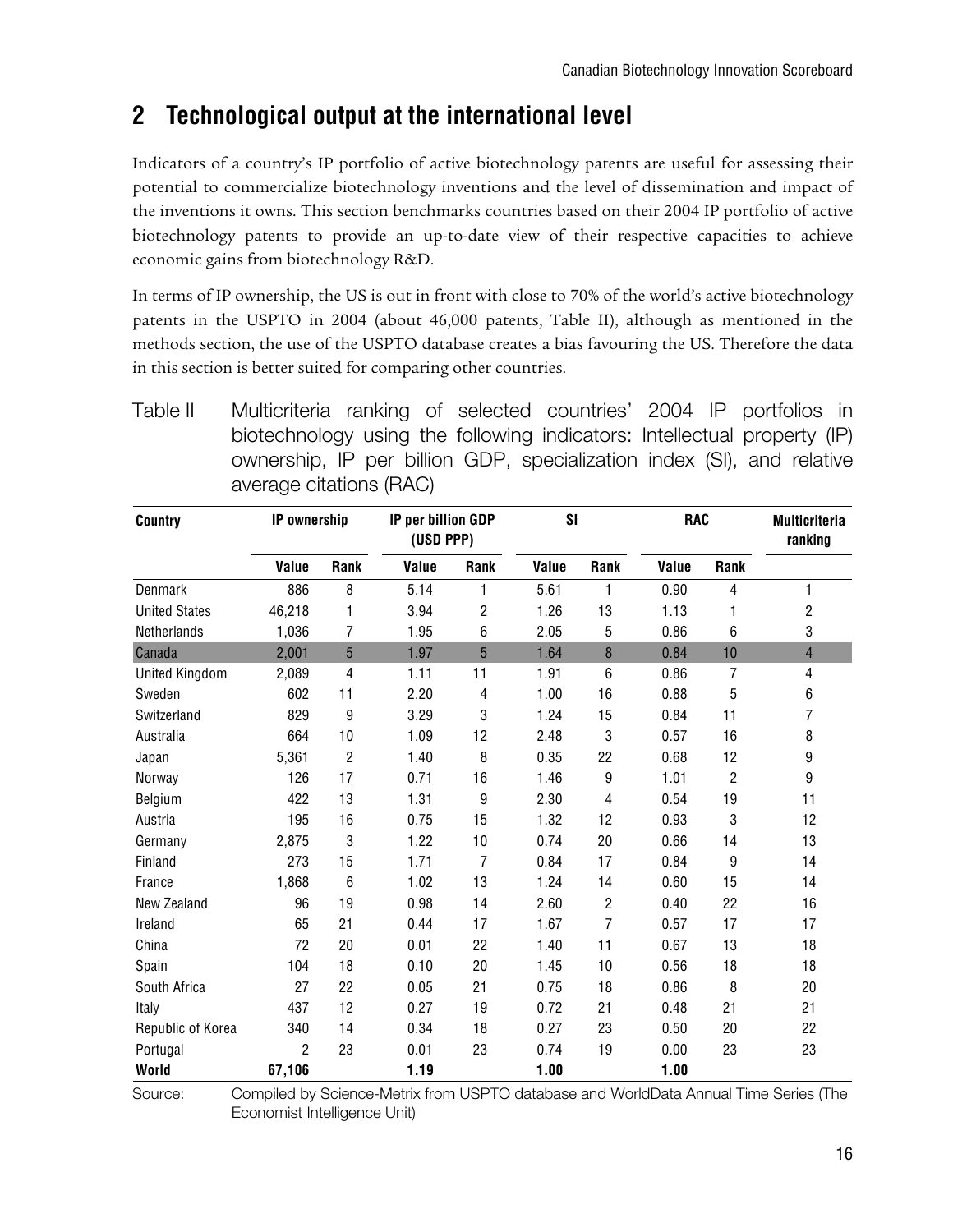Japan and Germany ranked  $2^{nd}$  and  $3^{rd}$ , with approximately 5,400 and 3,000 patents, respectively. Canada, with about 2,000 patents (about 2.5 times less than Japan), ranked  $5<sup>th</sup>$  among selected countries, close behind the UK, which ranked  $4<sup>th</sup>$ . Canada is followed by France ( $6<sup>th</sup>$  place), the Netherlands ( $7<sup>th</sup>$  place), Denmark ( $8<sup>th</sup>$  place), Switzerland ( $9<sup>th</sup>$  place), and Australia ( $10<sup>th</sup>$  place).

IP ownership of active biotechnology patents per billion GDP avoids bias due to differences in the scale of countries' economies. As in the case of scientific output, larger countries with high absolute IP ownership (e.g. Japan, Germany, and the UK) are being overtaken by smaller countries with low absolute IP ownership when taking account of each country's GDP (Table II). The only exception is the US which ranks  $1^{st}$  and  $2^{nd}$  in absolute and relative IP ownership, but again, the use of the USPTO database creates a bias in its favour. Canada retains its  $5<sup>th</sup>$ -place ranking.

The SI is an indicator of the intensity of patenting in a specific field in a country relative to intensity of patenting in the same field in the world; a score above 1 means that a country is specialized in the field, in this case biotechnology, relative to the world. Highly specialized countries for patenting in biotechnology, with a proportion of their IP in the field of biotechnology more than twice that of the world average, include Denmark in 1<sup>st</sup> place, New Zealand in 2<sup>nd</sup> place, Australia in 3<sup>rd</sup> place, Belgium in 4<sup>th</sup> place, and the Netherlands in 5<sup>th</sup> place (Table II). The UK (6<sup>th</sup> place), Ireland (7<sup>th</sup> place), and Canada ( $8<sup>th</sup>$  place) follow, being the only other countries with at least 50% more of their IP in the field of biotechnology than the world average. Other countries specialized in biotechnology include Spain, New Zealand, China, Austria, the US, France, and Switzerland.

The RAC is an indicator of the number of times patents owned by a country are cited relative to the world average and can be used as a proxy for the technological impact of patents owned by a country in biotechnology; a score above 1 indicates that biotechnology patents owned by a country are cited more often than biotechnology patents on average. There are only two of the selected countries with a technological impact above the world average, namely the US in  $1^{\text{st}}$  place and Norway in  $2^{\text{nd}}$  place (Table II). A likely explanation for why most countries' technological impact is below the world average is that the average citation of patents owned by the US is greater than that of patents owned by other countries in the selection. Because the US owns close to 70% of the world's active biotechnology patents in the USPTO in 2004, US patents move the world average citation towards its own average citation level. Canada is  $10<sup>th</sup>$  for this indicator.

Canada is clearly among the world's leaders with respect to its 2004 IP portfolio of active biotechnology patents. Indeed, Canada, along with Denmark and the Netherlands, ranks in the top 10 for all four indicators and ranks  $4<sup>th</sup>$ , on a par with the UK, in the multicriteria benchmarking (Table II).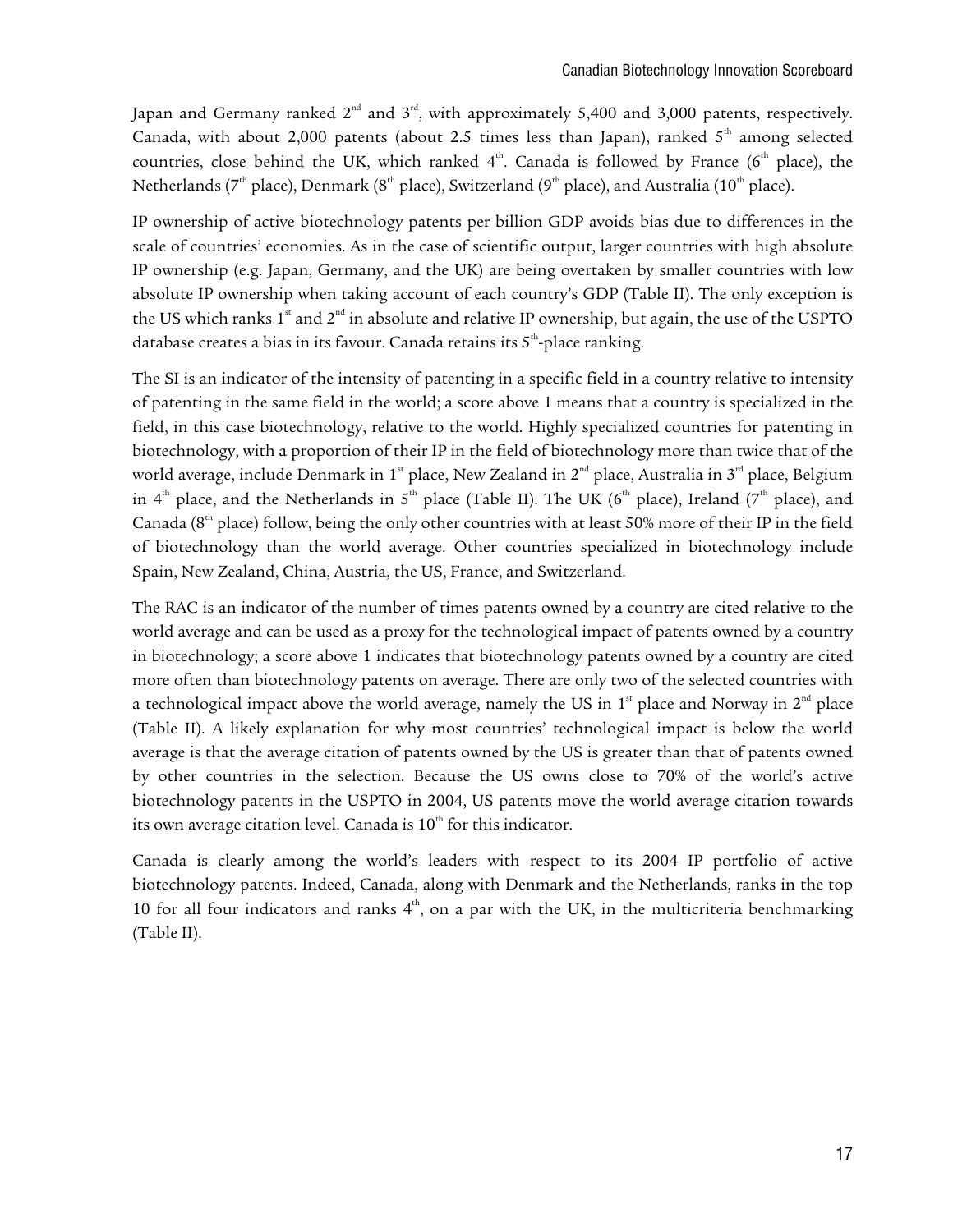# **PART III FIRMS, WORKFORCE AND FINANCIAL FLOWS**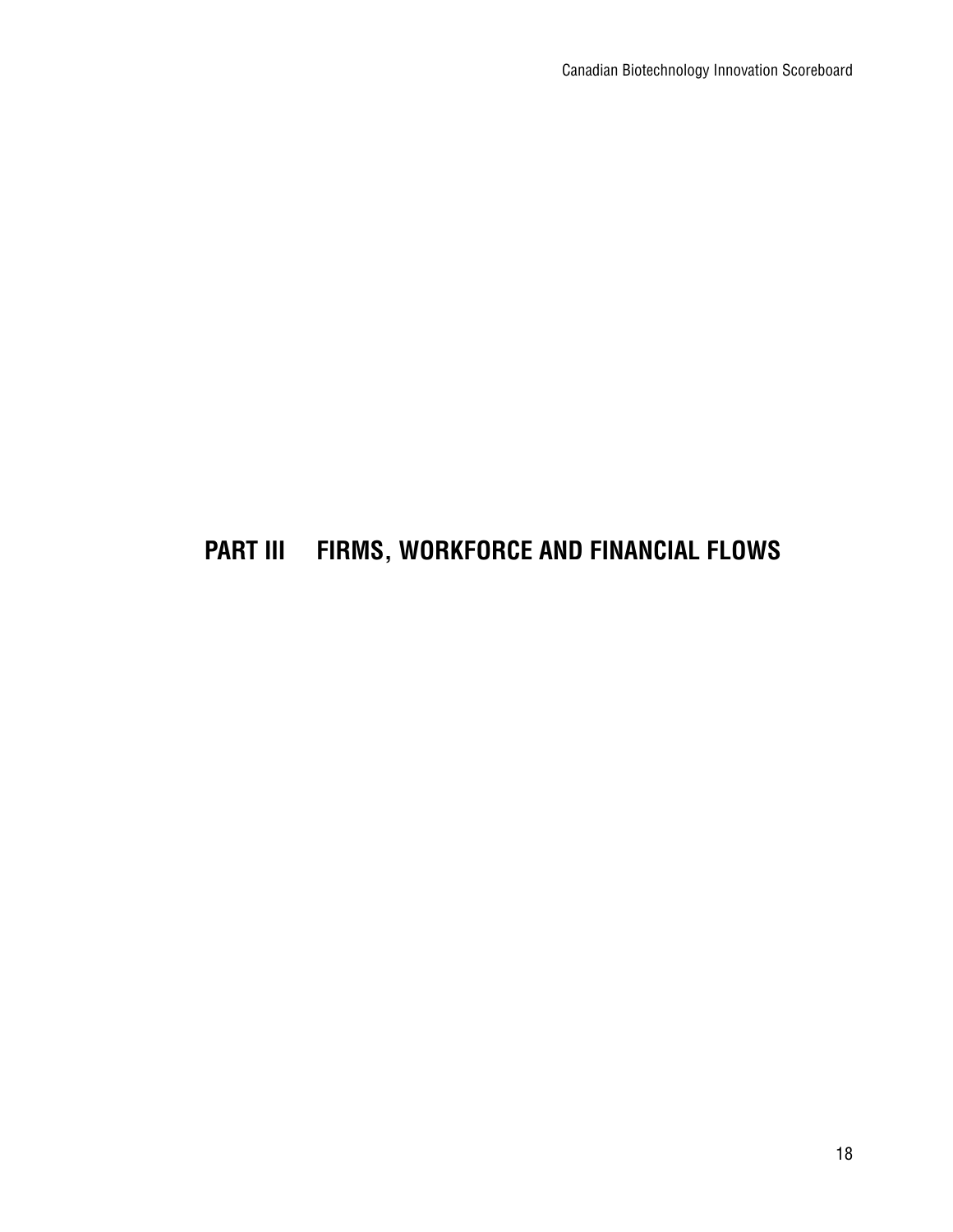# **3 Biotechnology firms**

The number of biotechnology firms in a country indicates the extent to which biotechnology-related knowledge is diffused in that country (OECD, 2005). It has been found that biotechnology firms cannot function in autarky and are highly dependent on external institutions and other firms (Mangematin *et al*., 2003). Moreover, since biotechnology firms are often spin-offs or start-ups from research institutions (Niosi and Bas, 2003), they tend to create links with universities, governments, and industries. Because the development of biotechnology firms is one of the main goals of most innovative policies in biotechnology, and because biotechnology firms are known to create links between the private sector and universities (which are likely to stimulate research) and the development of new products (Mangematin *et al.*, 2003), biotechnology firms are an important indicator of research activity and the commercialization of research in a country.

With close to 35% (1,830 firms) of the world's known biotechnology firms in 2003, the US leads in terms of commercialization capacity of biotechnology research among selected countries for which data on biotechnology firms were available (Figure 2).



Figure 2 Number of biotechnology firms in selected countries, 2003

Note:  $* =$  data for 2001. This comparison aims to give an approximate positioning of countries internationally since the definition of biotechnology firms underlying the current data is not the same for all countries (see Methods).

Source: Compiled by Science-Metrix from international reports (see Appendix B for data sources)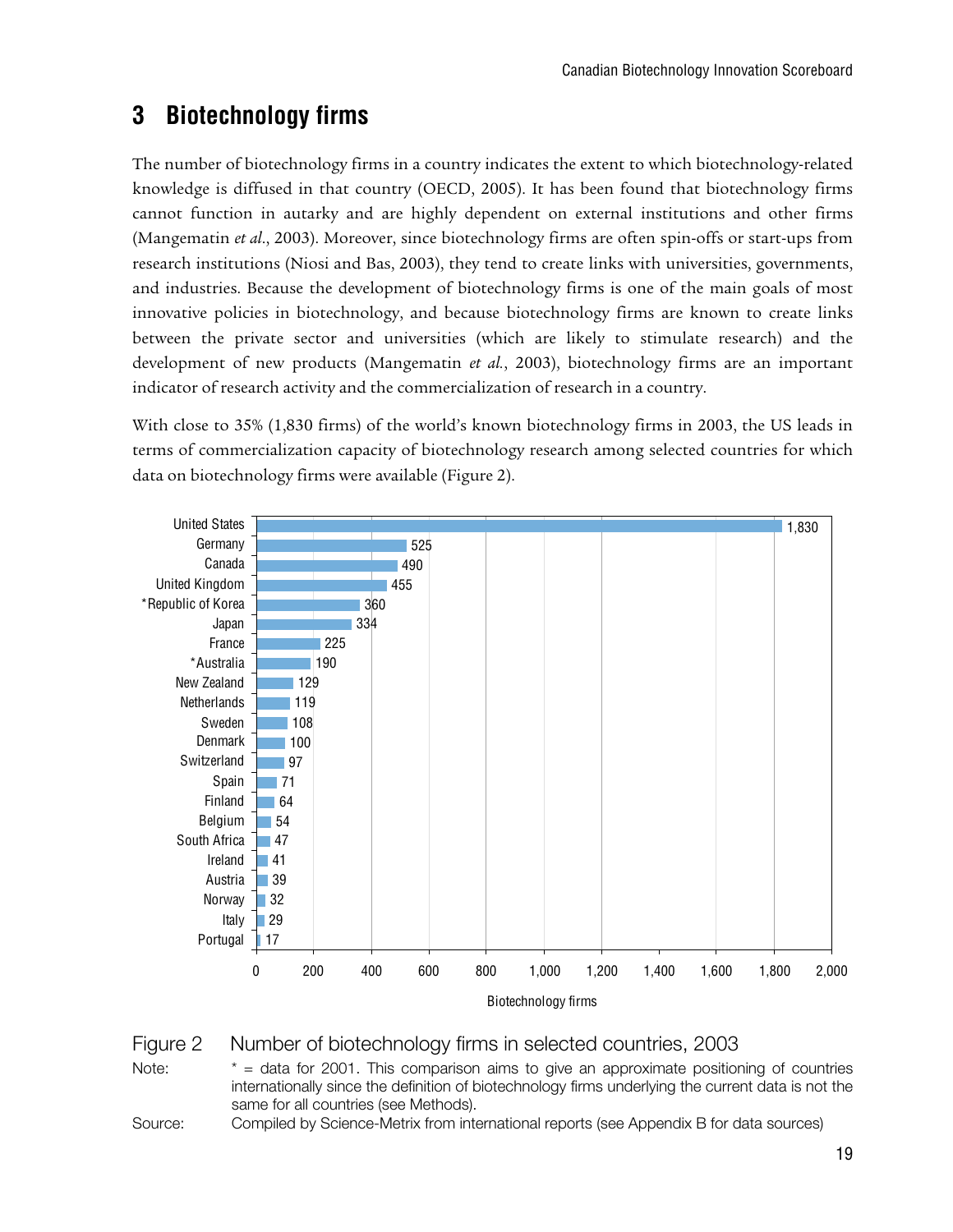With a share of 9% (490 firms) of the world's biotechnology firms, Canada ranks  $3<sup>rd</sup>$  behind Germany, which has nearly 10% (525 firms) of the world's biotechnology firms. Thus, Canada can be considered a strong player in the commercialization of biotechnology research. The UK follows, with 455 biotechnology firms. The Republic of Korea ranks  $5<sup>th</sup>$  based on the number of biotechnology firms in 2001. Due to the fact that the Republic of Korea's scientific output has grown considerably in the past five years, with an average annual growth of biotechnology papers of 15%, it is likely that it had more biotechnology firms in 2003 than in 2001 and could, if it has not already, soon outrank some of its nearest competitors (i.e., the UK, Canada, and Germany). Japan ranks 6<sup>th</sup>, but its number of biotechnology firms could be underestimated in comparison to other countries because the definition of biotechnology firms used for that country—"bioventure"—is very restrictive. It should be noted that this comparison aims to give an approximate positioning of countries internationally because the definition of biotechnology firms underlying the current data is not the same for all countries (see Methods). The European countries taken together have about 2,000 biotechnology firms, contributing about 35% of the world's biotechnology firms.

Figure 3 shows the number of biotechnology firms of countries relative to their GDP. As for the absolute number of firms, Canada ranks  $3<sup>rd</sup>$ , close behind Denmark, with 0.5 biotechnology firms per billion GDP. Ranking 9<sup>th</sup> in absolute number of biotechnology firms, New Zealand leads in relative terms and is the only country with more than one biotechnology firm per billion GDP. Among selected countries, New Zealand has the lowest GDP—less than two-thirds that of any other country analyzed. In fact, among the top 10 countries ranked for GDP, Canada leads in relative number of firms and is followed closely by the Republic of Korea, which ranks  $4<sup>th</sup>$  for number of biotechnology firms and is also among the top 10 in terms of GDP, just behind Canada (the number of biotechnology firms per billion GDP in the Republic of Korea is based on 2001 data). It is likely that the absolute number of the Republic of Korea's biotechnology firms per billion GDP increased in 2003 because the average annual growth of its GDP in the past five years has been 7%, compared with an average annual growth of biotechnology papers of 15% over the same period. Thus, it is likely that the Republic of Korea has surpassed Canada for relative number of firms. Smaller countries with low GDP, such as Finland, Sweden, Switzerland, Australia, and Ireland, ranked  $5^{\text{th}}, 6^{\text{th}}, 7^{\text{th}}, 8^{\text{th}},$ and  $9<sup>th</sup>$ , respectively. Larger countries with high GDP, such as the UK, Germany, the US, France, and Japan, did not perform as well in relative terms, ranking  $10^{th}$ ,  $11^{th}$ ,  $15^{th}$ ,  $17^{th}$ , and  $19^{th}$ , respectively.

Ranking 3<sup>rd</sup> with respect to both absolute and relative number of biotechnology firms (Figure 2 and Figure 3), Canada has an environment favourable to the commercialization of biotechnology research, which is clearly a key aspect of its national biotechnology innovation system. Canada possesses many innovative biotechnology firms that are likely to be part of networks involving academia and governments as well as provide access and enable dissemination of new biotechnology knowledge that will promote innovation in biotechnology.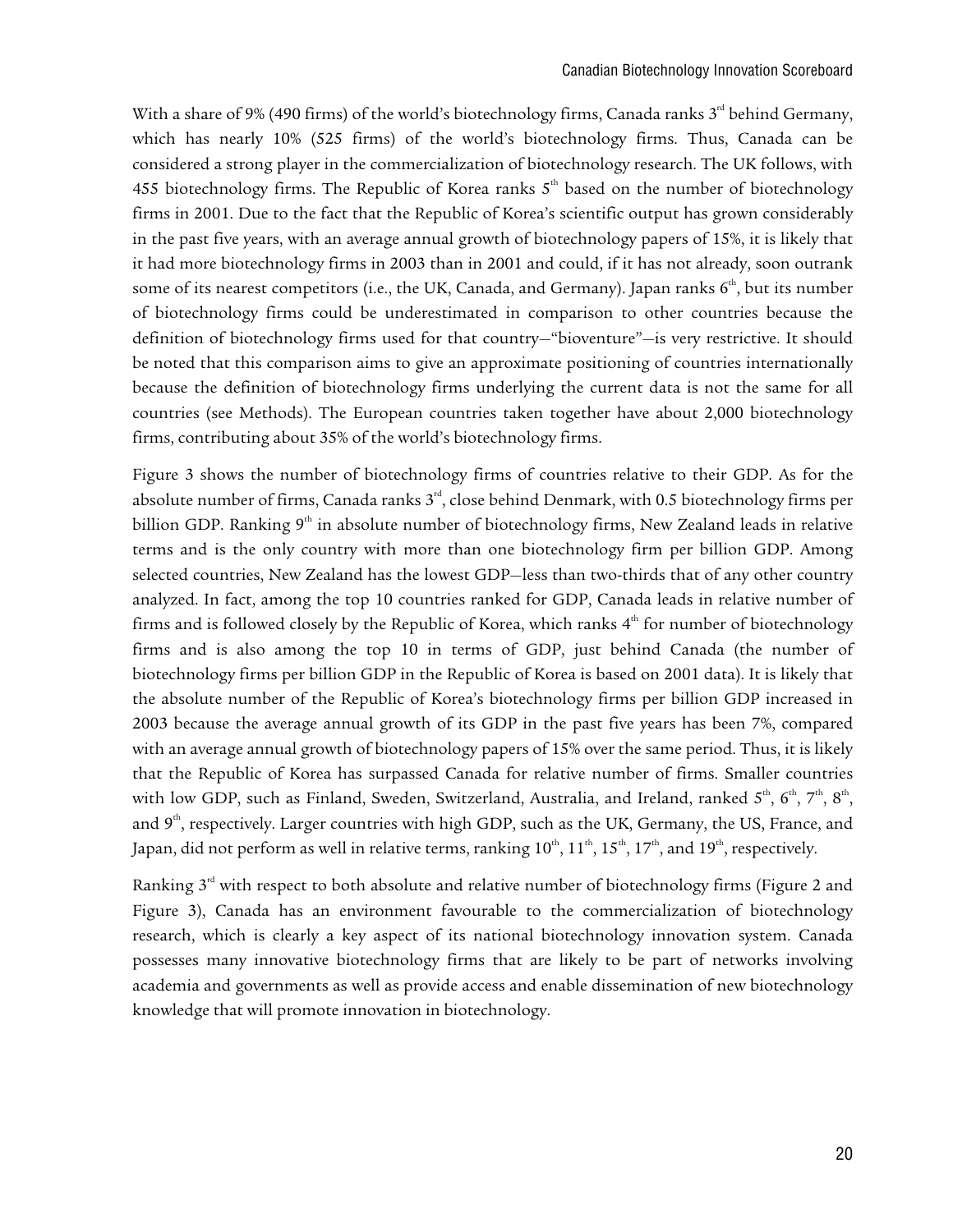

#### Figure 3 Number of biotechnology firms per billion GDP in selected countries, 2003

#### Note:  $* =$  data for 2001. This comparison aims to give an approximate positioning of countries internationally since the definition of biotechnology firms underlying the current data is not the same for all countries (see Methods).

Source: Compiled by Science-Metrix from international reports (see Appendix B for data sources) and WorldData Annual Time Series (The Economist Intelligence Unit)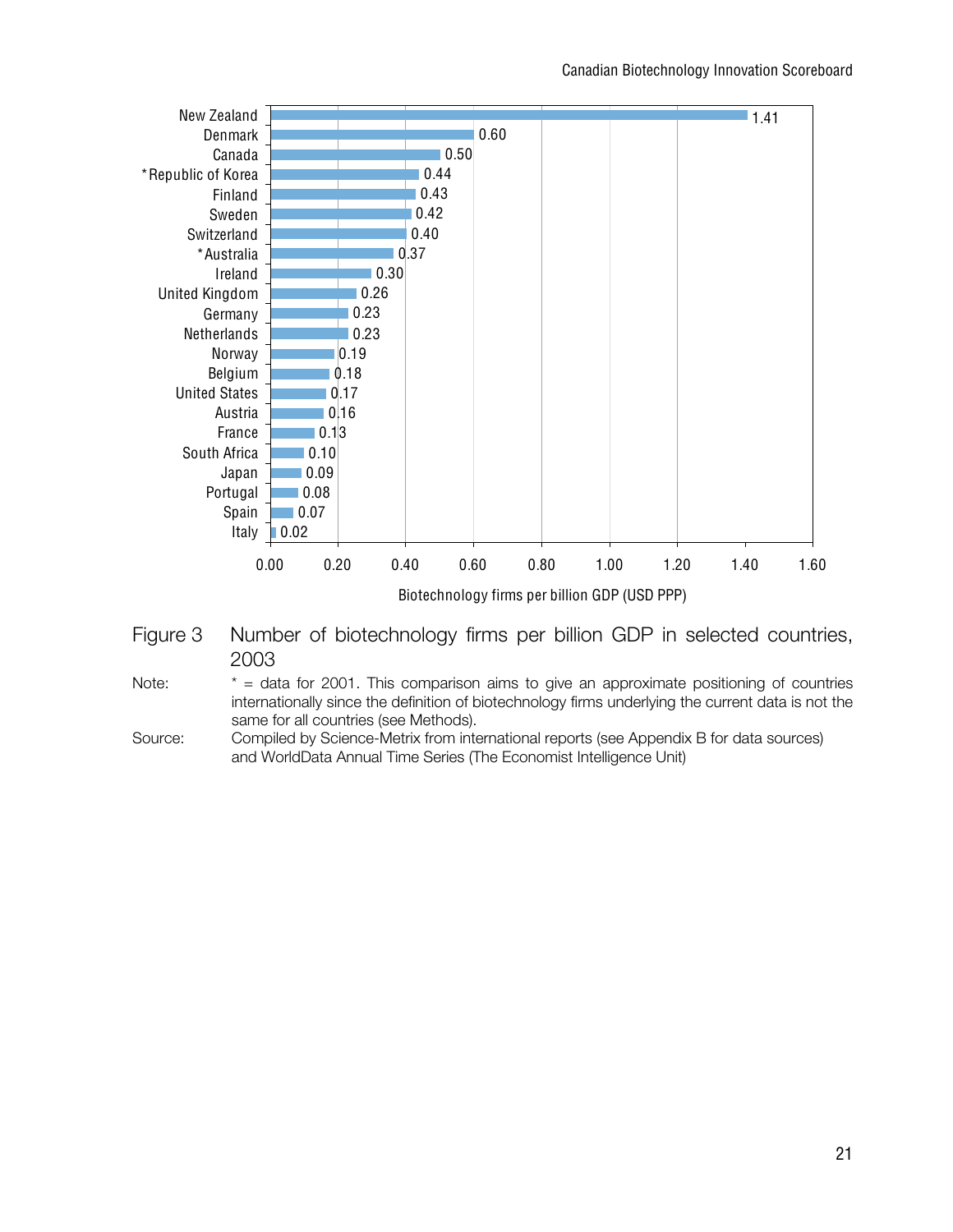# **4 Biotechnology workforce**

The number of biotechnology employees in a country's BES is an indicator of the level of potential for commercialization of research (OECD, 2005). Relative to a country's total labour force, the number of biotechnology BES employees provides insight into the importance of biotechnology in the BES of the country. The R&D workforce is another factor that is likely to impact on the development of biotechnology; research staff is often more specialized than production staff, making this a good indicator of the workforce specialization in the field (Lee *et al.*, 2005). Moreover, employees have been described as the main vehicle for technology transfer (Hsu *et al.*, 2005). Thus, they play an important role in the production and dissemination of biotechnology knowledge. The biotechnology workforce is described in Section 4.1 ("Total biotechnology workforce") and Section 4.2 ("Biotechnology R&D workforce").

### **4.1 Total biotechnology workforce**

Canada ranks 5<sup>th</sup> for BES biotechnology workforce among selected countries for which data were available, with close to 12,000 employees equalling about 4% of the world's reported biotechnology BES employees in 2003 (Figure 4).





Note: This comparison aims to give an approximate positioning of countries internationally since the definition of biotechnology firms underlying the current data is not the same for all countries (see Methods).

Source: Compiled by Science-Metrix from international reports (see Appendix B for data sources).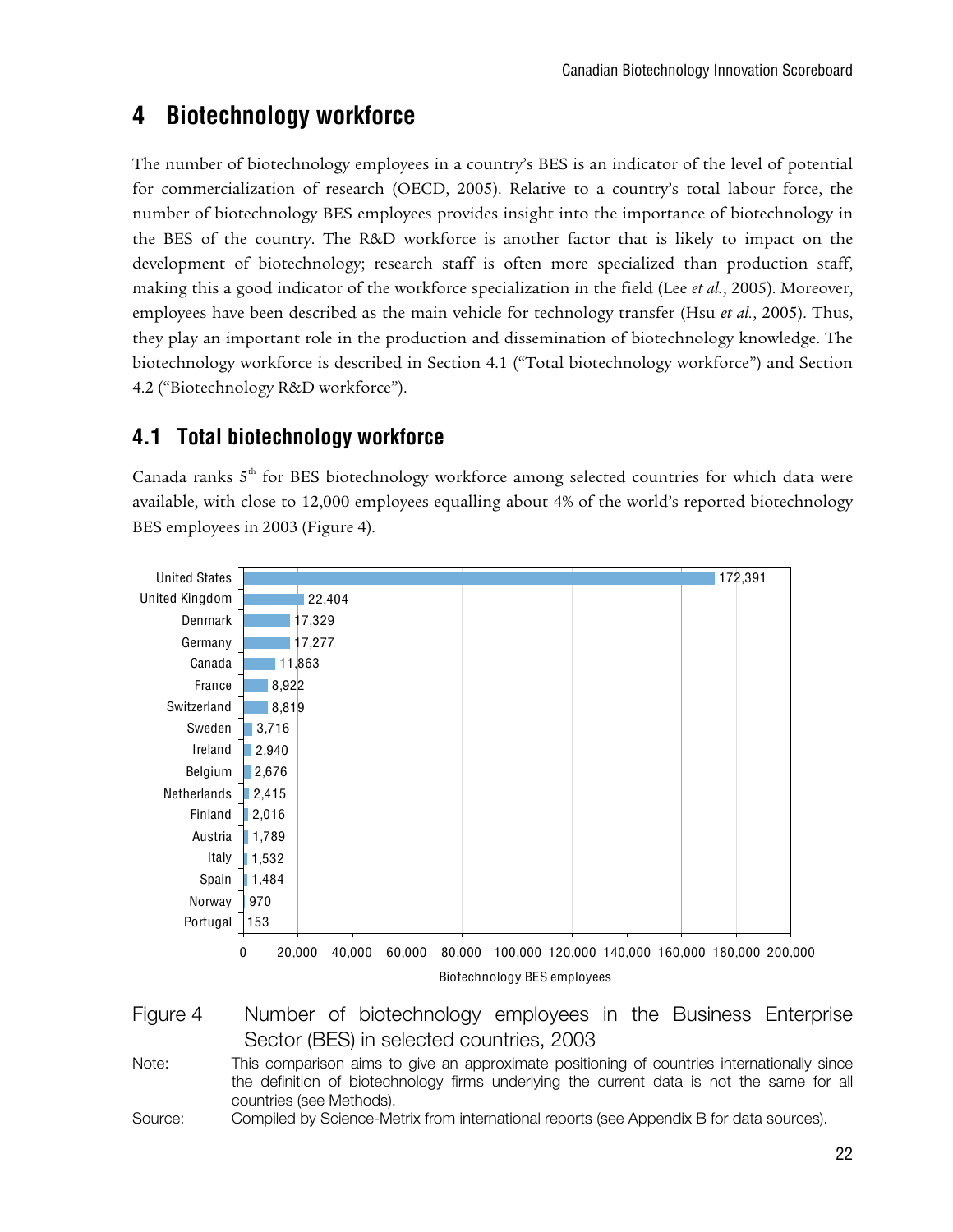For number of biotechnology firms, the US leads with a share of about 62% (172,391 employees) of the world's reported biotechnology employees in the BES in 2003. The UK follows in  $2<sup>nd</sup>$  place, with about 22,000 employees, 8% of the world's biotechnology BES employees. Denmark  $(3<sup>rd</sup>$  place) and Germany  $(4<sup>th</sup>$  place) are nearly equivalent, with, respectively, 17,329 and 17,277 biotechnology BES employees (around 6% of the world's total). France ( $6<sup>th</sup>$  place) and Switzerland ( $7<sup>th</sup>$  place) follow Canada, each with about 9,000 employees (approximately 3% of the world's reported biotechnology BES employees). Thus, Canada has a relatively high capacity for producing and commercializing biotechnology research. However, Germany, Denmark, the UK, and the US have a greater capacity to perform and commercialize biotechnology research as a result of the size of their biotechnology workforce in the BES.

In contrast to number of biotechnology employees in the BES, Canada does not perform as well in terms of biotechnology employees per thousand labour forces, ranking  $8<sup>th</sup>$  out of the 17 countries for which data were available (Figure 5).



Figure 5 Biotechnology employees per thousand labour force in the BES in selected countries, 2003

Note: This comparison aims to give an approximate positioning of countries internationally since the definition of biotechnology firms underlying the current data is not the same for all countries (see Methods).

Source: Compiled by Science-Metrix from international reports (see Appendix B for data sources) and WorldData Annual Time Series (The Economist Intelligence Unit).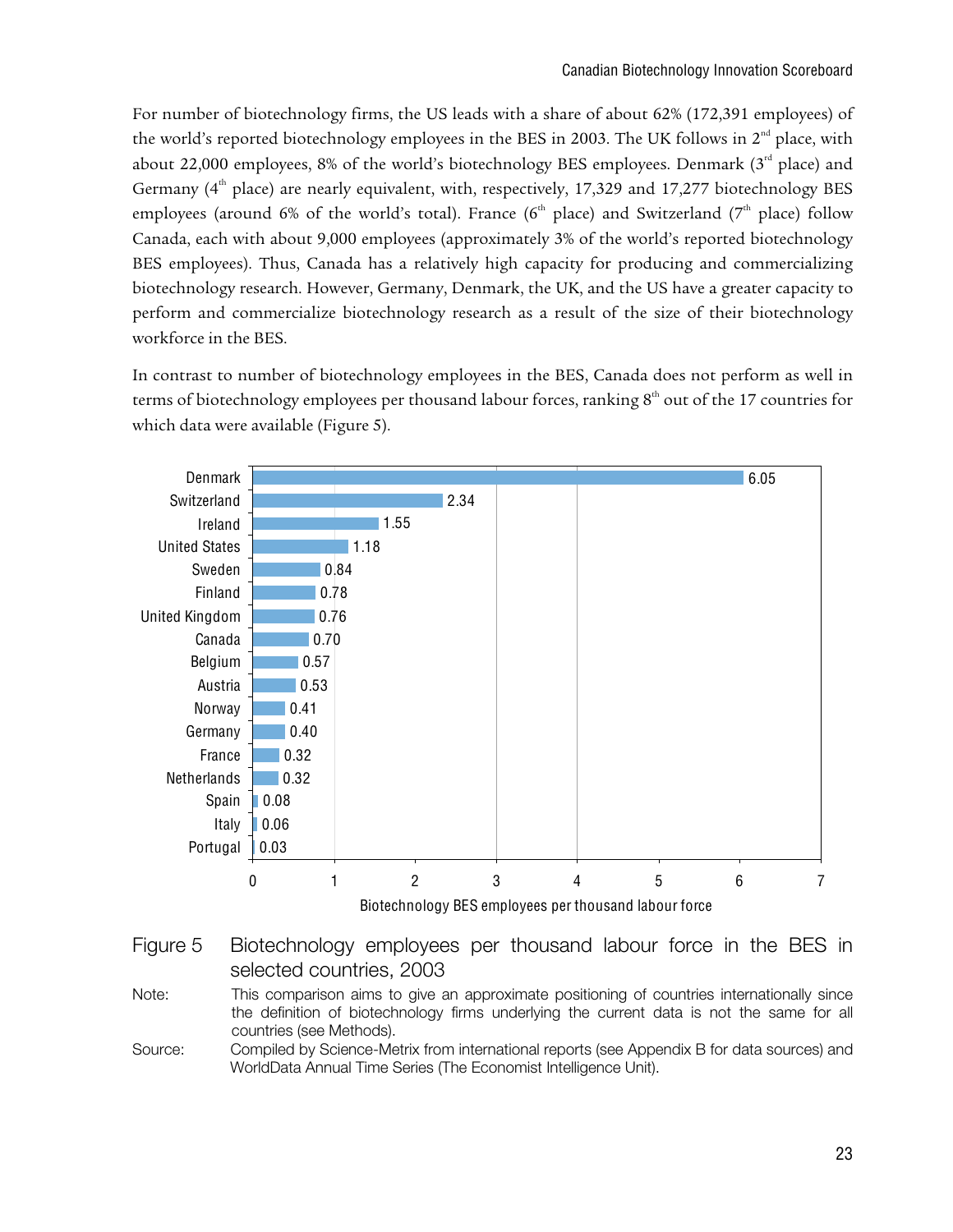In fact, Canada has only 0.7 biotechnology employees in the BES per thousand labour force, compared with 6.05 biotechnology BES employees per thousand labourers in Denmark, 2.34 in Switzerland, 1.55 in Ireland, and 1.18 in the US. Thus, the importance of biotechnology in the BES in Canada is lower than in these countries. Although Canada ranks  $8<sup>th</sup>$ , it is not far behind Sweden, Finland, and the UK.

### **4.2 Biotechnology R&D workforce**

The total number of biotechnology BES R&D employees indicates the biotechnology research and commercialization capacity and the impact of its workforce on future developments in the field of biotechnology, while the proportion of biotechnology BES R&D employees among total biotechnology BES employees indicates the specialization of its workforce. Once again, the US leads with nearly 64% of the world's reported biotechnology R&D employees in 2003 (Figure 6), although it ranks only  $8<sup>th</sup>$  out of 11 countries in terms of specialization, with 43% of its biotechnology workforce being allocated R&D responsibilities (Figure 7).





Source: Compiled by Science-Metrix from international reports (see Appendix B for data sources).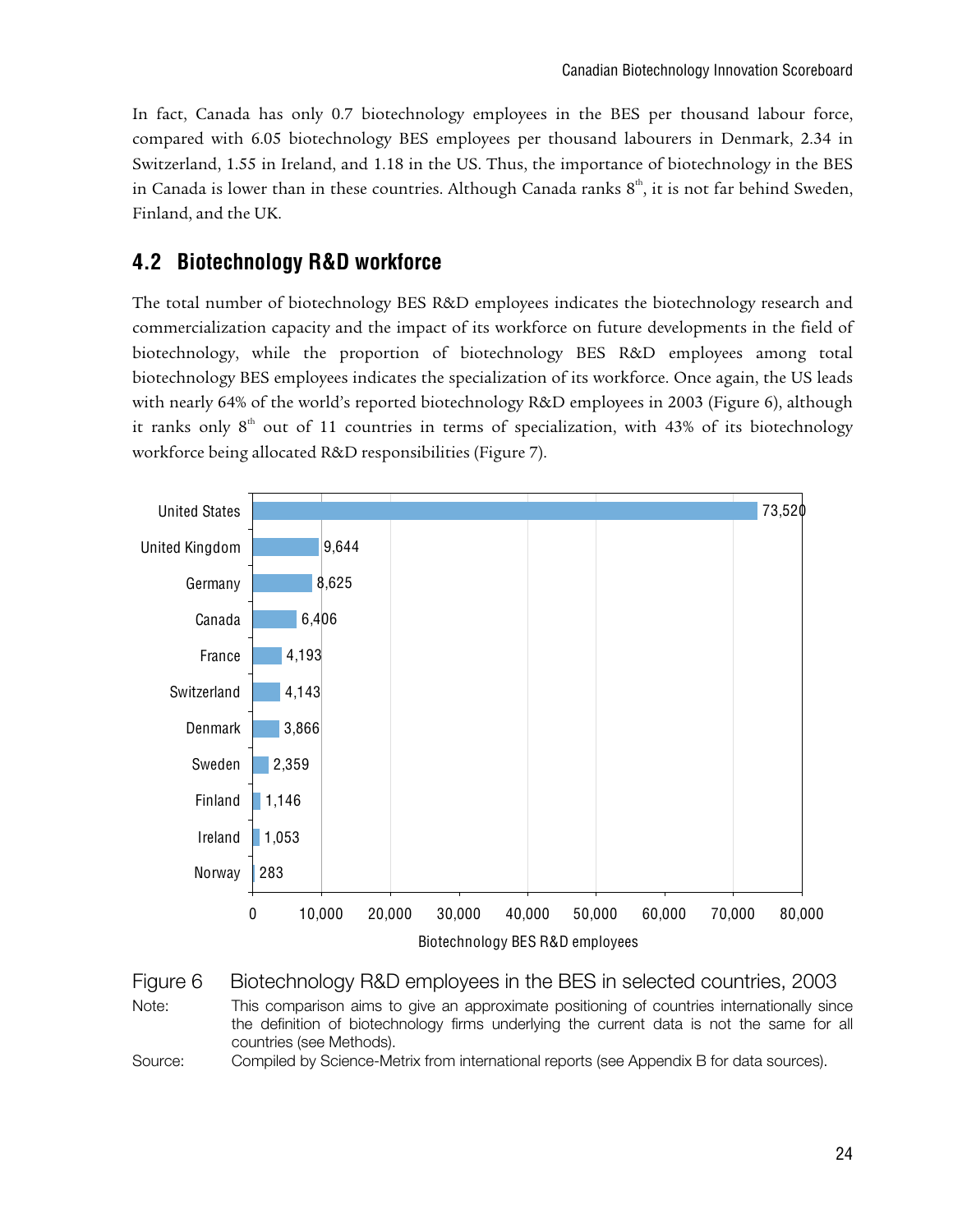The UK ranks  $2<sup>nd</sup>$  for number of biotechnology BES R&D employees (Figure 6), but, like the US, it places much lower for proportion of biotechnology BES R&D employees among total biotechnology BES employees, ranking  $7<sup>th</sup>$  (Figure 7). Both Germany and Canada perform well on the two indicators, ranking  $3<sup>rd</sup>$  and  $4<sup>th</sup>$ , respectively, for number of biotechnology BES R&D employees and  $4<sup>th</sup>$ and  $3<sup>rd</sup>$ , respectively, for proportion of R&D employees in the BES in biotechnology (Figure 6 and Figure 7). In fact, among the selected countries for which data were available, Germany, Canada, Finland, and Sweden are the only countries with at least 50% of their biotechnology workforce allocated to R&D; Sweden leads with 63%, followed by Finland (57%), Canada (54%), and Germany (50%). All of these countries, therefore, have a highly specialized biotechnology workforce. However, Sweden and Finland do not perform as well in absolute number of biotechnology BES R&D employees, ranking  $8<sup>th</sup>$  and  $9<sup>th</sup>$ , respectively, with no greater than one-third of the number of R&D employees in the BES in biotechnology in Canada. Although Germany ranks just before Canada in R&D workforce in the biotechnology BES, it has substantially more employees than Canada (8,625 German employees vs. 6,406 Canadian employees). Therefore, Germany is in fact closer to the UK, which ranks  $2<sup>nd</sup>$ , with 9,644 biotechnology BES R&D employees. France and Switzerland are in  $5<sup>th</sup>$ and  $6<sup>th</sup>$  place, respectively, on both indicators.



Proportion of biotechnology BES R&D employees among biotechnology BES employees

Figure 7 Proportion of biotechnology R&D employees among biotechnology employees in the BES in selected countries, 2003

Note: This comparison aims to give an approximate positioning of countries internationally since the definition of biotechnology firms underlying the current data is not the same for all countries (see Methods).

Source: Compiled by Science-Metrix from international reports (see Appendix B for data sources).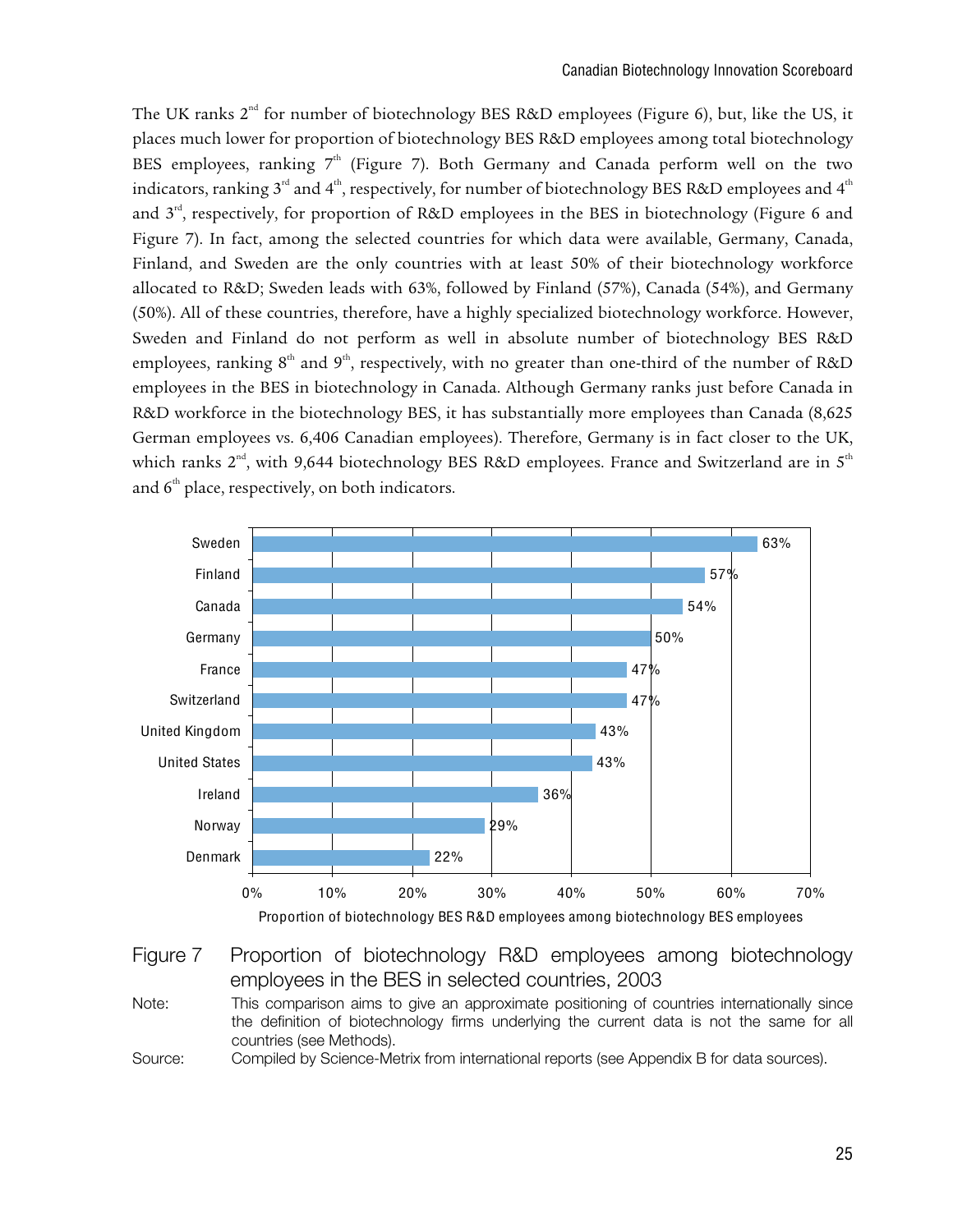When the biotechnology workforce is analyzed globally among selected countries for which data were available for all four indicators, the US remains in its dominant position and is followed by the UK, Canada, Switzerland and Germany (which ranked equivalently), Denmark, Sweden, and France and Finland (which also ranked equivalently). Thus, the US is clearly the country with the strongest innovation and production capacity among the selected countries and is, therefore, the most likely to lead future developments in the field of biotechnology. Canada has a strong capacity for disseminating biotechnology knowledge, ranking among the leaders for biotechnology workforce. Its high number of specialized workers likely has a positive impact on its capacity to stimulate economic, social, and environmental developments (OECD, 2005).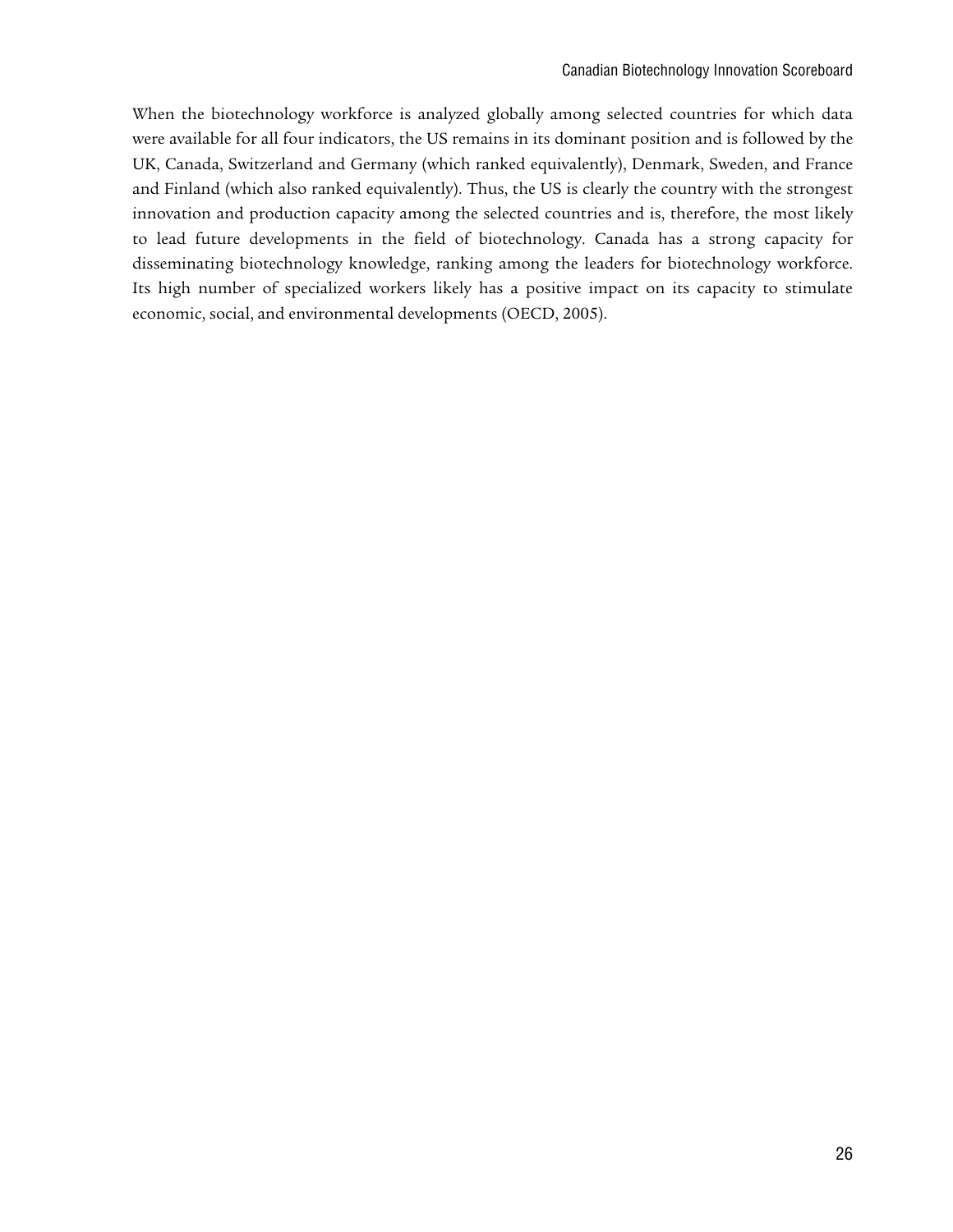### **5 Biotechnology financial inputs**

The main sources of financial contribution to biotechnology at the national level are R&D expenditures and venture capital (VC). Because R&D expenditures play an essential role in advancing basic knowledge, and VC is critical for promoting commercialization of research, both aspects are covered in the scoreboard (Section 5.1 and 5.2).

### **5.1 R&D expenditures**

R&D expenditures for biotechnology provide basic information about the global biotechnology research capacity of a country (OECD, 2005). R&D expenditures thus indicate the extent to which a country can preserve and develop its biotechnology field, the impact on its national system of biotechnology innovation, and the stimuli they provide for research, resulting in the creation of national wealth in three domains: economic growth, social development, and environmental development (Furman *et al.*, 2002).

#### **5.1.1 Trends in Canadian biotechnology R&D expenditures in the business enterprise and federal government sectors**

Altogether, the business enterprise and federal government sectors spent nearly US\$2 billion PPP on biotechnology R&D in 2003 in Canada; BES biotechnology R&D expenditure (US\$1,194 million at PPP) was twice that of the federal government sector (US\$576 million at PPP). In recent years, biotechnology R&D expenditures have experienced significant growth, with yearly average annual growth of about 20% in both sectors (estimated by exponential regressions). In fact, BES R&D expenditures on biotechnology increased from US\$397 million at PPP in 1997 to US\$1,194 million at PPP in 2003 and from US\$248 million at PPP in 1998 to US\$576 million at PPP in 2003 in the government sector (Figure 8 and Figure 9).

This has translated into considerable growth in the share of biotechnology BES R&D expenditure in total business enterprise expenditure on R&D (BERD) (11% yearly average annual growth estimated by exponential regression) and of the share of federal government expenditures on biotechnology R&D in total federal government expenditures on R&D (8% yearly average annual growth estimated by exponential regression). From 1997 to 2003, the portion of BERD allocated to biotechnology increased from 7% to 13%, while the portion of total federal government expenditures on R&D increased from 11% in 1998 to 16% in 2003 (Figure 8 and Figure 9). Thus, the importance of biotechnology in the Canadian economy has increased significantly over the years and appears to be a key component of the Canadian innovation system.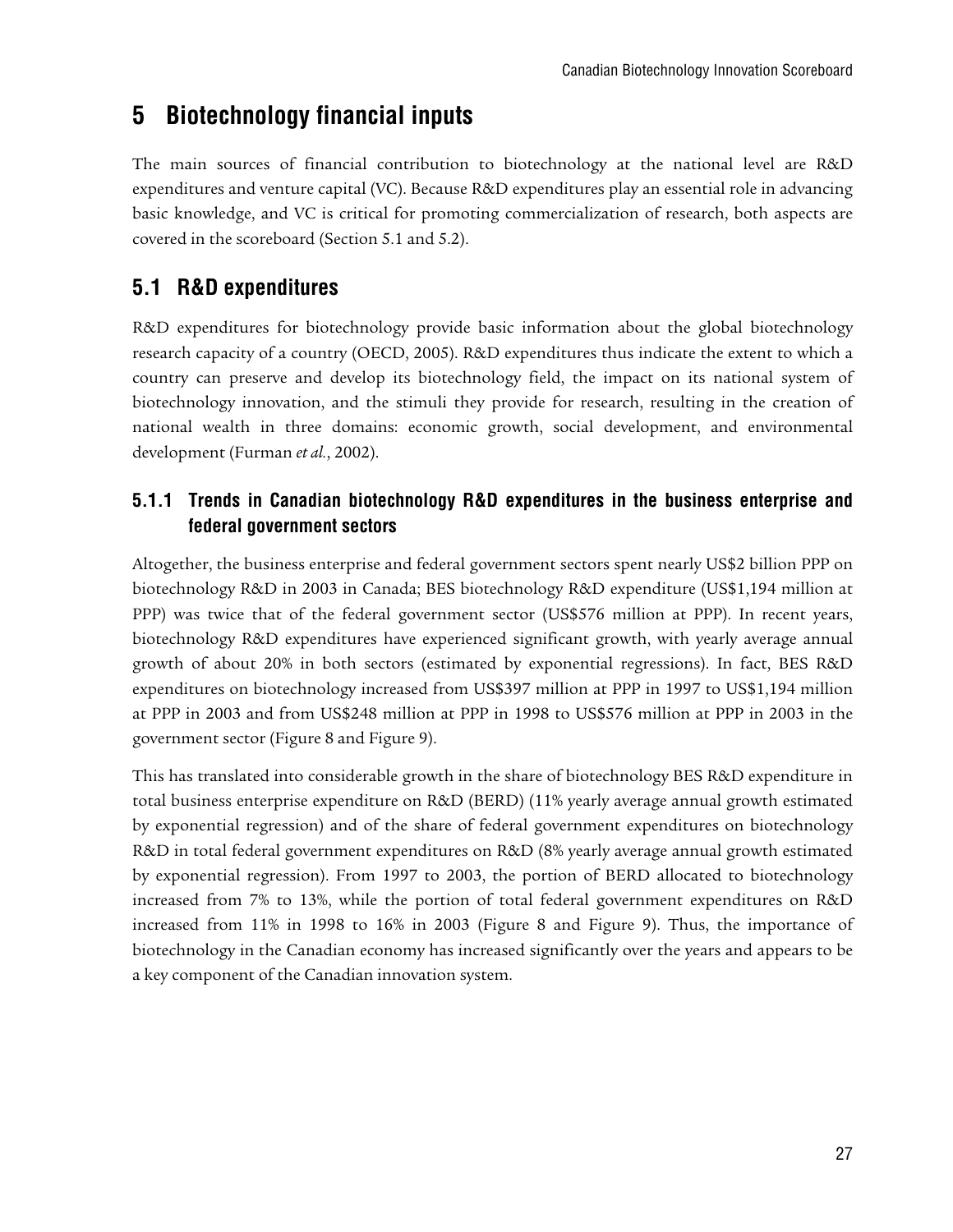

Figure 8 Canada's biotechnology BES R&D expenditures in million US\$ PPP and as a percentage of Canada's business enterprise expenditures on R&D (BERD), 1997–2003

Source: Statistics Canada



Figure 9 Federal government expenditures on biotechnology R&D in million US\$ PPP and as a percentage of total federal government expenditures on R&D in Canada, 1998–2003

Source: Statistics Canada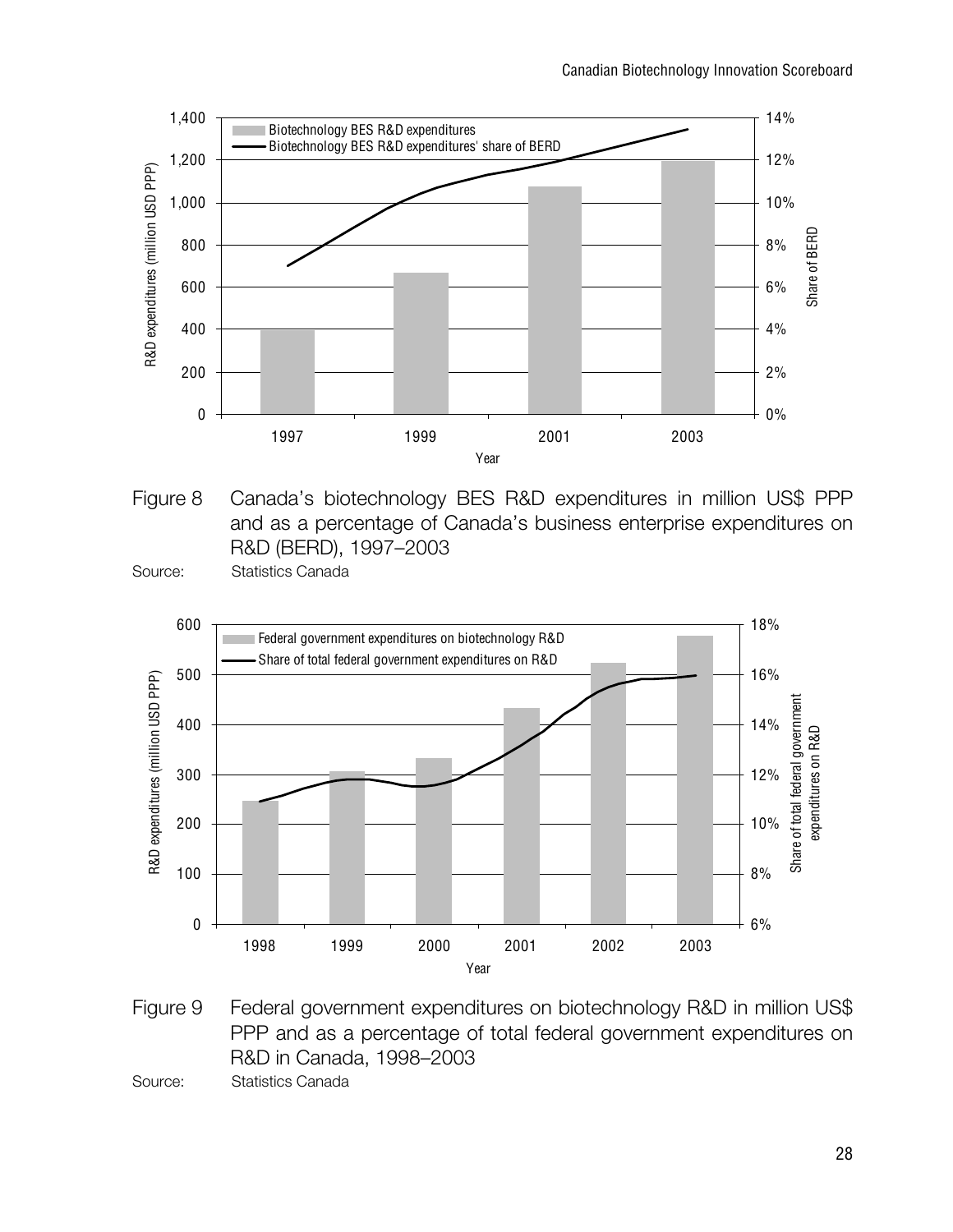#### **5.1.2 International business enterprise sector**

Biotechnology R&D expenditures in the BES sector are a major part of a country's total biotechnology R&D expenditures. Figure 10 presents BES R&D expenditures for biotechnology in 2003 in the selected countries for which data were available. The US outperforms all countries, allocating nine times more to R&D for biotechnology in the BES than its nearest competitors; R&D expenditures were close to US\$17 billion at PPP in the US, while they were slightly less than US\$2 billion at PPP in the UK. Germany follows in  $3<sup>rd</sup>$  place, with R&D expenditures of about US\$1.4 billion at PPP, and is followed closely by Canada, with R&D expenditures of about US\$1.2 billion at PPP. Thus, Canada is a world leader for BES R&D expenditure on biotechnology, ranking  $4^{\text{th}}$  among selected countries for which data were available. Clearly, Canada has great potential for preserving and further developing its national biotechnology innovation system. Denmark is also an important player, ranking just below Canada.



#### Figure 10 Business Enterprise Sector (BES) R&D expenditures on biotechnology in selected countries, 2003

Source: Compiled by Science-Metrix from international reports (see Appendix B for data sources).

When looking at countries' BERD, Denmark, which was ranked  $5<sup>th</sup>$  for BES R&D expenditures for biotechnology, leads with 33% of its BERD allocated to biotechnology (Figure 11). Therefore, the country is a leader in both absolute and relative investment in biotechnology and clearly has biotechnology at the heart of its national biotechnology innovation system. Although Ireland is not performing particularly well in BES R&D expenditures for biotechnology, ranking  $10<sup>th</sup>$  out of 13

Note:  $* =$  data for 2001;  $* =$  data for 2004. This comparison aims to give an approximate positioning of countries internationally since the definition of biotechnology firms underlying the current data is not the same for all countries (see Methods).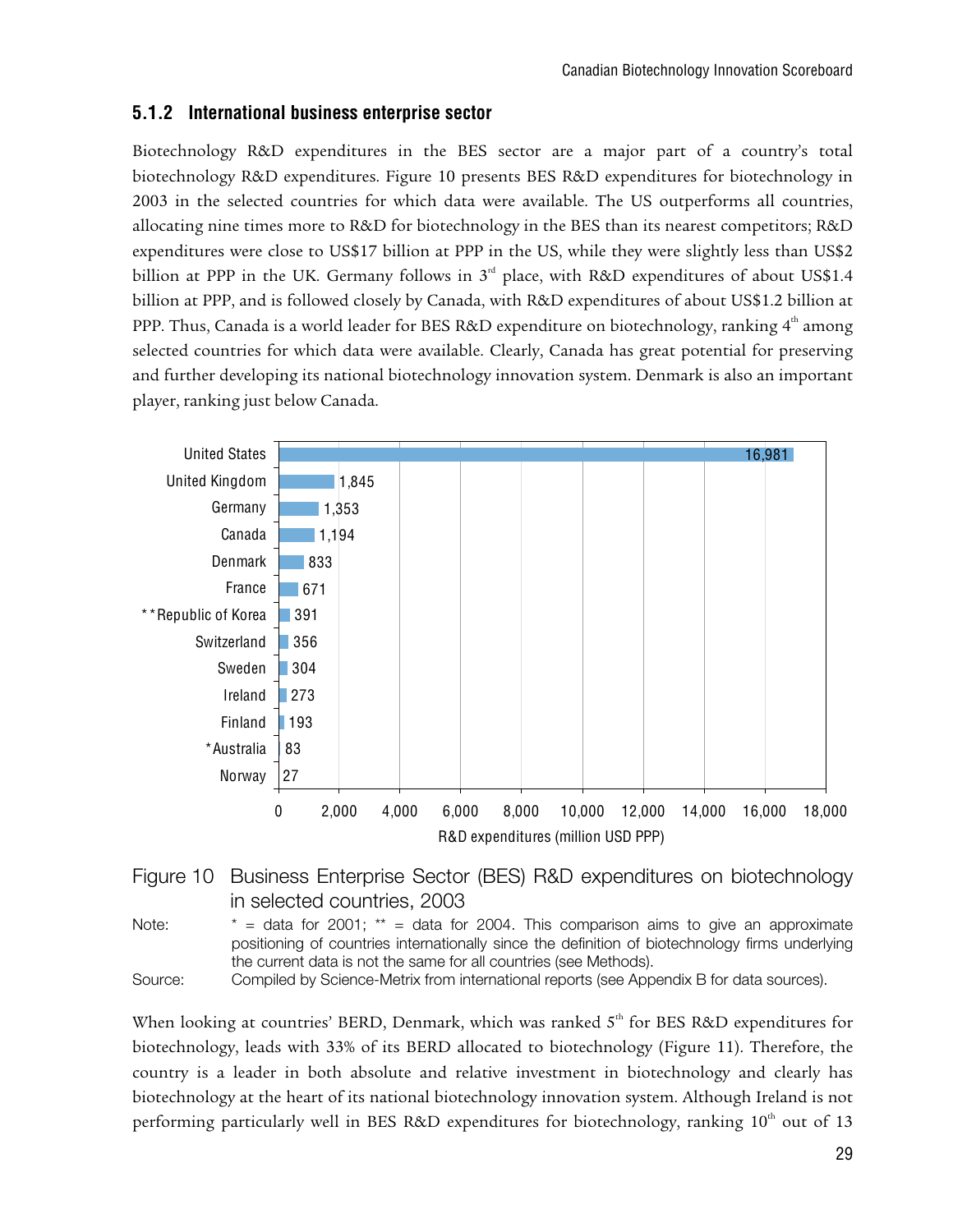countries for which data were available, it follows Denmark with respect to importance given to biotechnology, with 32% of its BERD in that field. Canada ranks  $3<sup>rd</sup>$  in level of importance given to biotechnology, which was allocated about 11% of its BERD. The UK and the US follow in  $3<sup>rd</sup>$  and  $4<sup>th</sup>$ places with, respectively, 10% and 9% of BERD allocated to biotechnology. Germany is ranked  $9<sup>th</sup>$ , with 4% of its BERD allocated to biotechnology.



#### Figure 11 Business Enterprise Sector (BES) R&D expenditures on biotechnology in 2003 as a percentage of BERD in 2001 in selected countries

- Notes: \* = 2001 data for biotechnology BES R&D expenditures; \*\* = 2004 data for biotechnology BES R&D expenditures; \*\*\* = 2000 data for BERD; 2003 data are presented relative to 2001 data since 2003 data on BERD were not available for most countries. This comparison aims to give an approximate positioning of countries internationally since the definition of biotechnology firms underlying the current data is not the same for all countries (see Methods).
- Source: Compiled by Science-Metrix from international reports (see Appendix B for data sources) and from SourceOECD

Figure 10 and Figure 11 illustrate Canada's international strength as a biotechnology research leader in the BES. Given the importance of R&D in the national system of innovation and its impact on national wealth, Canada is likely to be positioned as a world leader in the biotechnology sector.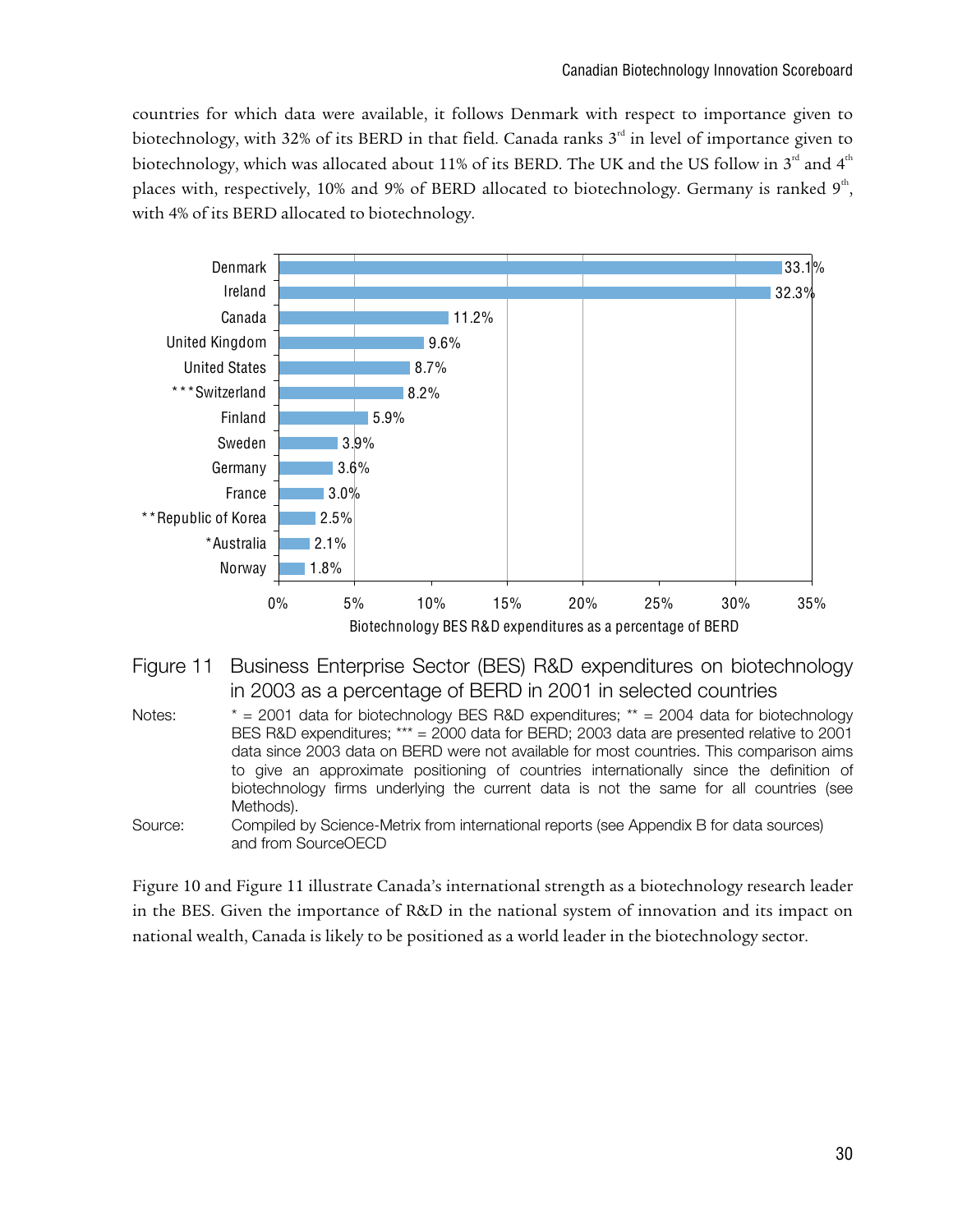### **5.2 Venture capital**

The level of VC in biotechnology is an indicator of research possibilities and the capacity to commercialize research (OECD, 2005). It has been shown that access to VC is positively correlated with fast development and success in the biotechnology research sector (Niosi, 2003; Bas, 2004). Thus, VC is an indicator of the extent to which a country actually excels at producing research in order to attract VC investors and the extent to which a country possesses VC to guarantee future development of its biotechnology field.

The US leads for amount of VC raised for biotechnology in 2003, with slightly more than US\$2 billion at PPP (Figure 12). It is followed by the Republic of Korea, which raised US\$394 million at PPP. Canada is also a leader in terms of VC raised in 2003, ranking 4<sup>th</sup>, close behind Australia. Figure 5 shows that Canada raised US\$300 million at PPP in VC while Australia raised US\$304 million. Because Australia's data are for the year 2004, Canada might currently rank  $3^{rd}$ . The UK follows Canada in  $5<sup>th</sup>$  place, with US\$259 million at PPP. Germany comes next in  $6<sup>th</sup>$  place and is followed by France in  $7<sup>th</sup>$  place, Austria in  $8<sup>th</sup>$  place, Sweden in  $9<sup>th</sup>$  place, and Denmark in  $10<sup>th</sup>$  place.





Note:  $* =$  data for 2004. This comparison aims to give an approximate positioning of countries internationally since the definition of biotechnology firms underlying the current data is not the same for all countries (see Methods).

Source: Compiled by Science-Metrix from international reports (see Appendix B for data sources).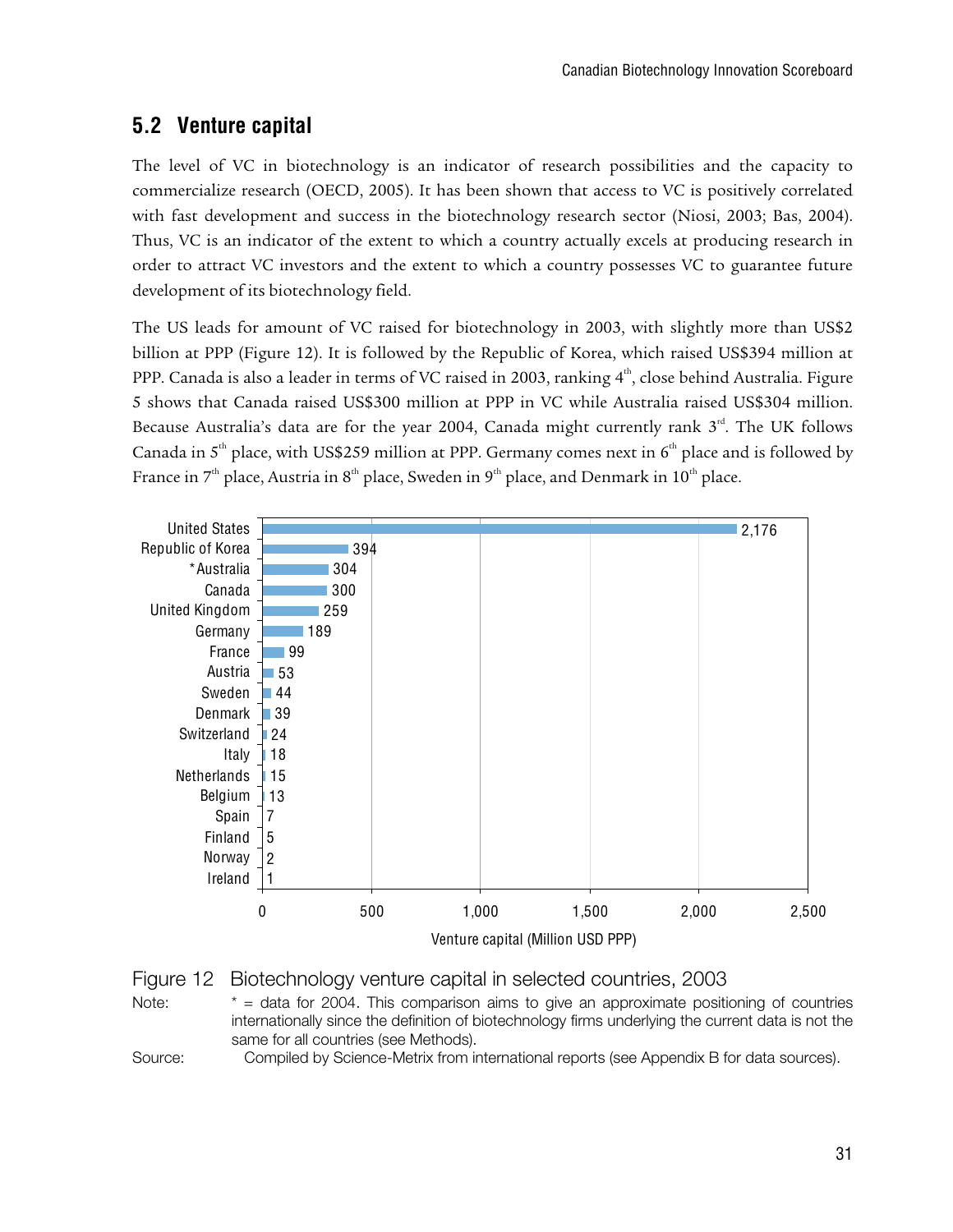Figure 13 shows biotechnology VC per million GDP in selected countries for 2003. The relative indicator allows for comparison of the extent to which a country is able to attract VC in biotechnology, while taking account of the size of each country's economy as both indicators are likely to be correlated. As was the case for absolute VC, Australia performs really well in relative VC, ranking 1<sup>st</sup> with about US\$500 at PPP in biotechnology VC per million GDP. The Republic of Korea still ranks  $2^{nd}$  and is followed by Canada in  $3^{rd}$  place. Denmark and Austria are stronger in relative VC, ranking, respectively,  $4<sup>th</sup>$  and  $5<sup>th</sup>$ . Larger countries such as the US, the UK, and Germany perform less well in relative VC, ranking, respectively,  $6^{\text{th}}, 8^{\text{th}},$  and  $10^{\text{th}}.$ 





Note:  $* =$  data for 2004. This comparison aims to give an approximate positioning of countries internationally since the definition of biotechnology firms underlying the current data is not the same for all countries (see Methods).

Source: Compiled by Science-Metrix from international reports (see Appendix B for data sources). and WorldData Annual Time Series (The Economist Intelligence Unit)

Canada is again among the leaders in biotechnology with respect to VC investment as measured by these indicators. In other words, Canada is able to attract more investment in biotechnology than many other countries, indicating that Canada excels in biotechnology research. Moreover, the fact that Canada attracts investors guarantees, to a certain extent, its future development in biotechnology. Thus, these data confirm that the conditions for success are present in Canada.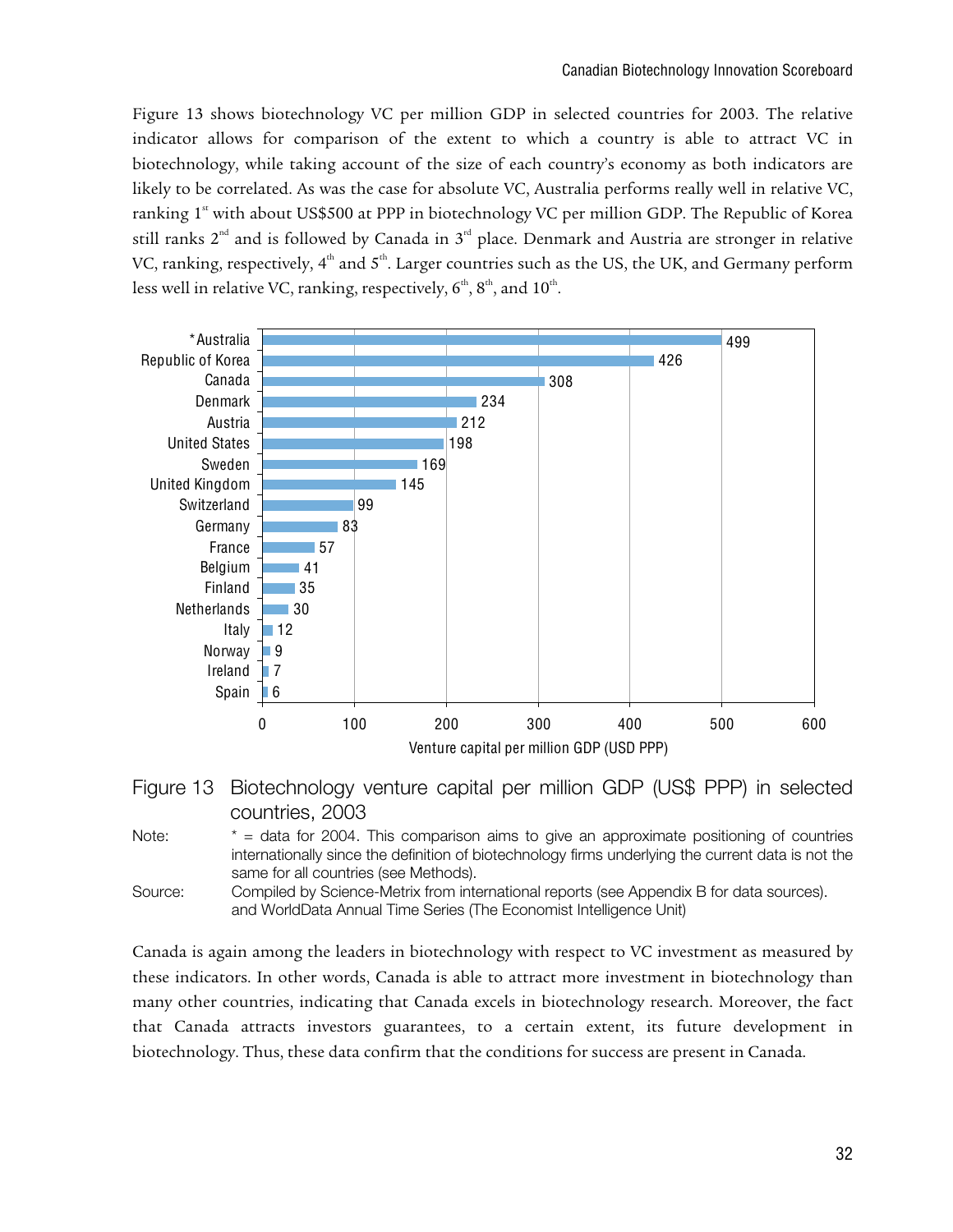# **6 Biotechnology financial outputs**

The present section covers the biotechnology market (Section 6.1) and revenues of biotechnology firms (Section 6.2).

### **6.1 Size of the local biotechnology market**

The size of the local biotechnology market in different countries provides information on the economic demand for biotechnology products. Since investment usually occurs where demand is greatest, the size of the biotechnology market provides insight into where future investments in biotechnology are most likely to take place.

Together, the countries depicted in Figure 14 account for 90% of the world biotechnology market, which was estimated at some US\$86.6 billion in 2003 (Datamonitor, 2004). Thus, these countries can be considered the most important worldwide. Among them, the US ranks first with a biotechnology market worth US\$41 billion, a share of 47% of the world biotechnology market. Japan, with a market value of only US\$13.3 billion, nevertheless ranks 2<sup>nd</sup> and accounts for 15% of the world biotechnology market. China with a biotechnology market of about US\$5.1 billion and a world market share of approximately 6%, ranks  $3<sup>rd</sup>$ . Canada ranks  $4<sup>th</sup>$  with a value of US\$4.4 billion, based solely on 2003 estimates. The UK, Germany, Belgium, and France rank, respectively,  $5^{\text{th}}, 6^{\text{th}}, 7^{\text{th}},$ and  $8^{\text{th}}$ ; the European countries together accounted for nearly 14% of the world biotechnology market in 2003. The Republic of Korea and Australia are last in the present country rankings.





It should be noted that data from sources other than those drawn on for Figure 14 show India to be a significant contributor to the world biotechnology market; some sources rank India's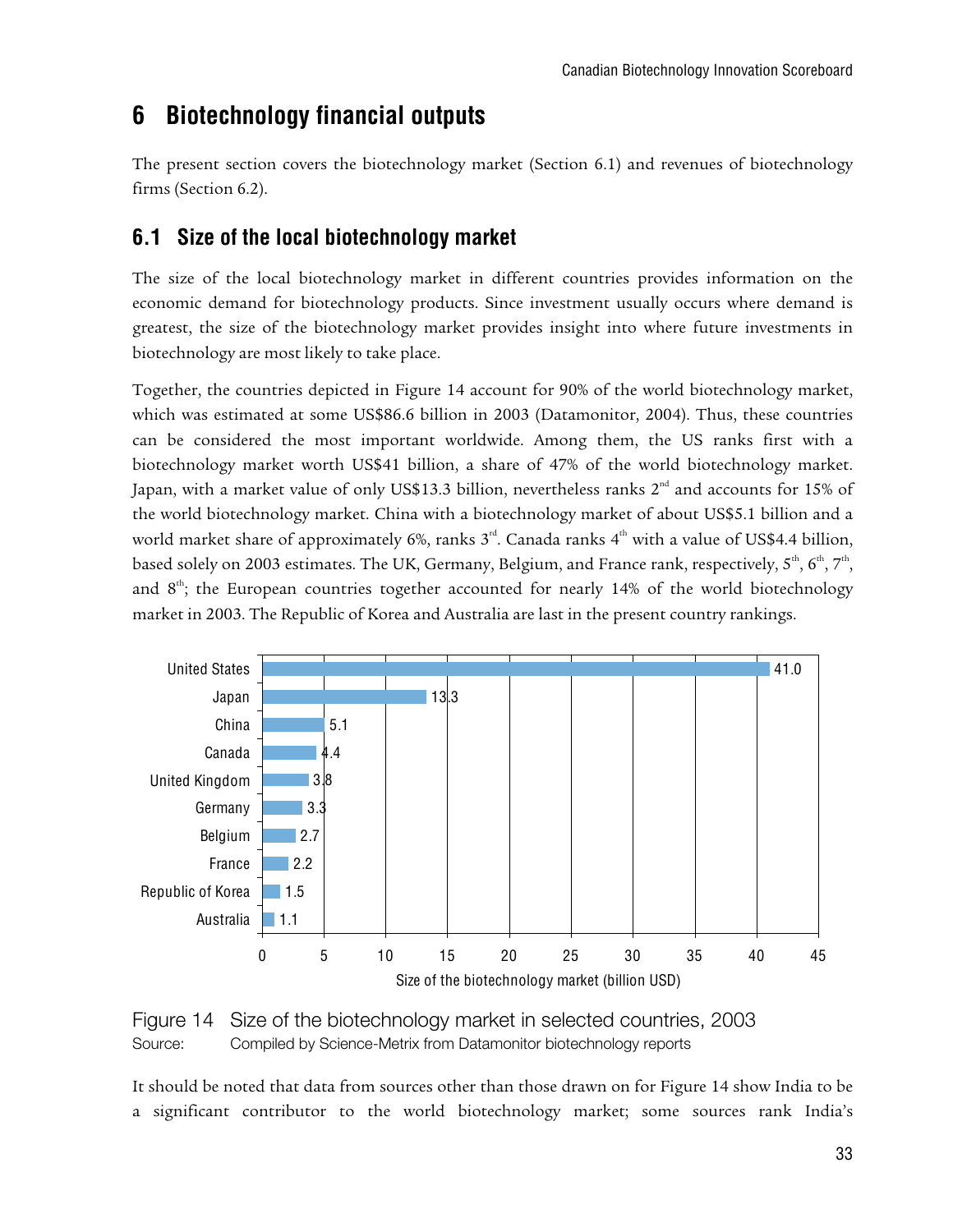biotechnology market  $3<sup>rd</sup>$  among the selected countries (placing Canada in  $5<sup>th</sup>$  place), with a value in 2001 estimated to be in the range of US\$10.9 to US\$18.7 billion (IMST, 2005; Chaturvedi, 2005). However, these data should be interpreted with a degree of caution as India's definition of biotechnology is broader than the definition proposed in the OECD's *2005 Framework for Biotechnology Statistics* (Chaturvedi, 2005). Hence, the data for India are inconsistent with the results presented here, and therefore that country was excluded from the present international comparison.

The average annual growth of local biotechnology markets in recent years (1999–2003) reveals where future demand for biotechnology products is most likely to come from, and therefore where new investments are most likely (Figure 16). According to Datamonitor (2005), the world biotechnology market experienced an average annual growth of 16% between 1999 and 2004. Among the selected countries, only four did better than the world average—namely Canada (in 1<sup>st</sup> place), the Republic of Korea (in  $2^{nd}$  place), China (in  $3^{rd}$  place), and Belgium (in  $4^{th}$  place). In fact, Canada's biotechnology market experienced an exceptionally high average annual growth of 41%, more than twice that of the world average and about 50% more than its nearest competitors. Canada's biotechnology market, the  $4<sup>th</sup>$  in importance worldwide, tripled between 1999 and 2003, increasing from US\$1.1 to US\$4.4 billion. The US, which has the largest biotechnology market in the world, ranks  $5<sup>th</sup>$ , with an average annual growth equal to that of the world. Australia is in  $6<sup>th</sup>$  place, followed by France, Germany, the UK, and Japan.



#### Figure 15 Average annual growth of the biotechnology market in selected countries, 1999–2003

Note:  $* = \text{data for } 2000 - 2004$ 

Source: Compiled by Science-Metrix from Datamonitor biotechnology reports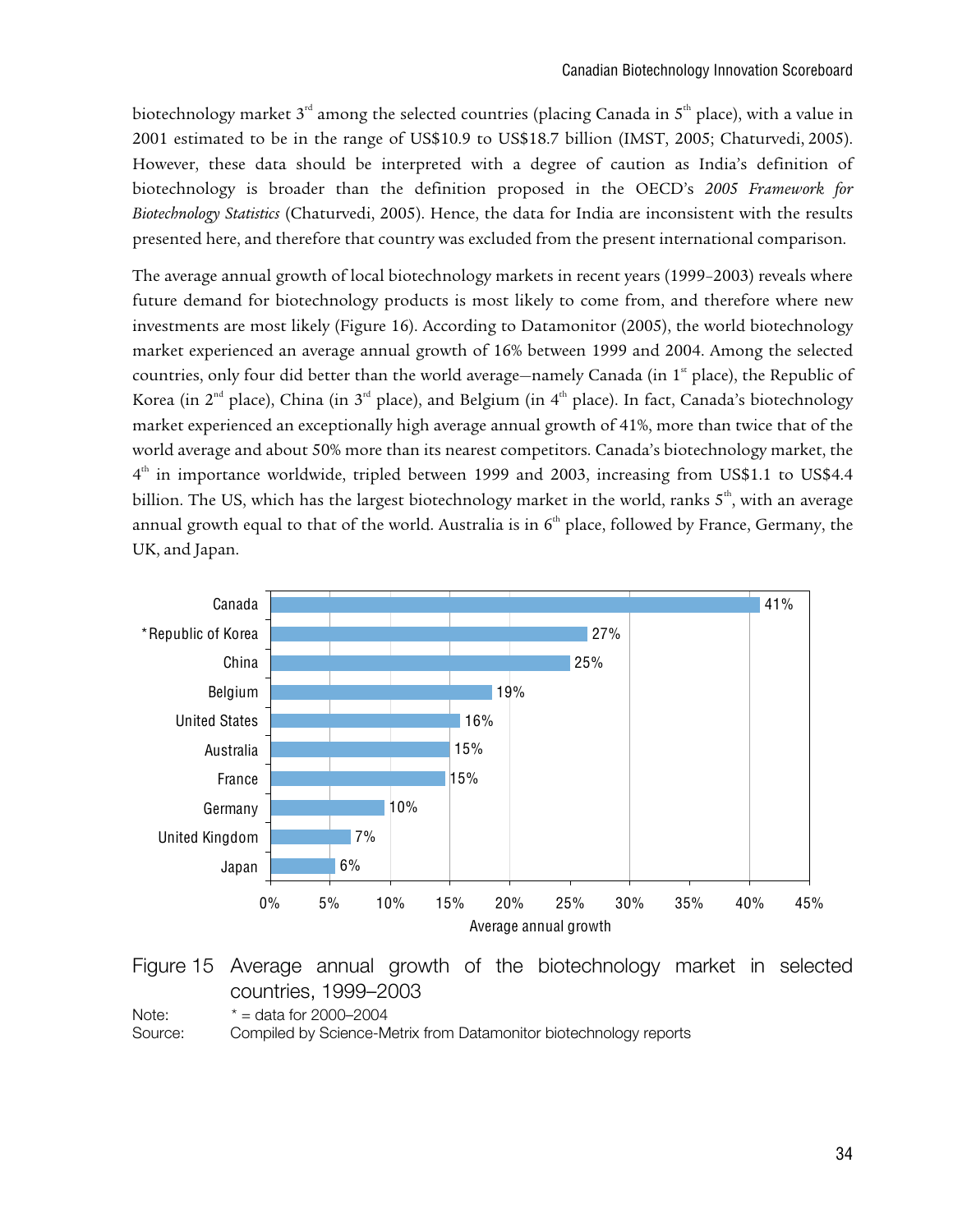### **6.2 Company revenues**

Company biotechnology revenues indicate the levels of commercialization of biotechnology research, application or use of research results, and impact of research in a country (OECD, 2005). Thus, company biotechnology revenues provide information about the impact of biotechnology R&D on a country's economy.

Again, the US outperforms other countries, with biotechnology revenues of about US\$43 billion at PPP, eight times higher than its nearest competitor, the UK, with biotechnology revenues of about US\$5 billion at PPP (Figure 16). Denmark is important in terms of financial outputs, ranking  $3<sup>rd</sup>$ with revenues of about US\$4 billion at PPP. Germany and Canada, ranking  $4<sup>th</sup>$  and  $5<sup>th</sup>$ , respectively, are almost on a par, each with just over US\$3 billion at PPP.





Note:  $* =$  Data for 2000;  $** =$  Data for 2004. This comparison aims to give an approximate positioning of countries internationally since the definition of biotechnology firms underlying the current data is not the same for all countries (see Methods).

Source: Compiled by Science-Metrix from international reports (see Appendix B for data sources).

When company biotechnology revenues are presented relative to GDP, smaller countries outperform larger ones (e.g. the US, the UK, and Germany) in absolute revenues. Denmark is the clear leader, with revenues per million GDP of about US\$25,000 at PPP, more than three times the revenues per million GDP of Ireland (about US\$7,000 at PPP), which is in  $2<sup>nd</sup>$  place (Figure 17). Switzerland and New Zealand are in  $3<sup>rd</sup>$  and  $4<sup>th</sup>$  places, respectively, with similar revenues per million GDP. The other countries with biotechnology revenues per million GDP above US\$2,000 at PPP are the US in  $5<sup>th</sup>$ place, Canada in  $6<sup>th</sup>$  place, and the UK in  $7<sup>th</sup>$  place. Canada is consistently among the leaders for all aspects of financial outputs of biotechnology.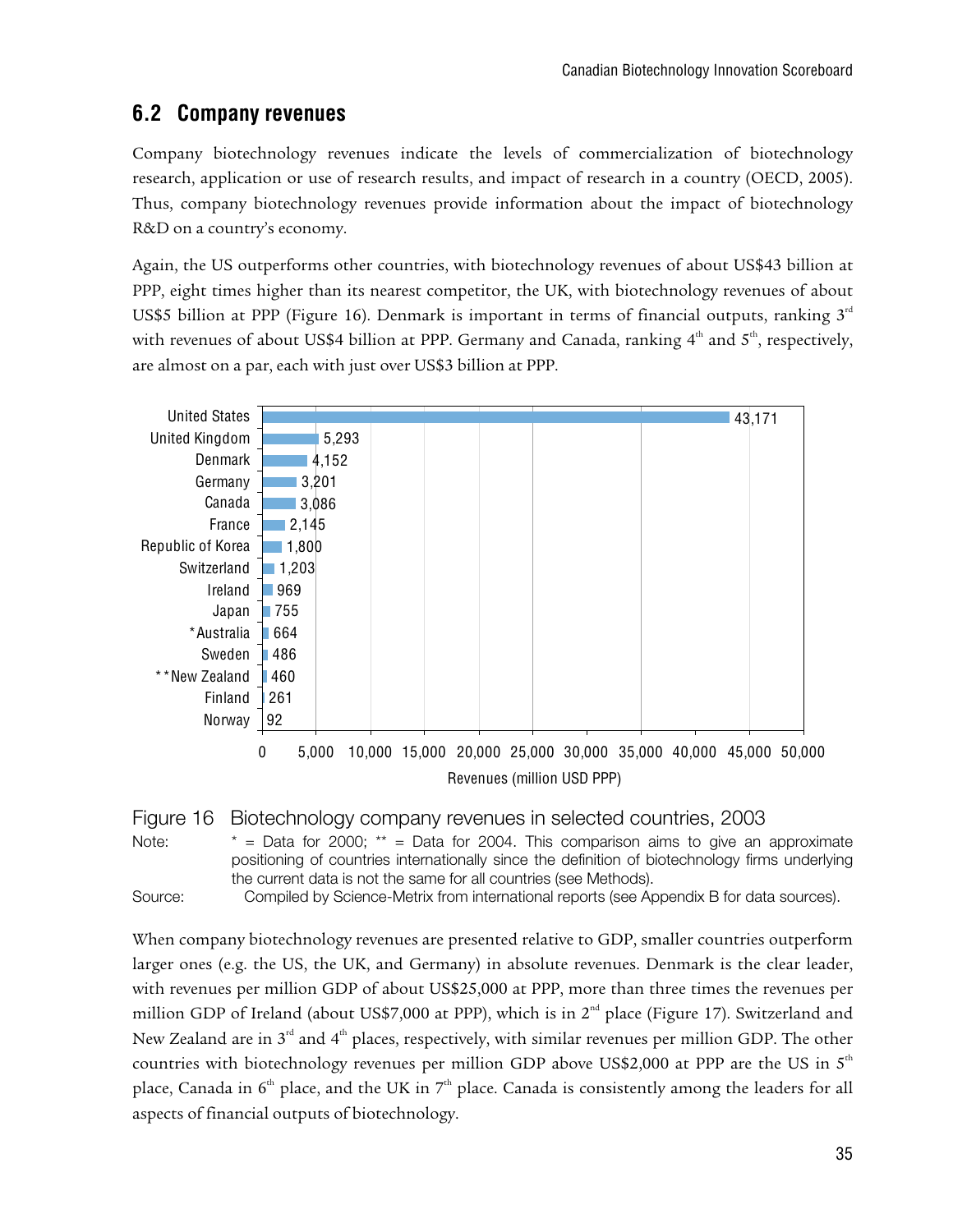

countries, 2003

Note:  $* = Data$  for 2000;  $** = Data$  for 2004. This comparison aims to give an approximate positioning of countries internationally since the definition of biotechnology firms underlying the current data is not the same for all countries (see Methods).

Source: Compiled by Science-Metrix from international reports (see Appendix B for data sources).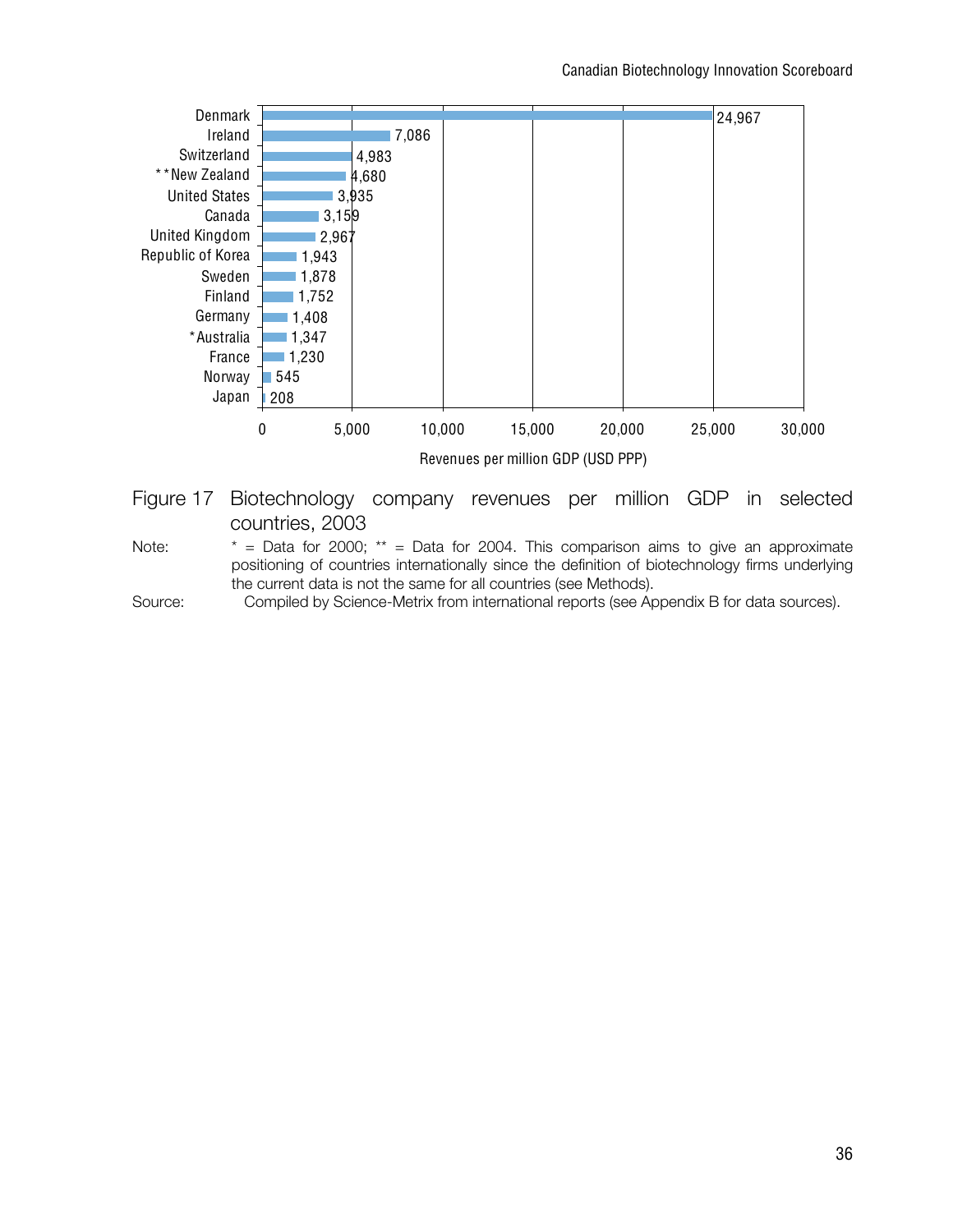# **PART IV MAIN FINDINGS**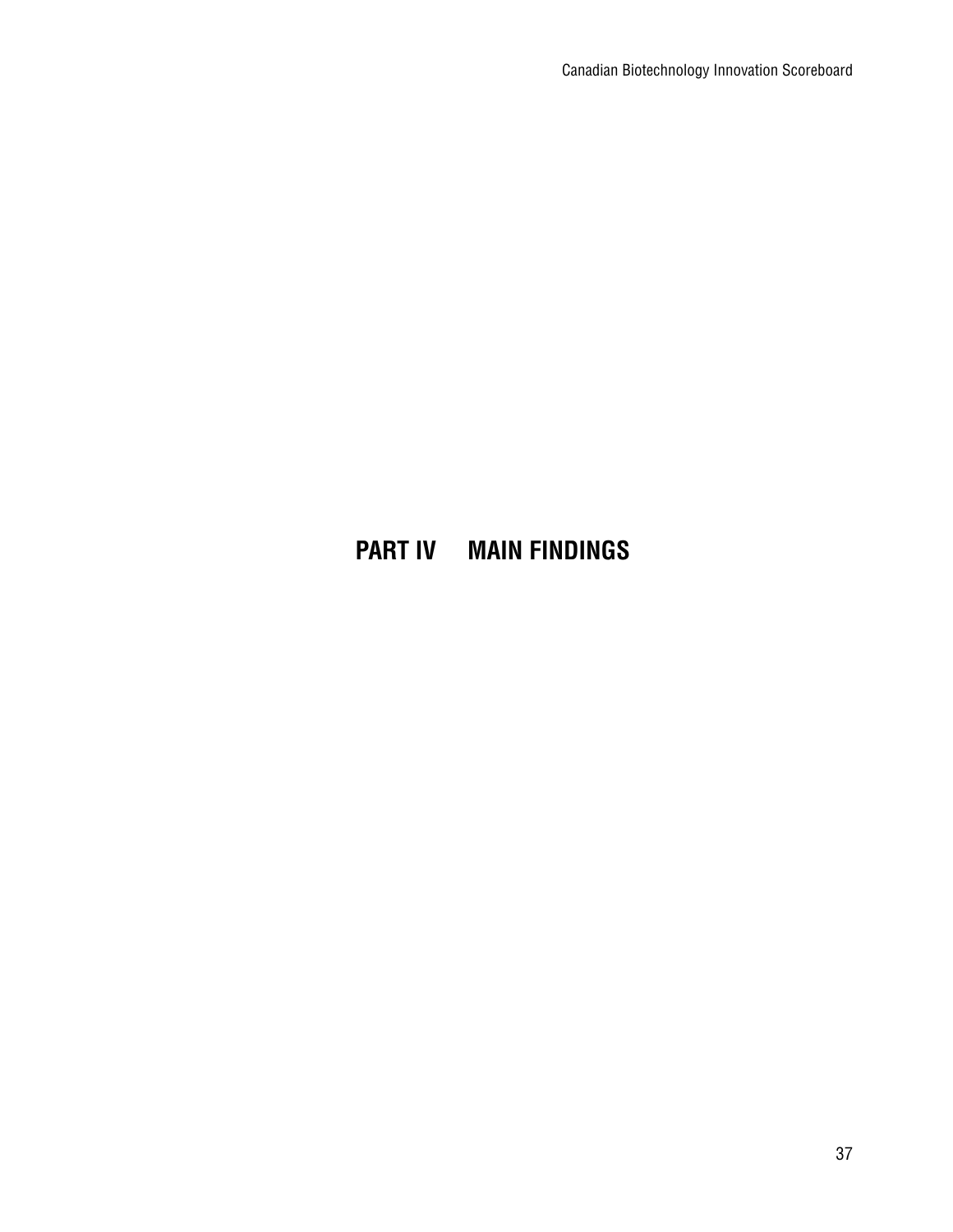# **7 Canada's ranking in biotechnology**

Overall, it can confidently be stated that, based on available data, Canada was among the world leaders in biotechnology in 2003. For the 22 indicators for which data were gathered, Canada ranks in the top five among selected countries for which data were available for 14 indicators (Table III). Canada stands out in terms of average annual growth of its biotechnology market, ranking  $1<sup>st</sup>$ among selected countries. It ranked  $3<sup>rd</sup>$  among selected countries for five indicators: absolute number of biotechnology firms; relative number of biotechnology firms; percentage of BES biotechnology employees allocated to R&D; percentage of BERD allocated to biotechnology; and relative amount of biotechnology VC. Canada ranks  $4<sup>th</sup>$  with respect to the following indicators: number of biotechnology BES R&D employees; BES R&D expenditure on biotechnology; biotechnology VC; and size of the biotechnology market. Canada ranks  $5<sup>th</sup>$  in terms of absolute and relative IP ownership, number of biotechnology BES employees, and biotechnology companies' revenues.

However, although Canada can be considered a world leader in biotechnology, it has some weaknesses, as denoted by its low ranking for 2 out of the 22 indicators assessed. These relate to Canada's scientific output and are based on the relative number of biotechnology papers produced by Canada and its specialization in biotechnology (Table III). Canada is also lagging somewhat with respect to the average relative citation of its patents (ranking  $10<sup>th</sup>$ ), the SI of its technological output (ranking  $8<sup>th</sup>$ ), and the number of biotechnology BES employees per thousand labour force (ranking  $8<sup>th</sup>$ ). Future efforts in the Canadian biotechnology field should focus on those aspects where Canada lags behind other countries. Other leaders in the field of biotechnology include the US, Denmark, the UK, Germany, Switzerland, Sweden, and France. Countries that are likely to become major biotechnology players in the near future include China and the Republic of Korea.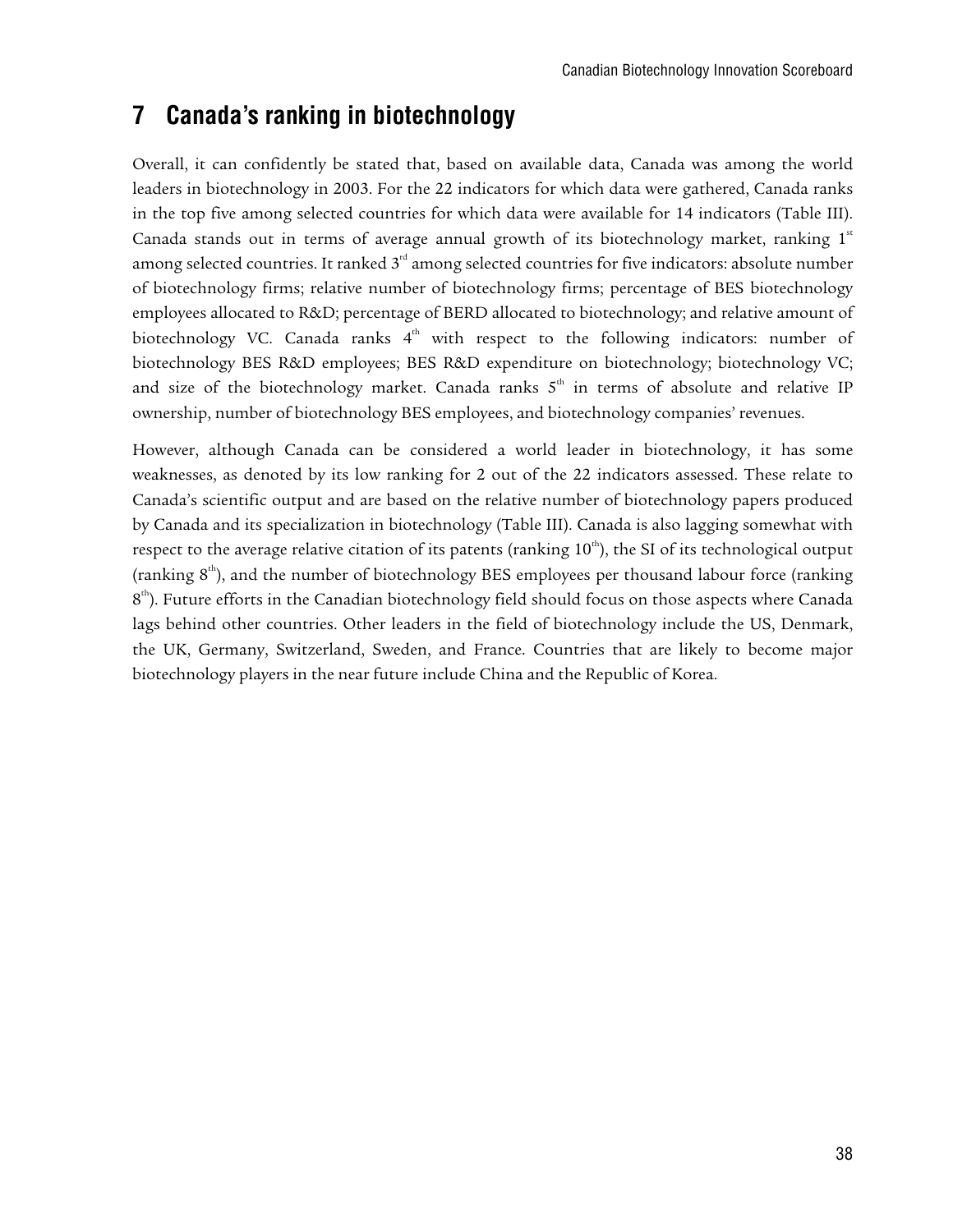| <b>.<br/>מראה המה המי</b><br>ı |
|--------------------------------|
| Į                              |
| Jinnahna Inni Inni In<br>Ξ     |
| אמו המה                        |

| Cause is tarking by conception of private.<br>ll 9l0g l                                                                                                                                                                                                              |                         |             |                  |                  |          | selected       |                |        | countries for which data were |           |               |    |             |                   |                              |                      |                       |                 | avallable                 |               |     |  |
|----------------------------------------------------------------------------------------------------------------------------------------------------------------------------------------------------------------------------------------------------------------------|-------------------------|-------------|------------------|------------------|----------|----------------|----------------|--------|-------------------------------|-----------|---------------|----|-------------|-------------------|------------------------------|----------------------|-----------------------|-----------------|---------------------------|---------------|-----|--|
| Indicator*/Rank                                                                                                                                                                                                                                                      | ↽                       | က<br>ີ      | ෑ                | ما               | ڡ        | Ľ              | $\infty$       | ၜ      | $\overline{\phantom{0}}$      | F         | 12            | 13 | $\sharp$    | 15                | $\frac{6}{1}$                | $\frac{8}{10}$<br>17 | ٩P                    | $\overline{20}$ | 21                        | 22            | 23  |  |
| Scientific publications in biotechnology                                                                                                                                                                                                                             |                         |             |                  |                  |          |                |                |        |                               |           |               |    |             |                   |                              |                      |                       |                 |                           |               |     |  |
| Number of papers                                                                                                                                                                                                                                                     | 乌<br>SU                 | Ж           | $\leq$           | 또                | కె       | $\mathfrak{S}$ |                | SΞ     | Æ                             | $\equiv$  | ₹             | 55 | 공           | 띪                 | 국<br>ă                       |                      | 눈<br>匸                | S               | $\Sigma$                  | $\mathcal{A}$ |     |  |
| Number of papers per billion GDP                                                                                                                                                                                                                                     | 55<br>공                 | ă           | 匸                | Ξ                | $\Sigma$ | 띪              | ₹              | $\leq$ | $\overline{A}$                | చే        | 岂             | 匥  | 乌           | Æ                 | $\frac{8}{1}$<br>$\supseteq$ | SΞ                   | щ                     | $\overline{P}$  | $=$                       | $\mathcal{A}$ | 중   |  |
| Specialization index                                                                                                                                                                                                                                                 | Æ                       | ă<br>鸟      | 눈                | $\overline{A}$   | 띪        | 공              | Ξ              | 55     | 岂                             | щ         | $\tilde{5}$   | చే | Æ           | SΞ                | కె                           | ₹<br>正               | ᄂ                     | $\mathcal{A}$   | $\leq$                    | $\geq$        | S   |  |
| Average of relative citations                                                                                                                                                                                                                                        | S<br>공                  | ă           | 띪                | $\equiv$         | යි       | $\leq$         | 2              | 국      | 岂                             | 55        | 正             | ₹  | 匥           | ΕS                | $\equiv$                     | $\geq$<br>쁘          | $\frac{\rho}{\sigma}$ | 눈               | $\mathcal{A}$             | КŘ            | 중   |  |
| Intellectual property in biotechnology                                                                                                                                                                                                                               |                         |             |                  |                  |          |                |                |        |                               |           |               |    |             |                   |                              |                      |                       |                 |                           |               |     |  |
| Intellectual property                                                                                                                                                                                                                                                | S                       | Ж<br>乌      | $\breve{\equiv}$ | చే               | 뚠        | ₹              | ΣK             | 舌      | ₹                             | 55        | 느             | 띪  | Æ           | 匸                 | $\mathsf{S}$<br>눅            | SЭ                   | $\geq$                | రె              | щ                         | Я             | 눈   |  |
| Intellectual property per billion GDP                                                                                                                                                                                                                                | SU<br>ă                 | 공           | 59               | చ                | ₹        | 匸              | 乌              | 出      | 岂                             | $\preceq$ | ₹             | 匥  | N           | $\mathsf{S}$<br>능 |                              | Æ<br>щ               | ᄇ                     | SΞ              | $\mathcal{A}$             | ర్            | に で |  |
| Specialization index                                                                                                                                                                                                                                                 | $\geq$<br>ă             | ₹           | ΒË               | $\equiv$         | $\leq$   | 쁘              | $\mathfrak{S}$ | 2      | ξS                            | కె        | ੨             | S  | 匥           | 공                 | 55                           | $\mathcal{A}$<br>匸   | 눈                     | Ъ               | $\equiv$                  | $\Rightarrow$ |     |  |
| Relative average citation                                                                                                                                                                                                                                            | ⋚<br>$\tilde{5}$        | 국           | ă                | 55               | ≢        | $\leq$         | $\mathcal{A}$  | 正      | ే                             | 풍         | 乌             | కె | 岂           | 田                 | ₹                            | ည္<br>쁘              | 띪                     | Æ               | 느                         | <b>N</b>      | 눈   |  |
| Firms, workforce and financial flows                                                                                                                                                                                                                                 |                         |             |                  |                  |          |                |                |        |                               |           |               |    |             |                   |                              |                      |                       |                 |                           |               |     |  |
| Biotechnology firms                                                                                                                                                                                                                                                  | 岂<br>SU                 | ි.          | $\leq$           | Æ                | 乌        | 또              | ₹              | NZ     | ≢                             | 55        | ¥             | 공  | SΗ          | 匸                 | 띪                            | Ą                    | R<br>щ                | ⋚               | 느                         | 눈             |     |  |
| Biotechnology firms per billion GDP                                                                                                                                                                                                                                  | ΣK<br>NZ                | ౘ           | Æ                | 匸                | 55       | 공              | ミ              | щ      | $\breve{\equiv}$              | Ъ         | Ξ             | S  | ΒË          | S                 | F                            | $\lambda$<br>또       | $\cong$               | 눈               | 63                        | 트             |     |  |
| Biotechnology BES employees                                                                                                                                                                                                                                          | $\leq$                  | ă           | Ъ                | చే               | 뚠        | 공              | 55             | щ      | 띪                             | Ξ         | 피             | 눅  | 느           | SΞ                | 눕<br>$\mathsf{S}$            |                      |                       |                 |                           |               |     |  |
| rces<br>Biotechnology BES employees per thousand labour fo                                                                                                                                                                                                           | 舌<br>ă                  | щ           | $\frac{8}{1}$    | 55               | 匸        | š              | చే             | ΒE     | 국                             | S         | 岂             | 匥  | $\equiv$    | ΕS                | 눈<br>$\equiv$                |                      |                       |                 |                           |               |     |  |
| Biotechnology BES R&D employees                                                                                                                                                                                                                                      | $\leq$<br>SU            | Ъ           | ౘ                | 뚠                | 공        | ΣK             | 55             | 匸      | щ                             | S         |               |    |             |                   |                              |                      |                       |                 |                           |               |     |  |
| <b>Abolo</b><br>BES R&D employees over BES employees in biotechn                                                                                                                                                                                                     | 55                      | යි<br>匸     | 岂                | 또                | 공        | $\leq$         | $\frac{8}{1}$  | щ      | $\supseteq$                   | ă         |               |    |             |                   |                              |                      |                       |                 |                           |               |     |  |
| Biotechnology BES R&D expenditures                                                                                                                                                                                                                                   | $\mathbf{S}$            | Ъ<br>$\leq$ | ౘ                | ΔK               | 또        | Æ              | 공              | 55     | щ                             | 匸         | ₹             | S  |             |                   |                              |                      |                       |                 |                           |               |     |  |
| Biotechnology BES R&D expenditures over BERD                                                                                                                                                                                                                         | ă                       | ౘ<br>щ      | ⋚                | SU               | 공        | 匸              | ယ္တ            | Ъ      | 또                             | Æ         | ₹             | 2  |             |                   |                              |                      |                       |                 |                           |               |     |  |
| Biotechnology venture capital                                                                                                                                                                                                                                        | ΚŘ<br>$\mathbf{S}$      | ₹           | చే               | $\leq$           | Ж        | 匥              | 국              | 55     | ă                             | 공         | 느             | ≢  | 뿖           | SΗ                | $\supseteq$<br>匸             |                      | 쁘                     |                 |                           |               |     |  |
| Biotechnology venture capital per million GDP                                                                                                                                                                                                                        | Æ<br>₹                  | ౘ           | ă                | ᠽ                | S        | 55             | ⋚              | 공      | Ж                             | 또         | ВE            | 匸  | ₹           | $\equiv$          | S                            | ш                    | က္မ                   |                 |                           |               |     |  |
| Size of the biotechnology market                                                                                                                                                                                                                                     | $\frac{8}{1}$           | కె<br>鸟     | ౘ                | $\breve{\equiv}$ | 岂        | 띪              |                | Æ      | ₹                             |           |               |    |             |                   |                              |                      |                       |                 |                           |               |     |  |
| Average annual growth of the biotechnology market                                                                                                                                                                                                                    | Æ<br>$\mathfrak{S}$     | కె          | 띪                | SC               | ₹        | 또              | 岂              | ≚      | 乌                             |           |               |    |             |                   |                              |                      |                       |                 |                           |               |     |  |
| Company biotechnology revenues                                                                                                                                                                                                                                       | $\leq$<br>$\frac{8}{1}$ | ă           | 岂                | S                | 匥        | КR             | 공              | щ      | ₽                             | ₹         | 55            | NZ | 匸           | $\supseteq$       |                              |                      |                       |                 |                           |               |     |  |
| Company biotechnology revenues per million GDP                                                                                                                                                                                                                       | ă                       | 공<br>щ      | $\geq$           | SU               | S        | š              | Æ              | 55     | 匸                             | 岂         | ₹             | 匥  | $\supseteq$ | 乌                 |                              |                      |                       |                 |                           |               |     |  |
| * Data were not available for all countries for all indicators; thus the rankings provided in the present scoreboard not reflect their positioning<br>countries for which data are presented. The coding<br>in the world, but within the group of<br>codes.<br>Note: |                         |             |                  |                  |          |                |                |        |                               |           | of countries' |    |             | names is based    |                              |                      | on the ISO            |                 | $\overline{\mathfrak{S}}$ | 66            |     |  |

Table III Canada's ranking by biotechnology indicator among selected countries for which data were available oloblo cto doidu. ر'  $\frac{1}{2}$  $\overline{a}$  $-10-1$ ź  $\frac{1}{2}$ مام م‡م¦ما ، io di di Copodo's Toblo III

39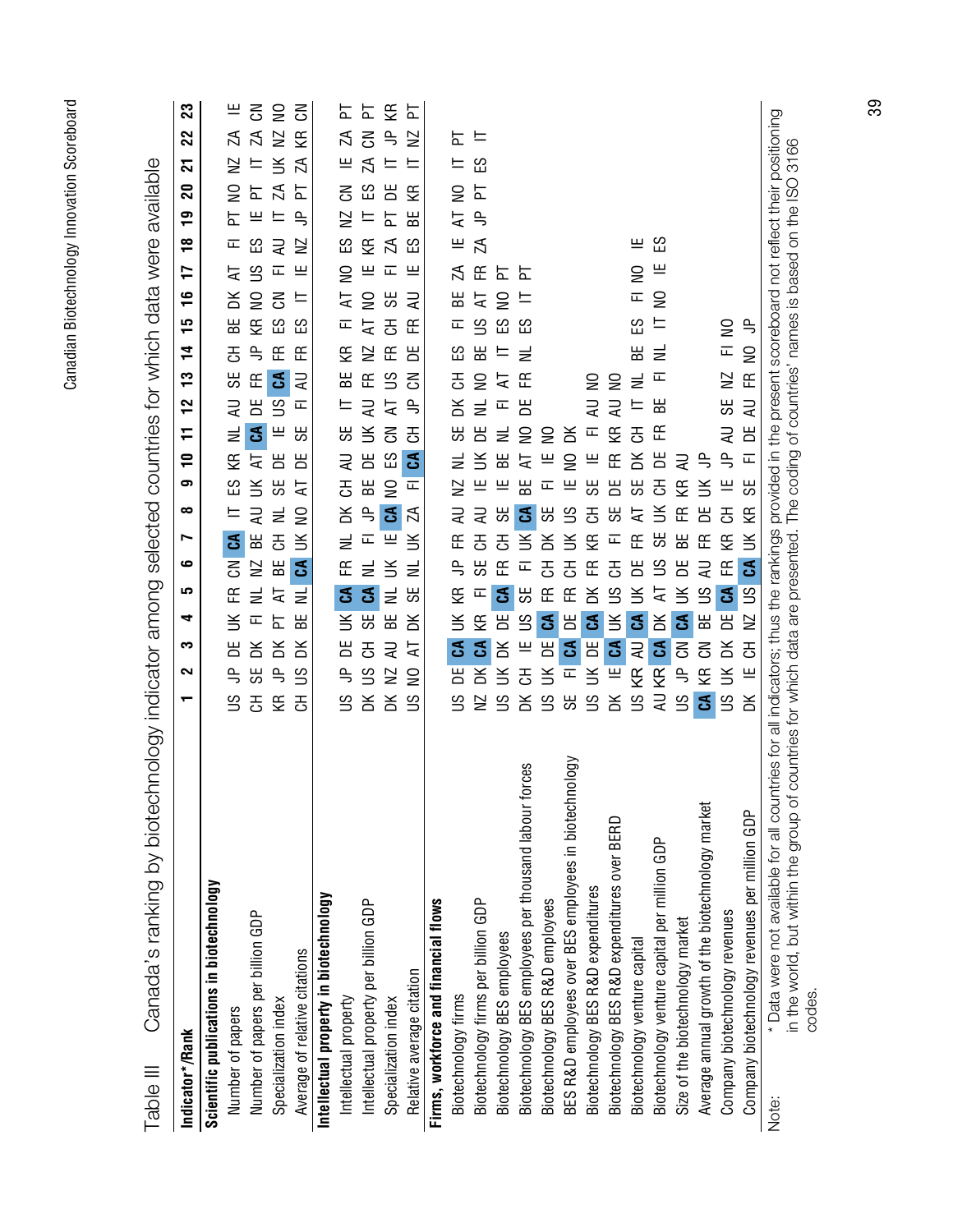# **Conclusion**

A growing number of analysts, academic scholars, and policy makers see biotechnology as a major contributor to the future economic and social development of countries, and thus the measurement and evaluation of biotechnology activities have become increasingly important to governments and academic and business enterprise organizations. As a result, efforts have been undertaken in a number of countries to measure their biotechnology activities and compare them with those of competitor countries. Indeed, most OECD countries have already undertaken national biotechnology surveys, and many non-OECD countries are following suit. Thus, policy-makers are being faced with the problem of not having "systematic (internationally comparable) data on many aspects of biotechnology and its effects on the economy and society" (EC, 2002, p.6). Other problems related to timeliness, accuracy, coherence, and completeness of biotechnology statistics were addressed in an OECD (2005) report.

The *Canadian Biotechnology Innovation Scoreboard* had the following two objectives: (1) to provide policy makers with an information tool by presenting comparable Canadian and international data relative to specific areas of biotechnology; and (2) to develop solutions addressing methodological problems raised in recent biotechnology literature. The scoreboard provides comparable data on three poles of biotechnology activities: (1) scientific activities; (2) technological activities; and (3) firms, workforce, and financial activities. The *Canadian Biotechnology Innovation Scoreboard* compiles the ranking of selected countries for which data were available for the 22 biotechnology indicators assessed, putting emphasis on Canada's ranking.

The scoreboard shows that Canada is a world leader in biotechnology. In particular, it demonstrates that Canada has the fastest growing biotechnology market in the world and that Canada has benefited from high amounts of BES R&D investments in biotechnology, as well as high-value investments from VC. The country also possesses significant numbers of biotechnology firms and employees, obtains significant revenues, and has a good IP portfolio. In fact, Canada (ranked among the top five countries) is leading in 14 out of 22 indicators.

This study addressed some methodological problems with biotechnology statistics. Most are related to the comparability of international data and the timeliness of the data. Some of these problems could not be resolved, and therefore the scoreboard has some limitations. The study revealed the particular difficulties associated with the lack of timely publicly available data, which makes it impossible to present trends at the international level. International data on government and university investments in biotechnology R&D are also not included in publicly available sources. In addition, very little information was available on collaboration between governments, universities, and BES, which rendered the assessment of this fundamental aspect of the biotechnology innovation process unfeasible. Finally, the lack of publicly available biotechnology firm databases made it impossible to compare the value of publicly traded biotechnology companies.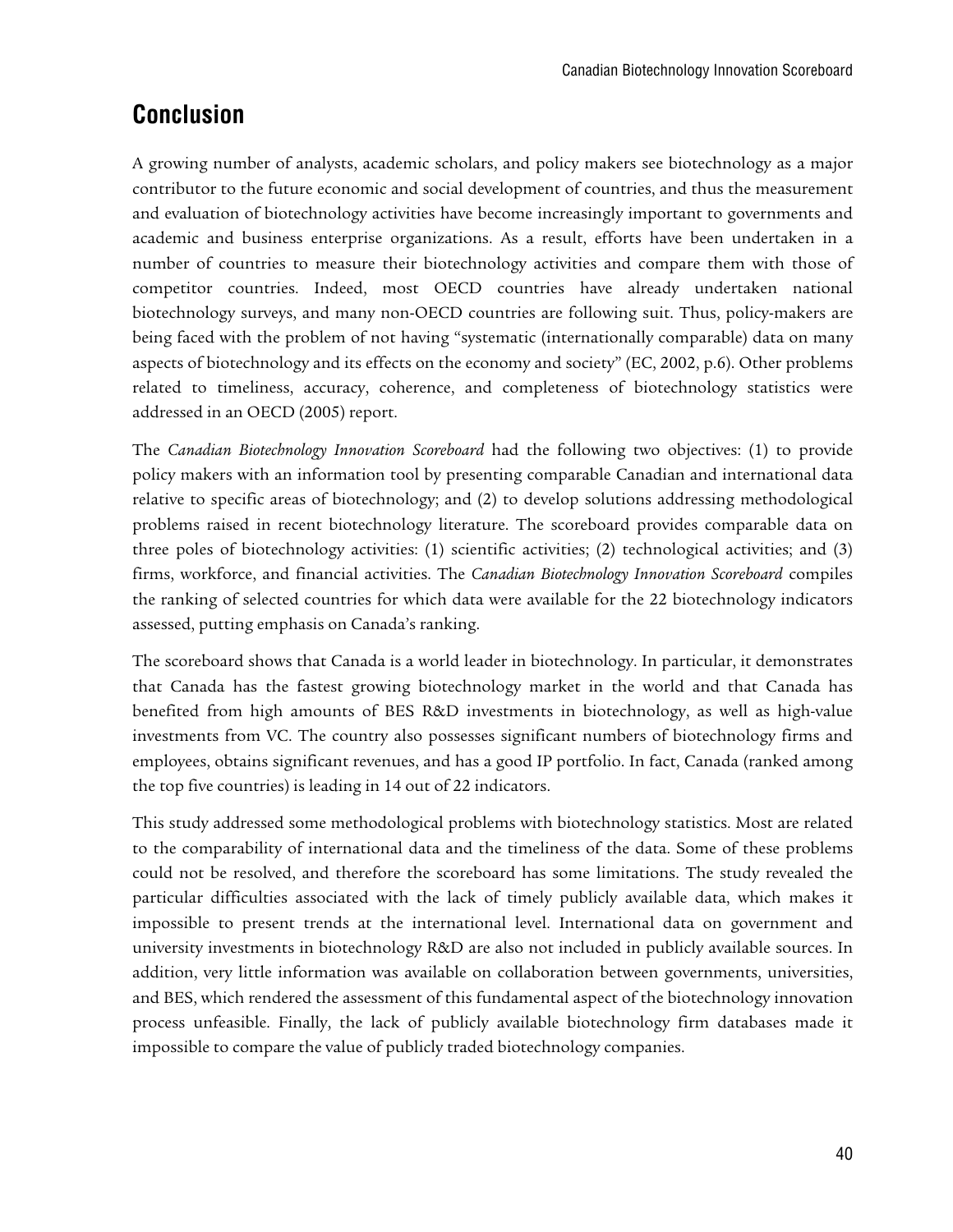# **References**

A. van der Giessen, S. Kern, C. Enzing. 2003. Effectiveness of Innovation Policies: Biotechnology in Belgium (1994-2001). European Commission DG Research. TNO Report. *TNO Strategy, Technology and Policy*. 43p.

Archambault É., Vignola-Gagné É. et Bouffard D. 2005. *Towards a Canadian Biotechnology Innovation Scoreboard*. Préparé pour la Direction générale des sciences de la vie (DGSV) d'Industrie Canada (IC) par Science-Metrix, 55 pages.

Archambault É., Campbell D., and Côté G. 2004. *Benchmarking of Canadian Biotechnology Patents at the National and International Level*, *1991-2003*. Update Prepared for the Canadian Biotechnology Secretariat (CBS) by Science-Metrix, 23 pages.

Ahn, C. 2004. *Biotechnology Industry in Korea: Industry Sector Analysis*. U.S. and Foreign Commercial Service. U.S. Department of State. Available at: http://strategis.ic.gc.ca/epic/internet/inimrri.nsf/fr/gr117524f.html. Page consulted on: 27/07/2005

Allansdottir, Bonaccorsi, Gambardella *et al.* 2003. *2002 European Innovation Scoreboard.- Technical Paper no.7*: *Biotechnology Innovation Scoreboard*. European Chart on Innovation. Enterprise Directorate-General. 103p.

Axiss Autralia (2005) *Venture Capital and Private Equity in Australia*. Invest Australia. 8p. Based on: Australian Bureau of Statistics. *Catalogue No. 5678.0* 

Bas T.G. 2004. *Les facteurs favorisant la croissance différentielle des entreprises de biotechnologie chez les leaders mondiaux: États-unis, Royaume-Uni et Canada*. Doctoral thesis, Université du Québec à Montréal.

Biotechnology Association of Korea. Data Available at: http://www.bak.or.kr/english/about/about\_outline.html. Page consulted on: 13/07/2005.

Bloch, C. 2004. *Biotechnology in Denmark: A Preliminary Report*. The Danish Centre for Studies in Research and Research Policy.

Campbell D., Côté G., Bergeron S. et Archambault E. 2005. *Scan of Canadian Strengths in Biotechnology.* Préparé pour le Conseil national de recherches Canada (CNRC) par Science-Metrix, 53 pages.

Canadian Trade Commissioner Service. 2003. *The Biotechnology Market in the Netherlands*. Department of Foreign Affairs and International Trade, 32 pages.

Chaturvedi, S. 2005. *Dynamics of Biotechnogy Research and Industry in India: Statistics, Perspectives and Key Issues*. Organisation for Economic Co-Operation and Development. STI Working paper. 62p.

Commonwealth of Australia, Ernst and Young and Freehills. 2001. *Australian Biotechnology Report*. 79p

Datamonitor. 2005. *Global Biotechnology Industry Profile*. Reference Code: 0199-0695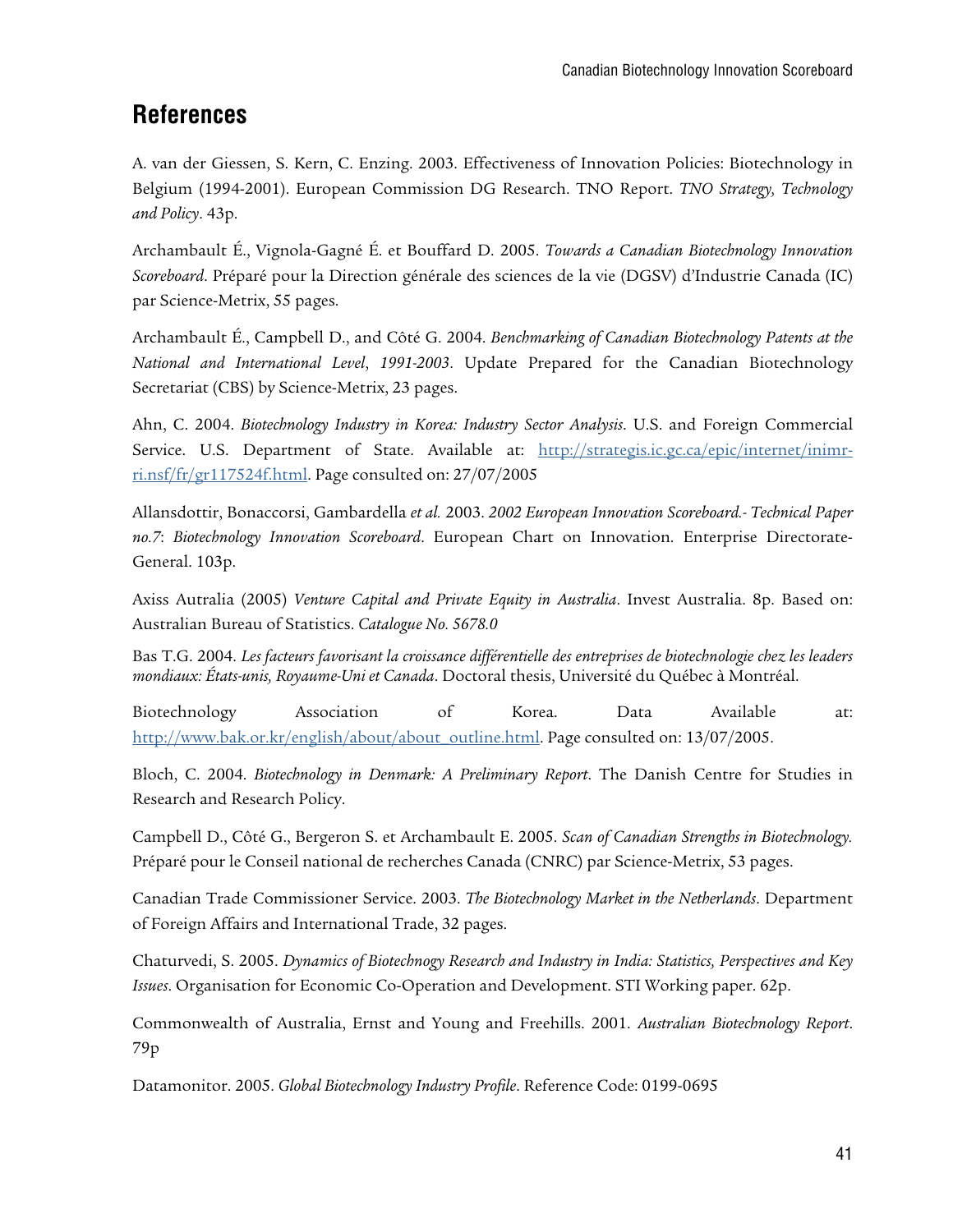Datamonitor. 2004. *Biotechnology Industry in Belgium*. Reference Code: 0160-0695. 18p.

Datamonitor. 2004. *Biotechnology Industry in Canada*. Reference Code: 0070-0695. 18p.

Datamonitor. 2004. *Biotechnology Industry in China*. Reference Code: 0099-0695. 18p.

Datamonitor. 2004. *Biotechnology Industry in France*. Reference Code: 0164-0695. 18p.

Datamonitor. 2004. *Biotechnology Industry in Germany*. Reference Code: 0165-0695. 18p.

Datamonitor. 2004. *Biotechnology Industry in Japan*. Reference Code: 0104-0695. 18p.

Datamonitor. 2004. *Biotechnology Industry in United Kingdom*. Reference Code: 0183-0695. 18p.

Datamonitor. 2004. *Biotechnology Industry in United States*. Reference Code: 0072-0695. 18p.

Devlin, A. 2003. *An Overview of Biotechnology Statistics in Selected Countries* (STI Workiing Paper 2003/13) Organization for Economic Cooperation and Development. 74p.

Ernst and Young. 2003. *Resurgence: Global Biotechnology Report 2003*.

Ernst and Young. 2003. *Resilience Americas Biotechnology Report 2003*. Executive Summary

EuropaBio. 2005. *Biotechnology in Europe: 2005 Comparative study*. Critical I Comparative Study for EuropaBio. Biovision. Lyon. 45p.

Federal Statistical Office Germany. 2003. *Consolidation of the Biotechnology Branch*. Press Release, Federal Statistical Office of Germany, Available Online at:

*http://www.destatis.de/presse/englisch/pm2003/p4270530.htm*. Page consulted on:13/07/2005.

Forfas. 2005. *Business Expenditure on Research and Development (BERD) Ireland 2003/4*. Science and Technology Indicators Unit. 70p.

Furman J.L., Porter M.E. and Stern S. 2002. The determinants of national innovative capacity. *Research Policy*. 31: 899-933.

Godin, B. 2004. Canadian Scoreboard on S&T and its Further Developments. *Canadian Science and Innovation Indicators Consortium (CSIIC).* INRS. Available at: http://www.csiic.ca. Page consulted on: 27/07/2005.

Government of Japan. 2001. *The Science and Technology Basic Plan* (2001-2005) 48p.

Haila, K. and Karjalainen, J. 2002. Biotechnology in Finland: Impact of Research Funding and Strategies for the Future. *Academy of Finland*. Evaluation Report. 110p.

Hsu Y.-G., Shyu J.Z. and Tzeng G.-H. 2005. Policy tools on the formation of new biotechnology firms in Taiwan. *Technovation*. 25: 281-292.

India Ministry of Science and Technology (IMST). 2005. *Annual Report*: Department of Biotechnology. Government of India.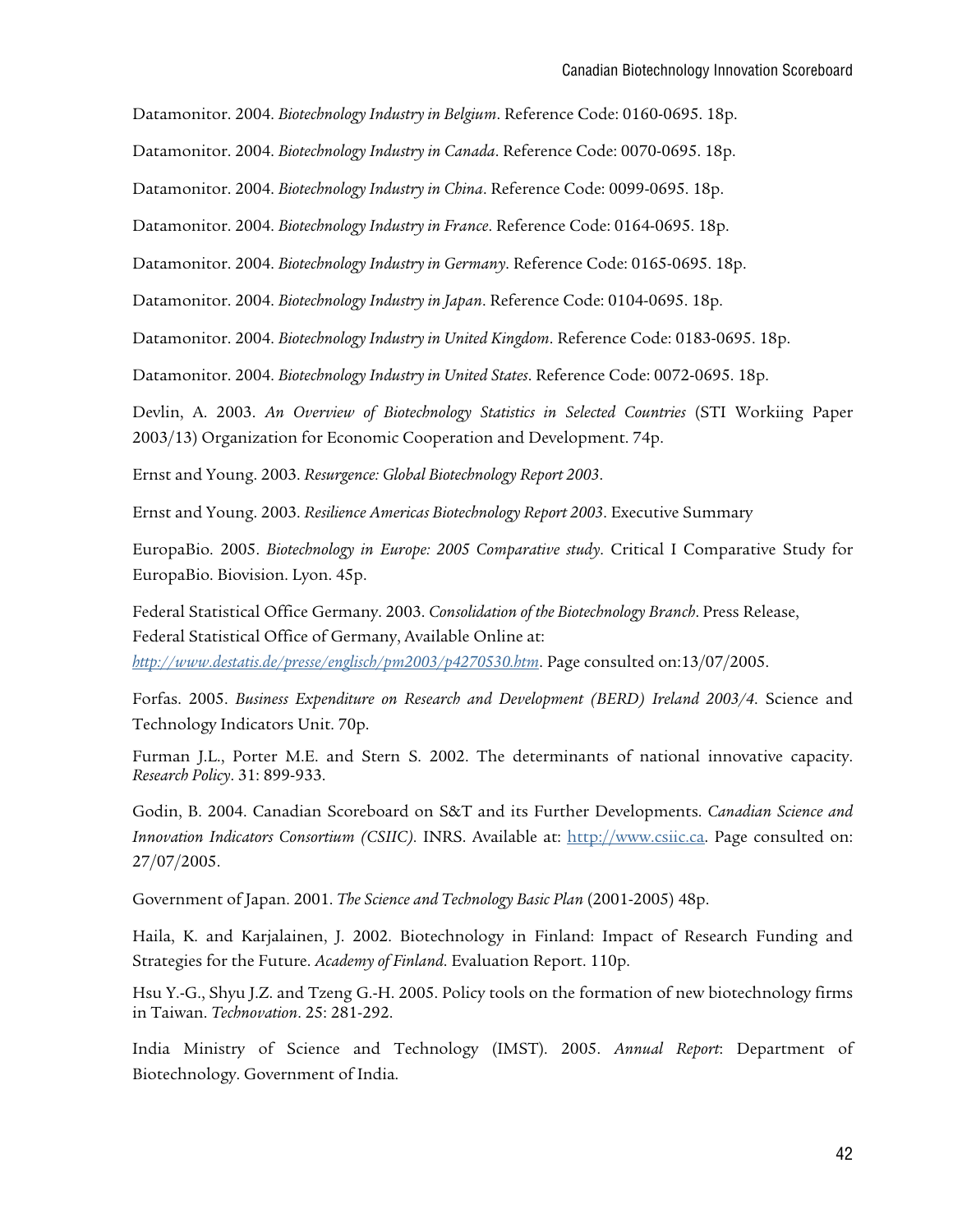JBA. 2005. Bioventures Statistics Results. *Japan Bioindustries Letters*, 21(3-1), Available online at: http://www.jba.or.jp/eng/letters/Vol-21/3-1.htm.

Kopp, P. 2004. *Panorama des Biotechnologies en France*. France Biotech. 81p.

Lee S.-H., Wong P.-K. and Chong C.-L. 2005. Human and Social Capital Explanations for R&D Outcomes. *IEEE Transactions on Engineering Management*. 52(1): 59-68.

Lim D. and Choi Y.H. 2004. The Economic Impact of Biotechnology and Bioindustry: methodologies and implications for the Bio-industry in Korea. *Industrial Economic Review*. Vol. 9 no.3. 42p.

Malin Brännback, Riitta Söderlund, Marin Petrov. 2004. *Case Study on Innovation: The Finnish Biotechnology Innovation System*. Organization for Economic Cooperation and Development. Turku. 100p.

Mangematin V., Lemarié S., Boissin J.-P. *et al*. 2003. Development of SMEs and heterogeneity of trajectories: the case of biotechnology in France. *Research Policy*. 32: 621-638.

Ministère de la Jeunesse, de l'Éducation et de la Recherche. 2001. *Les Entreprises de Biotechnologie en France*. Note de recherche. 6p.

McNiven C.; Raoub L.; Traoré N. 2003. *Features of Canadian Biotechnology Innovative Firms: Results from the Biotechnology Use and Development Survey 2001*. Statistics Canada: Science, Innovation and Electronic Information Division. Catalogue no. 88F0006XIE2003005. 63p.

McNiven, C. 1999. *Canadian Biotechnology Statistics*. Science and Technology Redesign Project. Available online at: http://dsp-psd.pwgsc.gc.ca/Collection/C21-22-6-1999E.pdf. Page consulted on: 13/07/2005.

Mulder, M.; Henschel, T. 2003. *National Biotech Survey*. Idea to Industry. Ecoli Bio. 132p.

Nature Biotechnology Directory. 2005. *Nature Biotechnology*. Available online at: http://www.guide.nature.com/. Page consulted on: 13/07/2005

New-Zealand Trade and Enterprise. 2003. *The New-Zealand Biotechnology Industry Capability Survey. Report to New Zealand Trade and Enterprise*. Biotenz. 61p.

Niosi J. 2003. Alliances are not enough explaining rapid growth in biotechnology firms. *Research Policy*. 32: 737-750.

Niosi J. and Bas T.G. 2003. Biotechnology Megacentres: Montreal and Toronto Regional Systems of Innovation. *European Planning Studies*. 11(7): 789-804.

OECD. 2005. *A Framework For Biotechnology Statistics*. Organisation for Economic Co-Operation and Development. 51p.

OECD. 2003. OECD *Science, Technology and Industry Scoreboard*. Organisation for Economic Co-Operation and Development.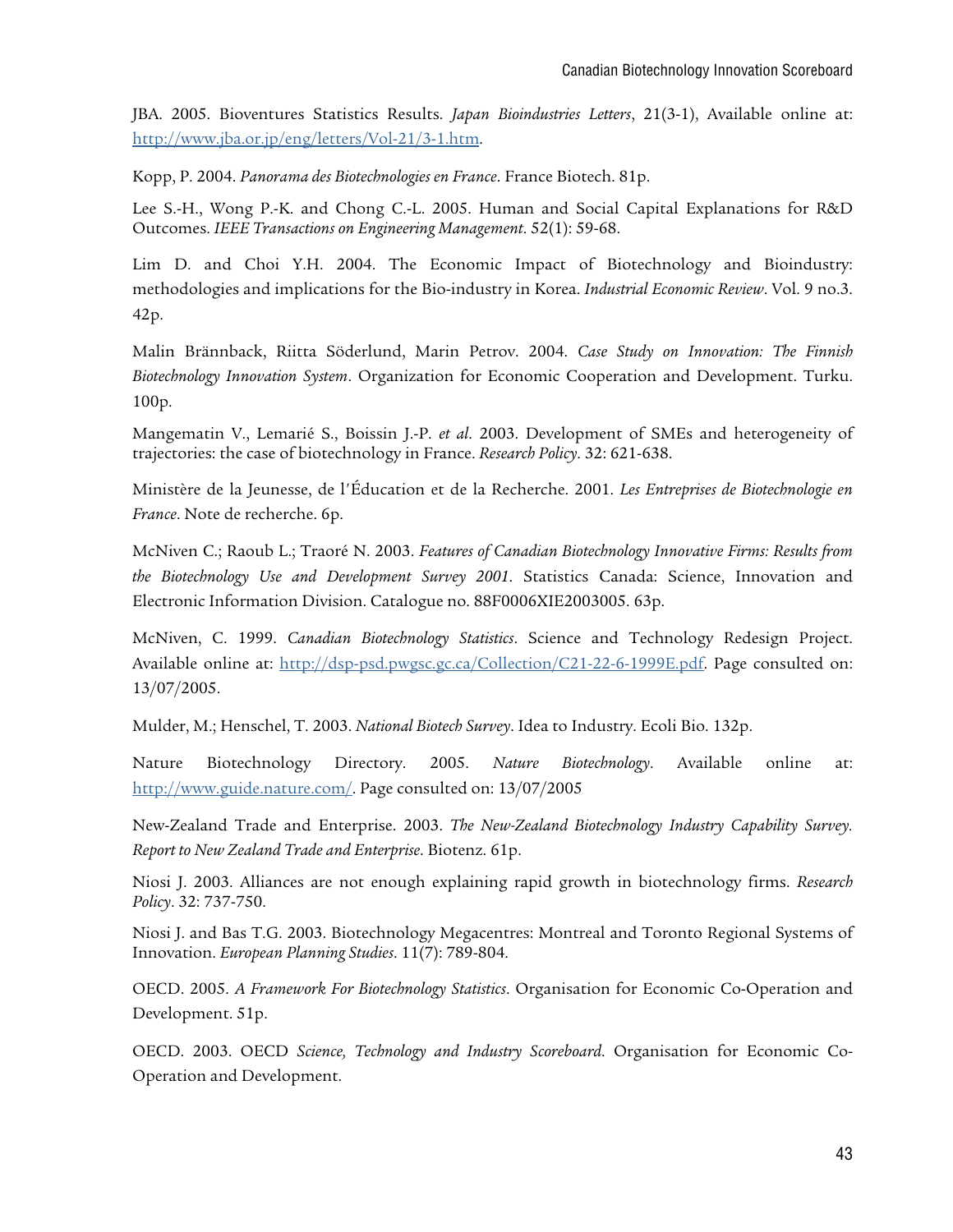OECD. 2001. *Glossary of Statistical Terms*. 'Industry – SNA'. Available online at: http://cs3 hq.oecd.org/scripts/stats/glossary/detail.asp?ID=1341. Page consulted on: 13/07/2005.

Raoub L.; Salonius A.; McNiven C. 2005. *Overview of the Biotechnology Use and Development Survey - 2003*. Statistics Canada: Science, Innovation and Electronic Information Division. Catalogue no. 88F0006XIE — No. 009. 68p.

Salter A.J. and Martin B.R. 2001. The economic benefits of publicly funded basic research: a critical review. *Research Policy*. 30: 509-532.

Science Foundation Ireland. 2002. *Baseline Assessment of the Public Research System in Ireland in the areas of Biotechnology and Information and Communication Technologies*. 118p.

SourceOECD Science and Technology Statistics. 2004. Research & Development Statistics - Total Business Expenditure on Research and Development (BERD) by Industry (Table 13) *ISIC Rev.2* Vol 2004 release 02 - Statistiques de la Recherche - Développement - Total DIRDE par industrie (Tableau 13) *CITI Rev. 2* Vol 2004 édition 02

Statistics Canada. 2005. Biotechnology scientific activities in federal government departments and agencies, 2003-2004. *Service bulletin: Science statistics. Science, Innovation and Electronic Information Division*. *Vol. 29, No. 3*. Catalogue No. 88-001-XIF. 13p.

Statistics New-Zealand. 2001. *Modern Biotechnology Activity in New Zealand*. 51p.

Statistics New-Zealand. 2005. Results from the 2004 Biotechnology Survey. Press Release. Available at :*http://www2.stats.govt.nz/domino/external/pasfull/pasfull.nsf/7cf46ae26dcb6800cc256a62000a2248/4c25 67ef00247c6acc256fe10014c582?OpenDocument*. 13th July 2005.

The Swetish Agency for Innovation Systems. 2001. *The Swetish Biotechnology Innovation System*. 150p.

Thumm, N. 2003. *Research and Patenting in Biotechnology: A Survey in Switzerland*. Swiss Federal Institute of Intellectual Property. 97p.

Traore, N. 2003. *Bioproducts development by Canadian biotechnology firms: findings from the 2001 Biotechnology Use and Development Survey*. Statistics Canada: Science, Innovation and Electronic Information Division. Working Paper. 50p.

United Nations. 1993. *System of National Account* (SNA)

US\$C. 2003. *A Survey of the Use of Biotechnology in U.S. Industry*. U.S. Department of Commerce Technology Administration Bureau of Industry and Security. 153p.

The World Bank. 2005. *World Development Indicators*. *Online Data Query*. Available at: http://devdata.worldbank.org/data-query/. Page consulted on: 28/07/2005.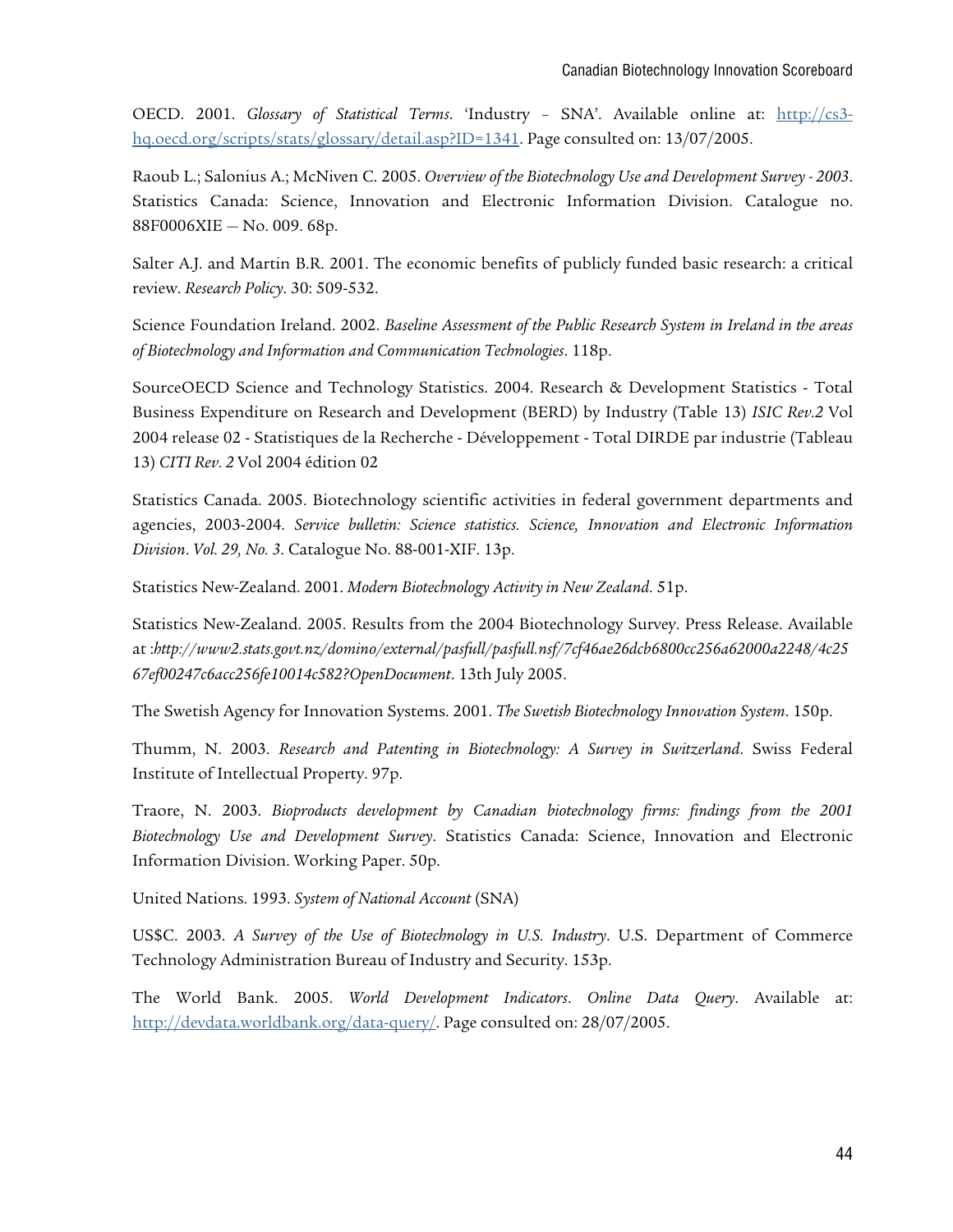# **Appendix A Characterization of available statistics**

Table IV presents data availability by country and by indicator based on the data sources listed in Appendix B. The table shows that data for most indicators can be retrieved fairly easily for a single year, but they are not usually available for time-series analyses. The following tables characterize these data in greater details. Table V examines company and product-level indicators, Table VI financial-level indicators, and Table VII workforce-type indicators. Each of these tables highlights the following characteristics of the data based on data quality aspects of biotechnology surveys as prescribed by the OECD's *Framework for Biotechnology Statistics* (2005):

- **Source:** indicates the source of the data, and complete references are presented in Appendix B;
- **Data Scope:** indicates whether the data presented are from national or international surveys or from limited data;
- **Reporting unit:** indicates whether the data were produced by a government agency or if they originated from another institutional source;
- **Firm type:** indicates the firm definition that was used to estimate the number of biotechnology firms;
- **Consistency with OECD's definition of biotechnology:** indicates whether the data are consistent with the OECD's definition of biotechnology or if the definition of biotechnology used is not specified.

This characterization is not exhaustive but concentrates on aspects that are critical to an understanding of the limits of the *Canadian biotechnology innovation scoreboard*.

#### **Legend (for tables IV to VII)**

#### *Data scope*

- **NSS** National scope survey
- **ISS** International scope survey

#### *Reporting unit*

- **GR** Governmental reporting unit
- **AR** Academic reporting unit<br>**PR** Private Reporting Unit
- **PR** Private Reporting Unit<br>**IOR** International Organiza International Organization Reporting Unit

#### *Firm type*

- **AFB** Active firms in biotechnology
- **BIO** Bioventures
- **CORE** Core Biotechnology Companies
- **DBF** Dedicated Biotechnology Firms<br>**IBF** Innovative Biotechnology Firms
- **Innovative Biotechnology Firms TOTAL** Includes DBF, IBF and AFB
- NS Firm type not specified

#### *Consistency with OECD's definition of biotechnology*

- **C** Consistent with OECD's definition of biotechnology prescribed
- **IN** Inconsistent with OECD's definition of biotechnology<br>**NS** Biotechnology definition not specified
- Biotechnology definition not specified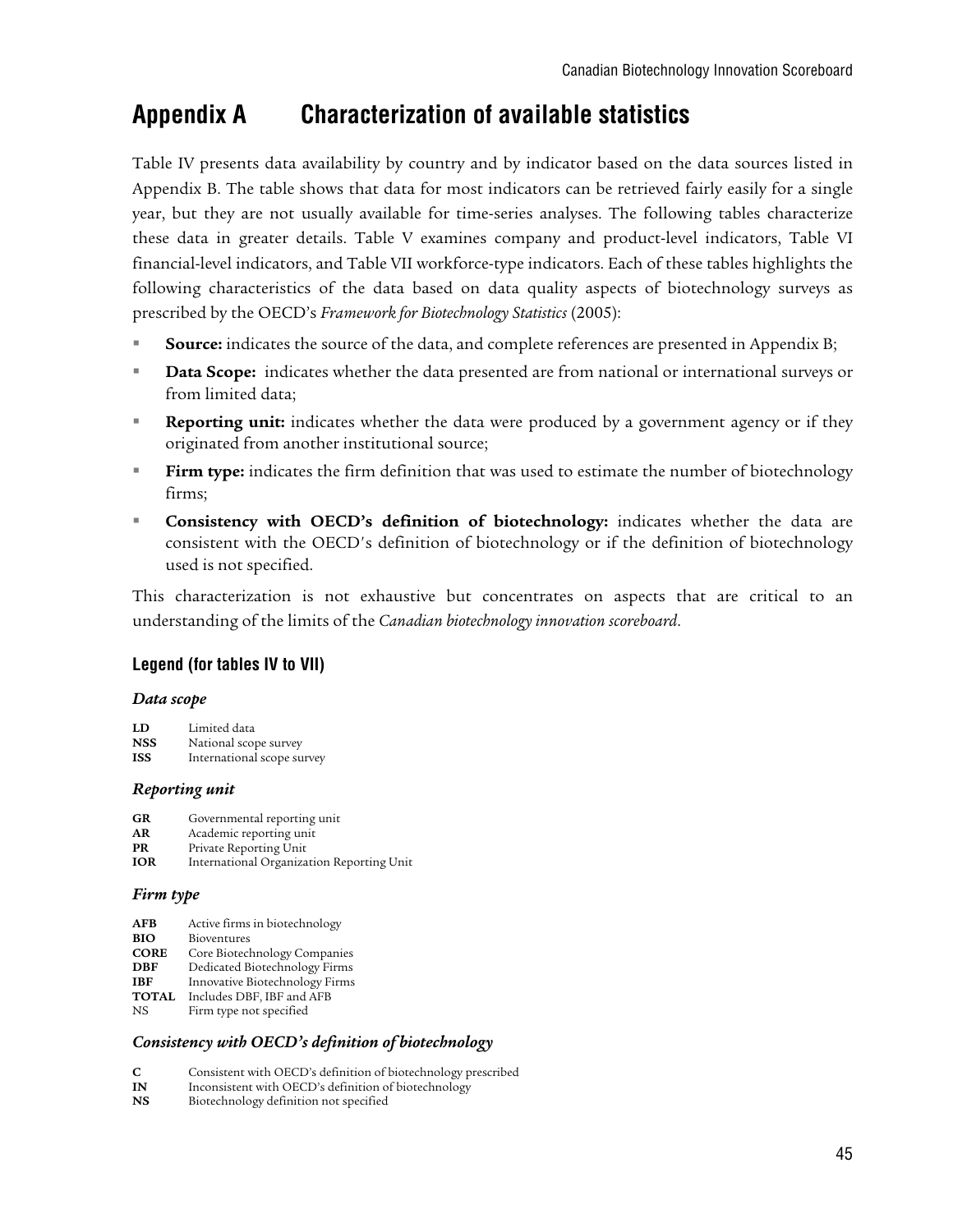Canadian Biotechnology Innovation Scoreboard Canadian Biotechnology Innovation Scoreboard

> Data availability per country and by indicator Table IV Data availability per country and by indicator Table IV

| are availbale                               |                                                 |                                             |                                                |         |                             | 2 ~ - 2 <del>L</del>           |         |                 |                   |                                               | ⋍        | $\mathbf{r}$             |                                            |   | တ                                      |                        |                               |                 |                                         |
|---------------------------------------------|-------------------------------------------------|---------------------------------------------|------------------------------------------------|---------|-----------------------------|--------------------------------|---------|-----------------|-------------------|-----------------------------------------------|----------|--------------------------|--------------------------------------------|---|----------------------------------------|------------------------|-------------------------------|-----------------|-----------------------------------------|
| for which these data<br>Number of countries |                                                 |                                             |                                                |         |                             |                                |         |                 |                   |                                               |          |                          |                                            |   |                                        |                        |                               |                 |                                         |
|                                             |                                                 |                                             | $\sim$                                         |         |                             |                                |         | က               |                   |                                               | က        | S                        | $\sim$                                     | က |                                        |                        |                               | ဖ               | ິ                                       |
| ASU                                         |                                                 |                                             | $\sim$                                         |         |                             |                                |         | က               |                   |                                               |          | 5                        | $\sim$                                     |   |                                        | $\sim$                 |                               |                 |                                         |
| ΠK                                          |                                                 |                                             |                                                |         |                             |                                |         | N               |                   |                                               |          |                          |                                            |   |                                        | $\sim$                 |                               |                 | F<br>0                                  |
| <b>Switzerland</b>                          |                                                 | ∾                                           |                                                |         |                             |                                |         | N               |                   |                                               | ∾        |                          |                                            | N |                                        |                        |                               | N               | 12                                      |
| qabaw<br>ninq2                              |                                                 |                                             |                                                |         |                             |                                |         |                 |                   |                                               |          |                          |                                            |   |                                        |                        |                               |                 | ڡ                                       |
| <b>South Africa</b>                         | each country                                    |                                             |                                                |         |                             |                                |         |                 |                   |                                               |          |                          |                                            |   |                                        |                        |                               |                 | ෑ                                       |
| Rep. of Korea                               |                                                 |                                             |                                                |         |                             |                                |         |                 |                   |                                               |          | 4                        |                                            |   |                                        |                        |                               |                 | ထ                                       |
| Portugal                                    | 흑                                               |                                             |                                                |         |                             |                                |         |                 |                   |                                               |          |                          | 2                                          |   |                                        |                        |                               |                 | ڡ                                       |
| Norway                                      |                                                 |                                             | מ מ                                            |         |                             |                                |         | က               |                   |                                               |          |                          | 2                                          |   |                                        | N                      |                               |                 |                                         |
| <b>hew Zealand</b>                          | available                                       |                                             |                                                |         |                             |                                |         | က               |                   |                                               | $\sim$   |                          |                                            | 4 |                                        |                        |                               |                 | ∞                                       |
| Netherlands                                 | are                                             |                                             |                                                |         |                             |                                |         |                 |                   |                                               |          |                          |                                            |   |                                        |                        |                               |                 | 0                                       |
| ueder                                       | data                                            |                                             |                                                |         |                             |                                |         |                 |                   |                                               |          | ပ                        |                                            |   |                                        |                        |                               |                 | ڡ                                       |
| vistl                                       |                                                 |                                             |                                                |         |                             |                                |         |                 |                   |                                               |          |                          |                                            |   |                                        |                        |                               |                 | ڡ                                       |
| reland                                      | these                                           |                                             | N                                              |         |                             |                                |         | ຕ               |                   |                                               |          |                          | $\sim$                                     |   |                                        | $\sim$                 |                               |                 | ິ                                       |
| eibnl                                       | which                                           | 2                                           |                                                |         | 4                           |                                |         | $\sim$          |                   |                                               | 2        | က                        |                                            |   | 2                                      |                        |                               |                 | r                                       |
| упытэд                                      |                                                 |                                             | $\sim$                                         |         | က                           |                                |         | က               |                   |                                               |          | ပ                        | $\sim$                                     |   | $\sim$                                 | $\sim$                 |                               |                 | 74                                      |
| <b>France</b>                               | vears for                                       |                                             | $\sim$                                         |         |                             |                                |         | ო               |                   |                                               |          | က                        | ∞                                          |   | $\sim$                                 | $\sim$                 |                               | က               | 14                                      |
| <b>bnslni</b>                               |                                                 |                                             | מ מ                                            |         | က                           |                                |         | က               |                   |                                               | N        |                          | N                                          |   |                                        | 4                      |                               | $\sim$          | ဥ                                       |
| Denmark                                     | Number of                                       |                                             | 5<br>2                                         |         | 4                           |                                |         | 5               |                   |                                               |          |                          | $\sim$                                     |   |                                        |                        |                               | $\sim$          | 2                                       |
| China                                       |                                                 |                                             |                                                |         |                             |                                |         |                 |                   |                                               |          | 5                        |                                            |   |                                        |                        |                               |                 |                                         |
| canada                                      |                                                 |                                             |                                                |         |                             |                                |         |                 |                   |                                               |          | ю                        |                                            |   |                                        |                        |                               | m               | 15                                      |
| Belgium                                     |                                                 |                                             |                                                |         |                             |                                |         | N               |                   |                                               |          | 5                        |                                            |   |                                        | 4                      |                               | 2               | ∞                                       |
| <b>GiitzuA</b>                              |                                                 |                                             |                                                |         |                             |                                |         |                 |                   |                                               |          |                          |                                            |   |                                        |                        |                               |                 | r                                       |
| <b>GilstteuA</b>                            |                                                 |                                             |                                                |         | က                           |                                |         | 2               |                   |                                               | 25<br>25 |                          |                                            |   |                                        |                        | ო                             |                 | ۳                                       |
|                                             | Firms, workforce and financial flows indicators | Business enterprise sector R&D expenditures | Business enterprise sector total R&D employees |         | Government R&D expenditures | Government total R&D employees |         |                 | Products in Phase | Products in Phase II<br>Products in Phase III |          | Size of the local market | Total business enterprise sector employees |   | Total employees<br>Total R&D employees | Total R&D expenditures | Universities R&D expenditures |                 | Number of distinct indicators available |
|                                             |                                                 |                                             |                                                | Exports |                             |                                | Imports | Number of firms |                   |                                               | Revenues |                          |                                            |   |                                        |                        |                               | Venture capital |                                         |

Sources are presented in Table V, VI and VII, and in Appendix B Source: Sources are presented in Table V, VI and VII, and in Appendix B Source:

46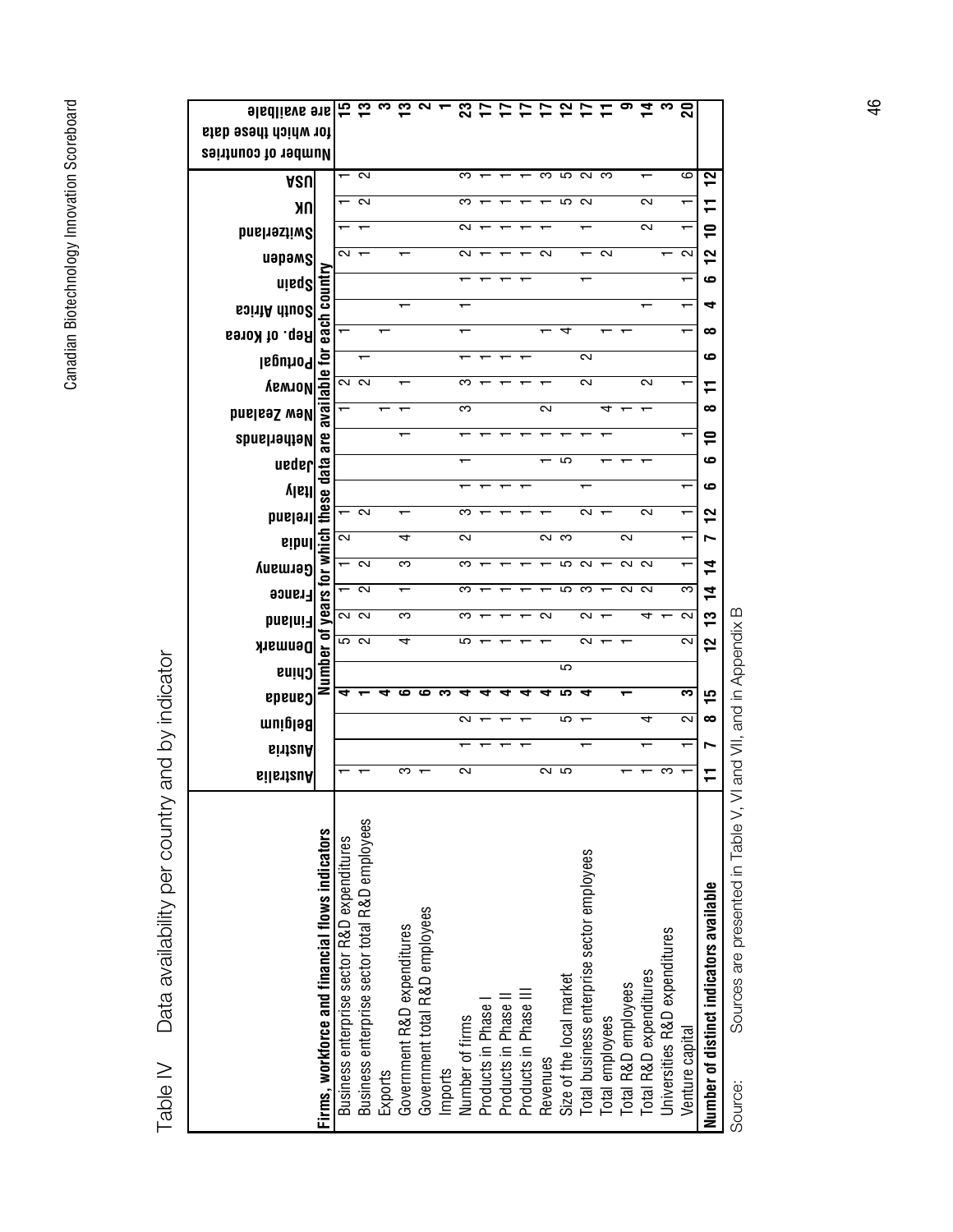Table V Available data on biotechnology firms and products in selected countries, 1998–2004

| <b>Biotehnology firms and products</b><br>GR<br><b>NSS</b><br>$\mathtt{C}$<br>AU<br>AFB<br>Χ<br>C<br>AU<br>CORE<br>GR<br><b>NSS</b><br>X<br>Iс<br>AU<br><b>TOTAL</b><br>GR<br><b>NSS</b><br>X<br>C<br><b>BAK</b><br>PR<br>CORE<br>LD<br>$\mathtt C$<br>CAN<br><b>IBF</b><br>GR<br><b>NSS</b><br>C<br><b>IBF</b><br><b>NSS</b><br>CAN-1<br>GR<br><b>DBF</b><br>$\mathtt C$<br>CI<br>PR<br><b>ISS</b><br>XX<br>Χ<br>X<br>χ.<br>C<br>CORE<br><b>DNK</b><br>GR<br><b>NSS</b><br>Χ<br>C<br>EC<br><b>DBF</b><br><b>IOR</b><br><b>ISS</b><br>x:<br>$X$ .<br>Х.<br>Х,<br>χ<br>Χ<br>Χ<br>EY<br>PR<br><b>TOTAL</b><br>LD<br><b>NS</b><br>X<br>$EY-1$<br>PR<br>LD<br><b>NS</b><br><b>NS</b><br>Χ<br><b>NSS</b><br>FIN<br>CORE<br>GR<br>Iс<br>χ<br><b>I</b> FR<br>CORE<br>GR<br>C<br><b>NSS</b><br>IN<br><b>FR</b><br><b>TOTAL</b><br>GR<br><b>NSS</b><br>$\mathtt{C}$<br>FR-2<br>PR<br>CORE<br>LD<br>C<br>GE<br>CORE<br>PR<br>LD<br>IN<br><b>NSS</b><br>GER<br>CORE<br>GR<br>IN<br><b>IND</b><br><b>NS</b><br><b>IOR</b><br><b>NSS</b><br><b>PR</b><br><b>JAP</b><br><b>NSS</b><br>C<br>B <sub>IO</sub><br>C<br><b>NZ</b><br>AFB<br>GR<br><b>NSS</b><br>$\mathtt{C}$<br><b>NZ</b><br><b>NSS</b><br>CORE<br>GR<br>$\mathtt{C}$<br><b>NZ</b><br><b>TOTAL</b><br><b>NSS</b><br>GR<br>C<br>$NZ-1$<br><b>TOTAL</b><br>GR<br><b>NSS</b><br><b>NS</b><br>$NZ-2$<br>CORE<br>GR<br><b>NSS</b><br><b>OECD</b><br><b>IOR</b><br>LD<br>C<br><b>DBF</b><br>GR<br>C<br>CORE<br><b>NSS</b><br>SA<br>C<br>SA<br><b>TOTAL</b><br>GR<br><b>NSS</b><br>C<br>SW<br>CORE<br>GR<br><b>NSS</b><br>Χ<br>CAN<br><b>IBF</b><br>GR<br><b>NSS</b><br>$\mathtt C$<br><b>Products in Phase I</b><br>χ.<br>C<br><b>IBF</b><br>CAN-1<br>GR<br><b>NSS</b><br>x<br>$X$ $X$ $X$<br>C<br>$\mathsf{X} \quad \mathsf{X} \quad \mathsf{X} \quad \mathsf{X} \quad \mathsf{X} \, .$<br>PR<br><b>ISS</b><br>$X$ .<br>CI<br><b>DBF</b><br>X<br><b>IBF</b><br><b>NSS</b><br>C<br>CAN<br>GR<br><b>Products in Phase II</b><br>Χ.<br>$\mathbb C$<br><b>IBF</b><br>CAN-1<br>GR<br><b>NSS</b><br>C<br><b>DBF</b><br>PR<br><b>ISS</b><br>$X$ $X$ $X$<br><b>CI</b><br>X X X X<br>χ.<br>Χ<br><b>IBF</b><br>CAN<br><b>NSS</b><br>C<br><b>Products in Phase III</b><br>GR<br>Χ,<br><b>IBF</b><br>$\mathtt C$<br>X.<br>CAN-1<br>GR<br><b>NSS</b><br>PR<br>C<br>CI<br><b>DBF</b><br><b>ISS</b><br>X X X X<br>$X$ $X$<br>X<br>Χ<br><b>IBF</b><br>C<br>CAN<br>GR<br><b>NSS</b><br><b>Products in Phase IV</b><br>Χ.<br>$\mathbf{X}$ | Indicator              | <b>Source</b> | Firm type  | Reporting<br><b>Unit</b> | <b>Data</b><br><b>Scope</b> | <b>Consistency</b><br>with OECD's<br>definition of<br>biotechnology | Australia | <b>Austria</b> | Belgium | Canada | China | Denmark | Finland | France | Germany | India | Ireland | taly | Japan | Netherlands | New Zealand | Norway | Portugal | Rep. of Korea | South Africa | Spain | Sweden | Switzerland | $\leq$ $\leq$ |  |
|-----------------------------------------------------------------------------------------------------------------------------------------------------------------------------------------------------------------------------------------------------------------------------------------------------------------------------------------------------------------------------------------------------------------------------------------------------------------------------------------------------------------------------------------------------------------------------------------------------------------------------------------------------------------------------------------------------------------------------------------------------------------------------------------------------------------------------------------------------------------------------------------------------------------------------------------------------------------------------------------------------------------------------------------------------------------------------------------------------------------------------------------------------------------------------------------------------------------------------------------------------------------------------------------------------------------------------------------------------------------------------------------------------------------------------------------------------------------------------------------------------------------------------------------------------------------------------------------------------------------------------------------------------------------------------------------------------------------------------------------------------------------------------------------------------------------------------------------------------------------------------------------------------------------------------------------------------------------------------------------------------------------------------------------------------------------------------------------------------------------------------------------------------------------------------------------------------------------------------------------------------------------------------------------------------------------------------------------------------------------------------------------------------------------------------------------------------------------|------------------------|---------------|------------|--------------------------|-----------------------------|---------------------------------------------------------------------|-----------|----------------|---------|--------|-------|---------|---------|--------|---------|-------|---------|------|-------|-------------|-------------|--------|----------|---------------|--------------|-------|--------|-------------|---------------|--|
|                                                                                                                                                                                                                                                                                                                                                                                                                                                                                                                                                                                                                                                                                                                                                                                                                                                                                                                                                                                                                                                                                                                                                                                                                                                                                                                                                                                                                                                                                                                                                                                                                                                                                                                                                                                                                                                                                                                                                                                                                                                                                                                                                                                                                                                                                                                                                                                                                                                                 |                        |               |            |                          |                             |                                                                     |           |                |         |        |       |         |         |        |         |       |         |      |       |             |             |        |          |               |              |       |        |             |               |  |
|                                                                                                                                                                                                                                                                                                                                                                                                                                                                                                                                                                                                                                                                                                                                                                                                                                                                                                                                                                                                                                                                                                                                                                                                                                                                                                                                                                                                                                                                                                                                                                                                                                                                                                                                                                                                                                                                                                                                                                                                                                                                                                                                                                                                                                                                                                                                                                                                                                                                 | <b>Number of firms</b> |               |            |                          |                             |                                                                     |           |                |         |        |       |         |         |        |         |       |         |      |       |             |             |        |          |               |              |       |        |             |               |  |
|                                                                                                                                                                                                                                                                                                                                                                                                                                                                                                                                                                                                                                                                                                                                                                                                                                                                                                                                                                                                                                                                                                                                                                                                                                                                                                                                                                                                                                                                                                                                                                                                                                                                                                                                                                                                                                                                                                                                                                                                                                                                                                                                                                                                                                                                                                                                                                                                                                                                 |                        |               |            |                          |                             |                                                                     |           |                |         |        |       |         |         |        |         |       |         |      |       |             |             |        |          |               |              |       |        |             |               |  |
|                                                                                                                                                                                                                                                                                                                                                                                                                                                                                                                                                                                                                                                                                                                                                                                                                                                                                                                                                                                                                                                                                                                                                                                                                                                                                                                                                                                                                                                                                                                                                                                                                                                                                                                                                                                                                                                                                                                                                                                                                                                                                                                                                                                                                                                                                                                                                                                                                                                                 |                        |               |            |                          |                             |                                                                     |           |                |         |        |       |         |         |        |         |       |         |      |       |             |             |        |          |               |              |       |        |             |               |  |
|                                                                                                                                                                                                                                                                                                                                                                                                                                                                                                                                                                                                                                                                                                                                                                                                                                                                                                                                                                                                                                                                                                                                                                                                                                                                                                                                                                                                                                                                                                                                                                                                                                                                                                                                                                                                                                                                                                                                                                                                                                                                                                                                                                                                                                                                                                                                                                                                                                                                 |                        |               |            |                          |                             |                                                                     |           |                |         |        |       |         |         |        |         |       |         |      |       |             |             |        |          |               |              |       |        |             |               |  |
|                                                                                                                                                                                                                                                                                                                                                                                                                                                                                                                                                                                                                                                                                                                                                                                                                                                                                                                                                                                                                                                                                                                                                                                                                                                                                                                                                                                                                                                                                                                                                                                                                                                                                                                                                                                                                                                                                                                                                                                                                                                                                                                                                                                                                                                                                                                                                                                                                                                                 |                        |               |            |                          |                             |                                                                     |           |                |         |        |       |         |         |        |         |       |         |      |       |             |             |        |          |               |              |       |        |             |               |  |
|                                                                                                                                                                                                                                                                                                                                                                                                                                                                                                                                                                                                                                                                                                                                                                                                                                                                                                                                                                                                                                                                                                                                                                                                                                                                                                                                                                                                                                                                                                                                                                                                                                                                                                                                                                                                                                                                                                                                                                                                                                                                                                                                                                                                                                                                                                                                                                                                                                                                 |                        |               |            |                          |                             |                                                                     |           |                |         |        |       |         |         |        |         |       |         |      |       |             |             |        |          |               |              |       |        |             |               |  |
|                                                                                                                                                                                                                                                                                                                                                                                                                                                                                                                                                                                                                                                                                                                                                                                                                                                                                                                                                                                                                                                                                                                                                                                                                                                                                                                                                                                                                                                                                                                                                                                                                                                                                                                                                                                                                                                                                                                                                                                                                                                                                                                                                                                                                                                                                                                                                                                                                                                                 |                        |               |            |                          |                             |                                                                     |           |                |         |        |       |         |         |        |         |       |         |      |       |             |             |        |          |               |              |       |        |             |               |  |
|                                                                                                                                                                                                                                                                                                                                                                                                                                                                                                                                                                                                                                                                                                                                                                                                                                                                                                                                                                                                                                                                                                                                                                                                                                                                                                                                                                                                                                                                                                                                                                                                                                                                                                                                                                                                                                                                                                                                                                                                                                                                                                                                                                                                                                                                                                                                                                                                                                                                 |                        |               |            |                          |                             |                                                                     |           |                |         |        |       |         |         |        |         |       |         |      |       |             |             |        |          |               |              |       |        |             |               |  |
|                                                                                                                                                                                                                                                                                                                                                                                                                                                                                                                                                                                                                                                                                                                                                                                                                                                                                                                                                                                                                                                                                                                                                                                                                                                                                                                                                                                                                                                                                                                                                                                                                                                                                                                                                                                                                                                                                                                                                                                                                                                                                                                                                                                                                                                                                                                                                                                                                                                                 |                        |               |            |                          |                             |                                                                     |           |                |         |        |       |         |         |        |         |       |         |      |       |             |             |        |          |               |              |       |        |             |               |  |
|                                                                                                                                                                                                                                                                                                                                                                                                                                                                                                                                                                                                                                                                                                                                                                                                                                                                                                                                                                                                                                                                                                                                                                                                                                                                                                                                                                                                                                                                                                                                                                                                                                                                                                                                                                                                                                                                                                                                                                                                                                                                                                                                                                                                                                                                                                                                                                                                                                                                 |                        |               |            |                          |                             |                                                                     |           |                |         |        |       |         |         |        |         |       |         |      |       |             |             |        |          |               |              |       |        |             |               |  |
|                                                                                                                                                                                                                                                                                                                                                                                                                                                                                                                                                                                                                                                                                                                                                                                                                                                                                                                                                                                                                                                                                                                                                                                                                                                                                                                                                                                                                                                                                                                                                                                                                                                                                                                                                                                                                                                                                                                                                                                                                                                                                                                                                                                                                                                                                                                                                                                                                                                                 |                        |               |            |                          |                             |                                                                     |           |                |         |        |       |         |         |        |         |       |         |      |       |             |             |        |          |               |              |       |        |             |               |  |
|                                                                                                                                                                                                                                                                                                                                                                                                                                                                                                                                                                                                                                                                                                                                                                                                                                                                                                                                                                                                                                                                                                                                                                                                                                                                                                                                                                                                                                                                                                                                                                                                                                                                                                                                                                                                                                                                                                                                                                                                                                                                                                                                                                                                                                                                                                                                                                                                                                                                 |                        |               |            |                          |                             |                                                                     |           |                |         |        |       |         |         |        |         |       |         |      |       |             |             |        |          |               |              |       |        |             |               |  |
|                                                                                                                                                                                                                                                                                                                                                                                                                                                                                                                                                                                                                                                                                                                                                                                                                                                                                                                                                                                                                                                                                                                                                                                                                                                                                                                                                                                                                                                                                                                                                                                                                                                                                                                                                                                                                                                                                                                                                                                                                                                                                                                                                                                                                                                                                                                                                                                                                                                                 |                        |               |            |                          |                             |                                                                     |           |                |         |        |       |         |         |        |         |       |         |      |       |             |             |        |          |               |              |       |        |             |               |  |
|                                                                                                                                                                                                                                                                                                                                                                                                                                                                                                                                                                                                                                                                                                                                                                                                                                                                                                                                                                                                                                                                                                                                                                                                                                                                                                                                                                                                                                                                                                                                                                                                                                                                                                                                                                                                                                                                                                                                                                                                                                                                                                                                                                                                                                                                                                                                                                                                                                                                 |                        |               |            |                          |                             |                                                                     |           |                |         |        |       |         |         |        |         |       |         |      |       |             |             |        |          |               |              |       |        |             |               |  |
|                                                                                                                                                                                                                                                                                                                                                                                                                                                                                                                                                                                                                                                                                                                                                                                                                                                                                                                                                                                                                                                                                                                                                                                                                                                                                                                                                                                                                                                                                                                                                                                                                                                                                                                                                                                                                                                                                                                                                                                                                                                                                                                                                                                                                                                                                                                                                                                                                                                                 |                        |               |            |                          |                             |                                                                     |           |                |         |        |       |         |         |        |         |       |         |      |       |             |             |        |          |               |              |       |        |             |               |  |
|                                                                                                                                                                                                                                                                                                                                                                                                                                                                                                                                                                                                                                                                                                                                                                                                                                                                                                                                                                                                                                                                                                                                                                                                                                                                                                                                                                                                                                                                                                                                                                                                                                                                                                                                                                                                                                                                                                                                                                                                                                                                                                                                                                                                                                                                                                                                                                                                                                                                 |                        |               |            |                          |                             |                                                                     |           |                |         |        |       |         |         |        |         |       |         |      |       |             |             |        |          |               |              |       |        |             |               |  |
|                                                                                                                                                                                                                                                                                                                                                                                                                                                                                                                                                                                                                                                                                                                                                                                                                                                                                                                                                                                                                                                                                                                                                                                                                                                                                                                                                                                                                                                                                                                                                                                                                                                                                                                                                                                                                                                                                                                                                                                                                                                                                                                                                                                                                                                                                                                                                                                                                                                                 |                        |               |            |                          |                             |                                                                     |           |                |         |        |       |         |         |        |         |       |         |      |       |             |             |        |          |               |              |       |        |             |               |  |
|                                                                                                                                                                                                                                                                                                                                                                                                                                                                                                                                                                                                                                                                                                                                                                                                                                                                                                                                                                                                                                                                                                                                                                                                                                                                                                                                                                                                                                                                                                                                                                                                                                                                                                                                                                                                                                                                                                                                                                                                                                                                                                                                                                                                                                                                                                                                                                                                                                                                 |                        |               |            |                          |                             |                                                                     |           |                |         |        |       |         |         |        |         |       |         |      |       |             |             |        |          |               |              |       |        |             |               |  |
|                                                                                                                                                                                                                                                                                                                                                                                                                                                                                                                                                                                                                                                                                                                                                                                                                                                                                                                                                                                                                                                                                                                                                                                                                                                                                                                                                                                                                                                                                                                                                                                                                                                                                                                                                                                                                                                                                                                                                                                                                                                                                                                                                                                                                                                                                                                                                                                                                                                                 |                        |               |            |                          |                             |                                                                     |           |                |         |        |       |         |         |        |         |       |         |      |       |             |             |        |          |               |              |       |        |             |               |  |
|                                                                                                                                                                                                                                                                                                                                                                                                                                                                                                                                                                                                                                                                                                                                                                                                                                                                                                                                                                                                                                                                                                                                                                                                                                                                                                                                                                                                                                                                                                                                                                                                                                                                                                                                                                                                                                                                                                                                                                                                                                                                                                                                                                                                                                                                                                                                                                                                                                                                 |                        |               |            |                          |                             |                                                                     |           |                |         |        |       |         |         |        |         |       |         |      |       |             |             |        |          |               |              |       |        |             |               |  |
|                                                                                                                                                                                                                                                                                                                                                                                                                                                                                                                                                                                                                                                                                                                                                                                                                                                                                                                                                                                                                                                                                                                                                                                                                                                                                                                                                                                                                                                                                                                                                                                                                                                                                                                                                                                                                                                                                                                                                                                                                                                                                                                                                                                                                                                                                                                                                                                                                                                                 |                        |               |            |                          |                             |                                                                     |           |                |         |        |       |         |         |        |         |       |         |      |       |             |             |        |          |               |              |       |        |             |               |  |
|                                                                                                                                                                                                                                                                                                                                                                                                                                                                                                                                                                                                                                                                                                                                                                                                                                                                                                                                                                                                                                                                                                                                                                                                                                                                                                                                                                                                                                                                                                                                                                                                                                                                                                                                                                                                                                                                                                                                                                                                                                                                                                                                                                                                                                                                                                                                                                                                                                                                 |                        |               |            |                          |                             |                                                                     |           |                |         |        |       |         |         |        |         |       |         |      |       |             |             |        |          |               |              |       |        |             |               |  |
|                                                                                                                                                                                                                                                                                                                                                                                                                                                                                                                                                                                                                                                                                                                                                                                                                                                                                                                                                                                                                                                                                                                                                                                                                                                                                                                                                                                                                                                                                                                                                                                                                                                                                                                                                                                                                                                                                                                                                                                                                                                                                                                                                                                                                                                                                                                                                                                                                                                                 |                        |               |            |                          |                             |                                                                     |           |                |         |        |       |         |         |        |         |       |         |      |       |             |             |        |          |               |              |       |        |             |               |  |
|                                                                                                                                                                                                                                                                                                                                                                                                                                                                                                                                                                                                                                                                                                                                                                                                                                                                                                                                                                                                                                                                                                                                                                                                                                                                                                                                                                                                                                                                                                                                                                                                                                                                                                                                                                                                                                                                                                                                                                                                                                                                                                                                                                                                                                                                                                                                                                                                                                                                 |                        |               |            |                          |                             |                                                                     |           |                |         |        |       |         |         |        |         |       |         |      |       |             |             |        |          |               |              |       |        |             |               |  |
|                                                                                                                                                                                                                                                                                                                                                                                                                                                                                                                                                                                                                                                                                                                                                                                                                                                                                                                                                                                                                                                                                                                                                                                                                                                                                                                                                                                                                                                                                                                                                                                                                                                                                                                                                                                                                                                                                                                                                                                                                                                                                                                                                                                                                                                                                                                                                                                                                                                                 |                        |               |            |                          |                             |                                                                     |           |                |         |        |       |         |         |        |         |       |         |      |       |             |             |        |          |               |              |       |        |             |               |  |
|                                                                                                                                                                                                                                                                                                                                                                                                                                                                                                                                                                                                                                                                                                                                                                                                                                                                                                                                                                                                                                                                                                                                                                                                                                                                                                                                                                                                                                                                                                                                                                                                                                                                                                                                                                                                                                                                                                                                                                                                                                                                                                                                                                                                                                                                                                                                                                                                                                                                 |                        |               |            |                          |                             |                                                                     |           |                |         |        |       |         |         |        |         |       |         |      |       |             |             |        |          |               |              |       |        |             |               |  |
|                                                                                                                                                                                                                                                                                                                                                                                                                                                                                                                                                                                                                                                                                                                                                                                                                                                                                                                                                                                                                                                                                                                                                                                                                                                                                                                                                                                                                                                                                                                                                                                                                                                                                                                                                                                                                                                                                                                                                                                                                                                                                                                                                                                                                                                                                                                                                                                                                                                                 |                        |               |            |                          |                             |                                                                     |           |                |         |        |       |         |         |        |         |       |         |      |       |             |             |        |          |               |              |       |        |             |               |  |
|                                                                                                                                                                                                                                                                                                                                                                                                                                                                                                                                                                                                                                                                                                                                                                                                                                                                                                                                                                                                                                                                                                                                                                                                                                                                                                                                                                                                                                                                                                                                                                                                                                                                                                                                                                                                                                                                                                                                                                                                                                                                                                                                                                                                                                                                                                                                                                                                                                                                 |                        |               |            |                          |                             |                                                                     |           |                |         |        |       |         |         |        |         |       |         |      |       |             |             |        |          |               |              |       |        |             |               |  |
|                                                                                                                                                                                                                                                                                                                                                                                                                                                                                                                                                                                                                                                                                                                                                                                                                                                                                                                                                                                                                                                                                                                                                                                                                                                                                                                                                                                                                                                                                                                                                                                                                                                                                                                                                                                                                                                                                                                                                                                                                                                                                                                                                                                                                                                                                                                                                                                                                                                                 |                        |               |            |                          |                             |                                                                     |           |                |         |        |       |         |         |        |         |       |         |      |       |             |             |        |          |               |              |       |        |             |               |  |
|                                                                                                                                                                                                                                                                                                                                                                                                                                                                                                                                                                                                                                                                                                                                                                                                                                                                                                                                                                                                                                                                                                                                                                                                                                                                                                                                                                                                                                                                                                                                                                                                                                                                                                                                                                                                                                                                                                                                                                                                                                                                                                                                                                                                                                                                                                                                                                                                                                                                 |                        |               |            |                          |                             |                                                                     |           |                |         |        |       |         |         |        |         |       |         |      |       |             |             |        |          |               |              |       |        |             |               |  |
|                                                                                                                                                                                                                                                                                                                                                                                                                                                                                                                                                                                                                                                                                                                                                                                                                                                                                                                                                                                                                                                                                                                                                                                                                                                                                                                                                                                                                                                                                                                                                                                                                                                                                                                                                                                                                                                                                                                                                                                                                                                                                                                                                                                                                                                                                                                                                                                                                                                                 |                        |               |            |                          |                             |                                                                     |           |                |         |        |       |         |         |        |         |       |         |      |       |             |             |        |          |               |              |       |        |             |               |  |
|                                                                                                                                                                                                                                                                                                                                                                                                                                                                                                                                                                                                                                                                                                                                                                                                                                                                                                                                                                                                                                                                                                                                                                                                                                                                                                                                                                                                                                                                                                                                                                                                                                                                                                                                                                                                                                                                                                                                                                                                                                                                                                                                                                                                                                                                                                                                                                                                                                                                 |                        |               |            |                          |                             |                                                                     |           |                |         |        |       |         |         |        |         |       |         |      |       |             |             |        |          |               |              |       |        |             |               |  |
|                                                                                                                                                                                                                                                                                                                                                                                                                                                                                                                                                                                                                                                                                                                                                                                                                                                                                                                                                                                                                                                                                                                                                                                                                                                                                                                                                                                                                                                                                                                                                                                                                                                                                                                                                                                                                                                                                                                                                                                                                                                                                                                                                                                                                                                                                                                                                                                                                                                                 |                        |               |            |                          |                             |                                                                     |           |                |         |        |       |         |         |        |         |       |         |      |       |             |             |        |          |               |              |       |        |             |               |  |
|                                                                                                                                                                                                                                                                                                                                                                                                                                                                                                                                                                                                                                                                                                                                                                                                                                                                                                                                                                                                                                                                                                                                                                                                                                                                                                                                                                                                                                                                                                                                                                                                                                                                                                                                                                                                                                                                                                                                                                                                                                                                                                                                                                                                                                                                                                                                                                                                                                                                 |                        |               |            |                          |                             |                                                                     |           |                |         |        |       |         |         |        |         |       |         |      |       |             |             |        |          |               |              |       |        |             |               |  |
|                                                                                                                                                                                                                                                                                                                                                                                                                                                                                                                                                                                                                                                                                                                                                                                                                                                                                                                                                                                                                                                                                                                                                                                                                                                                                                                                                                                                                                                                                                                                                                                                                                                                                                                                                                                                                                                                                                                                                                                                                                                                                                                                                                                                                                                                                                                                                                                                                                                                 |                        |               |            |                          |                             |                                                                     |           |                |         |        |       |         |         |        |         |       |         |      |       |             |             |        |          |               |              |       |        |             |               |  |
|                                                                                                                                                                                                                                                                                                                                                                                                                                                                                                                                                                                                                                                                                                                                                                                                                                                                                                                                                                                                                                                                                                                                                                                                                                                                                                                                                                                                                                                                                                                                                                                                                                                                                                                                                                                                                                                                                                                                                                                                                                                                                                                                                                                                                                                                                                                                                                                                                                                                 |                        |               |            |                          |                             |                                                                     |           |                |         |        |       |         |         |        |         |       |         |      |       |             |             |        |          |               |              |       |        |             |               |  |
|                                                                                                                                                                                                                                                                                                                                                                                                                                                                                                                                                                                                                                                                                                                                                                                                                                                                                                                                                                                                                                                                                                                                                                                                                                                                                                                                                                                                                                                                                                                                                                                                                                                                                                                                                                                                                                                                                                                                                                                                                                                                                                                                                                                                                                                                                                                                                                                                                                                                 |                        |               |            |                          |                             |                                                                     |           |                |         |        |       |         |         |        |         |       |         |      |       |             |             |        |          |               |              |       |        |             |               |  |
|                                                                                                                                                                                                                                                                                                                                                                                                                                                                                                                                                                                                                                                                                                                                                                                                                                                                                                                                                                                                                                                                                                                                                                                                                                                                                                                                                                                                                                                                                                                                                                                                                                                                                                                                                                                                                                                                                                                                                                                                                                                                                                                                                                                                                                                                                                                                                                                                                                                                 |                        | CAN-1         | <b>IBF</b> | GR                       | <b>NSS</b>                  | C                                                                   |           |                |         |        |       |         |         |        |         |       |         |      |       |             |             |        |          |               |              |       |        |             |               |  |

Note: Refers to the Legend and Source Appendix formerly presented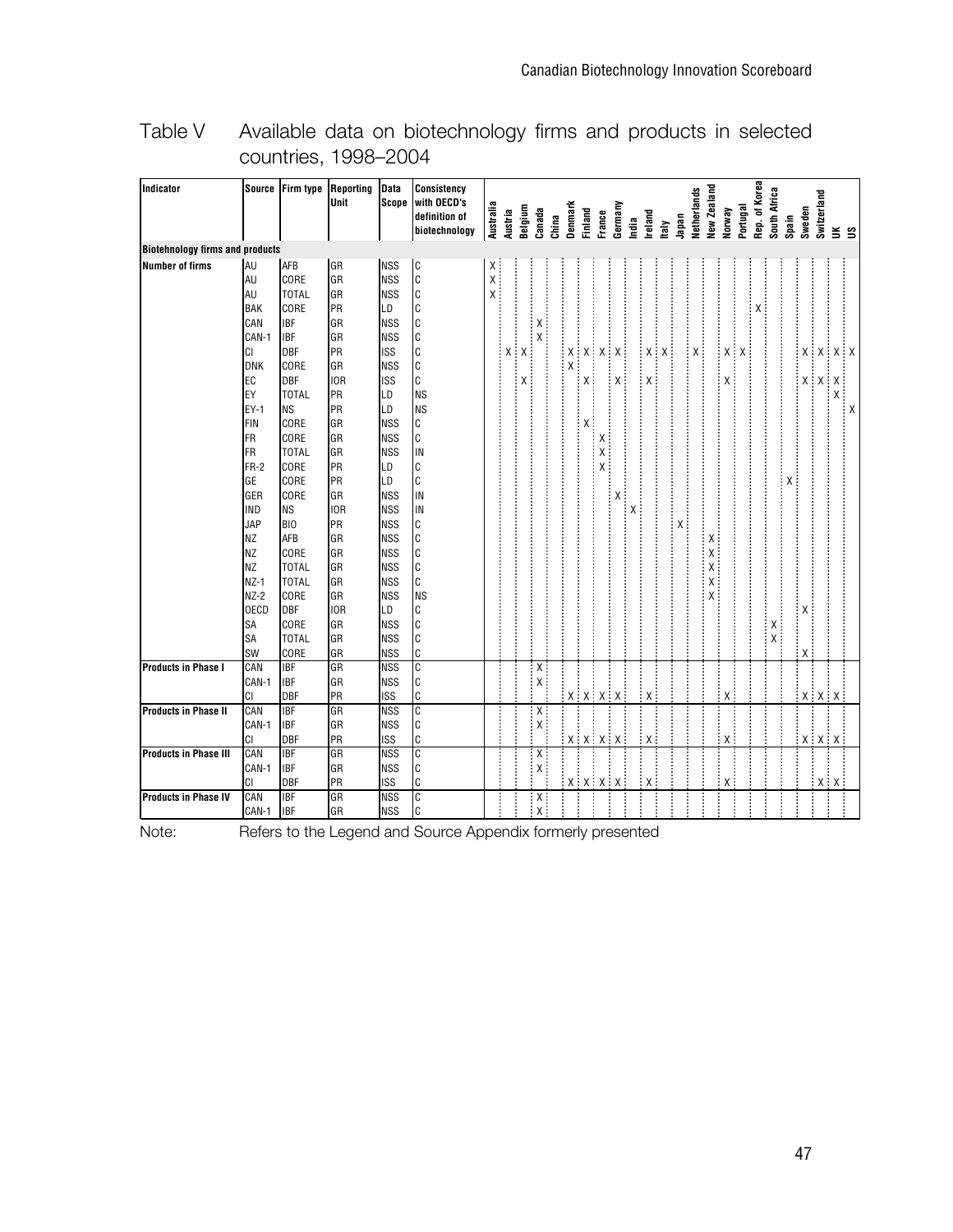| Indicator                                                             | Source               | Firm type                  | Reporting        | <b>Data</b>              | <b>Consistency</b>           |               |               |                                                                                            |        |       |                    |         |        |         |       |         |      |       |             |             |        |          |                              |                                                                                                                |                 |                    |                                        |                                 |  |
|-----------------------------------------------------------------------|----------------------|----------------------------|------------------|--------------------------|------------------------------|---------------|---------------|--------------------------------------------------------------------------------------------|--------|-------|--------------------|---------|--------|---------|-------|---------|------|-------|-------------|-------------|--------|----------|------------------------------|----------------------------------------------------------------------------------------------------------------|-----------------|--------------------|----------------------------------------|---------------------------------|--|
|                                                                       |                      |                            | Unit             | Scope                    | with OECD's<br>definition of |               |               |                                                                                            |        |       |                    |         |        |         |       |         |      |       | Netherlands | New-Zealand |        |          | Rep.of Korea<br>South Africa |                                                                                                                |                 | <b>Switzerland</b> |                                        |                                 |  |
|                                                                       |                      |                            |                  |                          | biotechnology                | Australia     | Austria       | Belgium                                                                                    | Canada | China | Denmark            | Finland | France | Germany | India | Ireland | taly | Japan |             |             | Norway | Portugal |                              |                                                                                                                | Sweden<br>Spain |                    |                                        | ≚ ខ្ទី                          |  |
| <b>Financial flows</b>                                                |                      |                            |                  |                          |                              |               |               |                                                                                            |        |       |                    |         |        |         |       |         |      |       |             |             |        |          |                              |                                                                                                                |                 |                    |                                        |                                 |  |
| <b>Biotechnology dedicated R&amp;D</b>                                | CAN                  | <b>IBF</b>                 | GR               | <b>NSS</b>               | IС                           |               |               |                                                                                            |        |       |                    |         |        |         |       |         |      |       |             |             |        |          |                              |                                                                                                                |                 |                    |                                        |                                 |  |
| expenditures by biotechnology firms<br>Business Enterprise Sector R&D | CAN-2<br>AU          | IBF<br>DBF                 | GR<br>GR         | <b>NSS</b><br><b>NSS</b> | Ċ<br>С                       | X.            |               |                                                                                            | X      |       |                    |         |        |         |       |         |      |       |             |             |        |          |                              |                                                                                                                |                 |                    |                                        |                                 |  |
| <b>Expenditures</b>                                                   | CAN                  | IBF                        | GR               | <b>NSS</b>               | С                            |               |               |                                                                                            | χ      |       |                    |         |        |         |       |         |      |       |             |             |        |          |                              |                                                                                                                |                 |                    |                                        |                                 |  |
|                                                                       | CAN-1                | <b>IBF</b>                 | GR               | <b>NSS</b>               | С                            |               |               |                                                                                            | χ      |       |                    |         |        |         |       |         |      |       |             |             |        |          |                              |                                                                                                                |                 |                    |                                        |                                 |  |
|                                                                       | СI<br><b>DNK</b>     | DBF<br><b>TOTAL</b>        | PR<br>GR         | ISS<br><b>NSS</b>        | С<br>C                       |               |               |                                                                                            |        |       |                    | х       | x      |         |       |         |      |       |             |             |        |          |                              |                                                                                                                |                 | x:                 | χ.                                     | $X \cdot X$                     |  |
|                                                                       | FIN                  | CORE                       | GR               | <b>NSS</b>               | C                            |               |               |                                                                                            |        |       |                    |         |        |         |       |         |      |       |             |             |        |          |                              |                                                                                                                |                 |                    |                                        |                                 |  |
|                                                                       | IND<br><b>KOR</b>    | <b>NS</b><br>CORE          | 10R<br>AR        | <b>NSS</b><br>LD         | IN<br>С                      |               |               |                                                                                            |        |       |                    |         |        |         |       |         |      |       |             |             |        |          |                              |                                                                                                                |                 |                    |                                        |                                 |  |
|                                                                       | $NZ-1$               | <b>TOTAL</b>               | GR               | <b>NSS</b>               | Iс                           |               |               |                                                                                            |        |       |                    |         |        |         |       |         |      |       |             |             |        |          |                              |                                                                                                                |                 |                    |                                        |                                 |  |
|                                                                       | OECD                 | CORE                       | <b>IOR</b>       | LD                       | C<br>r.                      | x             |               |                                                                                            |        |       |                    |         |        |         |       |         |      |       |             |             |        |          |                              |                                                                                                                |                 |                    |                                        |                                 |  |
| Exports                                                               | SW<br>CAN            | TOTAL<br>IBF               | GR<br>GR         | <b>NSS</b><br><b>NSS</b> | С                            |               |               |                                                                                            | Χ      |       |                    |         |        |         |       |         |      |       |             |             |        |          |                              |                                                                                                                |                 |                    |                                        |                                 |  |
|                                                                       | CAN-2                | <b>IBF</b>                 | GR               | <b>NSS</b>               | C                            |               |               |                                                                                            | χ.     |       |                    |         |        |         |       |         |      |       |             |             |        |          |                              |                                                                                                                |                 |                    |                                        |                                 |  |
|                                                                       | KOR-2<br>ΝZ          | <b>IBF</b><br>DBF          | GR<br>GR         | <b>NSS</b><br><b>NSS</b> | С                            |               |               |                                                                                            |        |       |                    |         |        |         |       |         |      |       |             |             |        |          |                              |                                                                                                                |                 |                    |                                        |                                 |  |
| <b>Financing: united capitals</b>                                     | CAN                  | <b>IBF</b>                 | GR               | <b>NSS</b>               | С                            |               |               |                                                                                            | x      |       |                    |         |        |         |       |         |      |       |             |             |        |          |                              |                                                                                                                |                 |                    |                                        |                                 |  |
|                                                                       | CAN-2                | IBF                        | GR               | <b>NSS</b>               | С                            |               |               |                                                                                            | Χ.     |       |                    |         |        |         |       |         |      |       |             |             |        |          |                              |                                                                                                                |                 |                    |                                        |                                 |  |
| <b>Government R&amp;D Expenditures</b>                                | CAN-3<br>AU          | TOTAL<br>CORE              | GR<br>GR         | <b>NSS</b><br>NSS        | С                            | χ:            |               |                                                                                            | X      |       |                    |         |        |         |       |         |      |       |             |             |        |          |                              |                                                                                                                |                 |                    |                                        |                                 |  |
|                                                                       | CAN-3                | <b>IBF</b>                 | GR               | <b>NSS</b>               | С                            |               |               |                                                                                            | χ      |       |                    |         |        |         |       |         |      |       |             |             |        |          |                              |                                                                                                                |                 |                    |                                        |                                 |  |
|                                                                       | <b>DNK</b>           | TOTAL                      | GR               | <b>NSS</b>               | С                            |               |               |                                                                                            |        |       |                    |         |        |         |       |         |      |       |             |             |        |          |                              |                                                                                                                |                 |                    |                                        |                                 |  |
|                                                                       | FIN<br>FIN-2         | CORE<br>IBF                | GR<br>AR         | <b>NSS</b><br>LD         | C<br>C                       |               |               |                                                                                            |        |       |                    | х       |        |         |       |         |      |       |             |             |        |          |                              |                                                                                                                |                 |                    |                                        |                                 |  |
|                                                                       | FR-2                 | <b>IBF</b>                 | PR               | LD                       | C                            |               |               |                                                                                            |        |       |                    |         |        |         |       |         |      |       |             |             |        |          |                              |                                                                                                                |                 |                    |                                        |                                 |  |
|                                                                       | IND                  | ΝS                         | <b>IOR</b>       | <b>NSS</b>               | IN                           |               |               |                                                                                            |        |       |                    |         |        |         |       |         |      |       |             |             |        |          |                              |                                                                                                                |                 |                    |                                        |                                 |  |
|                                                                       | NET<br>NZ-1          | CORE<br>TOTAL              | GR<br>GR         | <b>NSS</b><br><b>NSS</b> | <b>NS</b><br>С               |               |               |                                                                                            |        |       |                    |         |        |         |       |         |      |       |             |             |        |          |                              |                                                                                                                |                 |                    |                                        |                                 |  |
|                                                                       | OECD                 | CORE                       | <b>IOR</b>       | LD                       | С                            |               |               |                                                                                            |        |       |                    |         |        |         |       |         |      |       |             |             |        |          |                              |                                                                                                                |                 |                    |                                        |                                 |  |
|                                                                       | OECD                 | <b>TOTAL</b>               | <b>IOR</b>       | LD                       | С                            |               |               |                                                                                            |        |       |                    |         |        | x       |       |         |      |       |             |             |        |          |                              |                                                                                                                |                 |                    |                                        |                                 |  |
|                                                                       | SA<br>SW             | <b>TOTAL</b><br>TOTAL      | GR<br>GR         | <b>NSS</b><br><b>NSS</b> | С                            |               |               |                                                                                            |        |       |                    |         |        |         |       |         |      |       |             |             |        |          |                              |                                                                                                                | x               |                    |                                        |                                 |  |
| <b>Imports</b>                                                        | CAN                  | IBF                        | GR               | <b>NSS</b>               | С                            |               |               |                                                                                            | х      |       |                    |         |        |         |       |         |      |       |             |             |        |          |                              |                                                                                                                |                 |                    |                                        |                                 |  |
|                                                                       | CAN-2                | <b>IBF</b>                 | GR               | <b>NSS</b>               | C                            |               |               |                                                                                            | X      |       |                    |         |        |         |       |         |      |       |             |             |        |          |                              |                                                                                                                |                 |                    |                                        |                                 |  |
| <b>Revenues</b>                                                       | AU<br>CAN            | DBF<br><b>IBF</b>          | GR<br>GR         | <b>NSS</b><br><b>NSS</b> | С<br>C                       | χ:            |               |                                                                                            | х.     |       |                    |         |        |         |       |         |      |       |             |             |        |          |                              |                                                                                                                |                 |                    |                                        |                                 |  |
|                                                                       | CAN-2                | <b>IBF</b>                 | GR               | <b>NSS</b>               | C                            |               |               |                                                                                            | x      |       |                    |         |        |         |       |         |      |       |             |             |        |          |                              |                                                                                                                |                 |                    |                                        |                                 |  |
|                                                                       | СI                   | DBF                        | PR               | <b>ISS</b>               | C                            |               |               |                                                                                            |        |       |                    | x i     | х      | X       |       |         |      |       |             |             |        |          |                              |                                                                                                                |                 | х<br>x:            |                                        | $X$ $X$                         |  |
|                                                                       | $EY-1$<br>FIN        | <b>NS</b><br>CORE          | PR<br>GR         | LD<br><b>NSS</b>         | <b>NS</b><br>C               |               |               |                                                                                            |        |       |                    |         |        |         |       |         |      |       |             |             |        |          |                              |                                                                                                                |                 |                    |                                        |                                 |  |
|                                                                       | IND                  | ΝS                         | 10R              | <b>NSS</b>               | IN                           |               |               |                                                                                            |        |       |                    |         |        |         |       |         |      |       |             |             |        |          |                              |                                                                                                                |                 |                    |                                        |                                 |  |
|                                                                       | <b>JAP</b><br>KOR-2  | <b>BIO</b><br><b>IBF</b>   | PR<br>GR         | <b>NSS</b><br><b>NSS</b> | С<br>С                       |               |               |                                                                                            |        |       |                    |         |        |         |       |         |      |       |             |             |        |          |                              |                                                                                                                |                 |                    |                                        |                                 |  |
|                                                                       | $NZ-1$               | TOTAL                      | GR               | <b>NSS</b>               | С                            |               |               |                                                                                            |        |       |                    |         |        |         |       |         |      |       |             |             |        |          |                              |                                                                                                                |                 |                    |                                        |                                 |  |
|                                                                       | $NZ-2$               | <b>TOTAL</b>               | GR               | <b>NSS</b>               | С                            |               |               |                                                                                            |        |       |                    |         |        |         |       |         |      |       |             |             |        |          |                              |                                                                                                                |                 |                    |                                        |                                 |  |
| <b>Size of the Local Market</b>                                       | SW<br>BAK            | TOTAL<br>CORE              | GR<br>PR         | <b>NSS</b><br>LD         | С                            |               |               |                                                                                            |        |       |                    |         |        |         |       |         |      |       |             |             |        |          | x                            |                                                                                                                |                 |                    |                                        |                                 |  |
|                                                                       | DM                   | ΝS                         | PR               | <b>ISS</b>               | С                            | x:            |               |                                                                                            |        |       |                    |         |        |         |       |         |      |       |             |             |        |          |                              |                                                                                                                |                 |                    |                                        |                                 |  |
|                                                                       | DM                   | <b>TOTAL</b>               | PR               | <b>ISS</b>               | <b>NS</b>                    |               |               | x                                                                                          | х      | x     |                    |         | х      | Χ       |       |         |      |       |             |             |        |          |                              |                                                                                                                |                 |                    |                                        | $X$ $\cdot$ $X$                 |  |
|                                                                       | $IND-3$<br>IND-4     | <b>NS</b><br>NS            | PR<br>PR         | LD<br>LD                 | IN<br>IN                     |               |               |                                                                                            |        |       |                    |         |        |         | X     |         |      |       |             |             |        |          |                              |                                                                                                                |                 |                    |                                        |                                 |  |
|                                                                       | $IND-5$              | NS                         | PR               | LD                       | IN                           |               |               |                                                                                            |        |       |                    |         |        |         |       |         |      |       |             |             |        |          |                              |                                                                                                                |                 |                    |                                        |                                 |  |
|                                                                       | KOR-2                | IBF                        | GR               | <b>NSS</b>               | C                            |               |               |                                                                                            |        |       |                    |         |        |         |       |         |      |       |             |             |        |          |                              |                                                                                                                |                 |                    |                                        |                                 |  |
| <b>Total R&amp;D Expenditures</b>                                     | NET<br>AU            | CORE<br>DBF                | GR<br>GR         | <b>NSS</b><br><b>NSS</b> | ΝS<br>С                      | х;            |               |                                                                                            |        |       |                    |         |        |         |       |         |      |       |             |             |        |          |                              |                                                                                                                |                 |                    |                                        |                                 |  |
|                                                                       | <b>DNK</b>           | <b>TOTAL</b>               | GR               | <b>NSS</b>               | С                            |               |               |                                                                                            |        |       |                    |         |        |         |       |         |      |       |             |             |        |          |                              |                                                                                                                |                 |                    |                                        |                                 |  |
|                                                                       | EC                   | DBF                        | <b>IOR</b>       | <b>ISS</b>               | С                            |               |               |                                                                                            |        |       |                    |         |        |         |       |         |      |       |             |             |        |          |                              |                                                                                                                |                 |                    |                                        |                                 |  |
|                                                                       | EC<br>FIN            | <b>TOTAL</b><br>CORE       | <b>IOR</b><br>GR | ISS<br><b>NSS</b>        | C<br>C                       |               |               | x                                                                                          |        |       |                    | х<br>х  | х      | X       |       |         |      |       |             |             |        |          |                              |                                                                                                                |                 |                    | х.                                     | x.                              |  |
|                                                                       | $FR-2$               | IBF                        | PR               | LD                       | C                            |               |               |                                                                                            |        |       |                    |         |        |         |       |         |      |       |             |             |        |          |                              |                                                                                                                |                 |                    |                                        |                                 |  |
|                                                                       | IR                   | <b>TOTAL</b>               | PR               | <b>NSS</b>               | C                            |               |               |                                                                                            |        |       |                    |         |        |         |       |         |      |       |             |             |        |          |                              |                                                                                                                |                 |                    |                                        |                                 |  |
|                                                                       | <b>JAP</b><br>$NZ-2$ | <b>BIO</b><br><b>TOTAL</b> | PR<br>GR         | <b>NSS</b><br><b>NSS</b> | lc.<br><b>NS</b>             |               |               |                                                                                            |        |       |                    |         |        |         |       |         |      | x     |             |             |        |          |                              |                                                                                                                |                 |                    |                                        |                                 |  |
|                                                                       | OECD                 | DBF                        | <b>IOR</b>       | LD                       | Iс                           |               |               |                                                                                            |        |       |                    |         |        | х       |       |         |      |       |             |             |        |          |                              |                                                                                                                |                 |                    |                                        |                                 |  |
|                                                                       | OECD                 | ΝS                         | IOR              | LD                       |                              |               |               |                                                                                            |        |       |                    |         |        |         |       |         |      |       |             |             |        |          |                              |                                                                                                                |                 |                    |                                        |                                 |  |
|                                                                       | OECD<br>SA           | TOTAL<br>TOTAL             | <b>IOR</b><br>GR | LD                       | $\frac{c}{c}$                |               |               | ֧֚֚֚֝<br>֧֧ׅ֧֚֚֚֚֚֚֚֚֚֚֚֚֚֚֚֚֚֚֚֚֚֚֚֚֚֚֚֝֘֝֝֟֓֡֬֝֬֝<br>ׇׇׇׇׇׇׇׇׇׇׇׇׇ֧֧֧֧֧֧֧֧֧֧֧֧֧֧֧֧֛֘֩֩֕֩ |        |       |                    |         |        |         |       |         |      |       |             |             | ļ      |          |                              | $\mathbf{x}$                                                                                                   | İ               | $\frac{1}{x}$      | $\mathbf{x}^{\scriptscriptstyle \top}$ | $\mathsf{X}\parallel\mathsf{X}$ |  |
|                                                                       | SW                   | <b>TOTAL</b>               | GR               | NSS<br>NSS               | С                            |               |               |                                                                                            |        |       |                    |         |        |         |       |         |      |       |             |             |        |          |                              |                                                                                                                |                 |                    |                                        |                                 |  |
| <b>Universities R&amp;D Expenditures</b>                              | AU                   | DBF                        | GR               | <b>NSS</b>               | С                            | $\frac{x}{x}$ |               |                                                                                            |        |       |                    |         |        |         |       |         |      |       |             |             |        |          |                              |                                                                                                                |                 | $\overline{X}$     |                                        |                                 |  |
|                                                                       | <b>FIN</b><br>OECD   | CORE<br>DBF                | GR<br><b>IOR</b> | <b>NSS</b><br>LD         | C<br>C                       |               |               |                                                                                            |        |       |                    | Χ       |        |         |       |         |      |       |             |             |        |          |                              | ֪ׅ֧ׅ֧֧֚֚֚֚֚֚֚֚֚֚֚֚֘֝֘֝֘֝֓֡֘֝֬֝֬֓֡֬֝֬֝֓֬֝֓֬֝֓֬֝֓<br>֧֧֧֧֧֧֧ׅ֧֧֧֧֧֧֧֧֧֧֚֚֚֝֩֩֩֩֩֩֓֝֩֩֩֓֬֘֩֩֩<br>֧֪֧֪֪֪֪֪֪֪֖֧֩֩֩֘ | i<br>I          |                    |                                        |                                 |  |
|                                                                       | SW                   | TOTAL                      | GR               | <b>NSS</b>               | C                            |               |               |                                                                                            |        |       |                    |         |        |         |       |         |      |       |             |             |        |          |                              |                                                                                                                |                 |                    |                                        |                                 |  |
| <b>Venture Capital</b>                                                | $AU-1$               | <b>TOTAL</b>               | PR               | LD                       | ΝS<br><b>NS</b>              |               |               |                                                                                            |        |       |                    |         |        |         |       |         |      |       |             |             |        |          |                              |                                                                                                                |                 |                    |                                        |                                 |  |
|                                                                       | <b>BEL</b>           | n.a.<br>IBF                | AR<br>GR         | LD<br><b>NSS</b>         | C                            |               | $\frac{1}{x}$ | Χ                                                                                          | X      |       |                    |         |        |         |       |         |      |       |             |             |        |          |                              |                                                                                                                |                 | j                  |                                        |                                 |  |
|                                                                       | CAN<br>CAN-2         | <b>IBF</b>                 | GR               | <b>NSS</b>               | Iс                           |               |               |                                                                                            | X      |       |                    |         |        |         |       |         |      |       |             |             |        |          |                              |                                                                                                                |                 |                    |                                        |                                 |  |
|                                                                       | CAN-3<br>СI          | <b>TOTAL</b><br>DBF        | GR<br>PR         | <b>NSS</b><br><b>ISS</b> | Iс<br>C                      |               |               |                                                                                            | Χ      |       |                    |         |        |         |       |         |      |       |             |             |        |          |                              |                                                                                                                |                 |                    |                                        | $X$ $X$                         |  |
|                                                                       | <b>DNK</b>           | <b>TOTAL</b>               | GR               | <b>NSS</b>               | C                            |               |               | $\mathbf{x}_{\perp}$<br>Χ                                                                  |        |       | X.<br>$\mathbf{x}$ |         | x x x  |         |       |         | х    |       |             |             |        |          |                              |                                                                                                                |                 | X,                 | X.                                     |                                 |  |
|                                                                       | $EY-1$               | <b>NS</b>                  | PR               | LD                       | <b>NS</b>                    |               |               |                                                                                            |        |       |                    |         |        |         |       |         |      |       |             |             |        |          |                              |                                                                                                                |                 |                    |                                        | x                               |  |
|                                                                       | <b>FIN</b><br>$FR-2$ | CORE<br>IBF                | GR<br>PR         | <b>NSS</b><br>LD         | IС                           |               |               |                                                                                            |        |       |                    |         |        |         |       |         |      |       |             |             |        |          |                              |                                                                                                                |                 |                    |                                        |                                 |  |
|                                                                       | GE                   | CORE                       | PR               | LD                       | Iс                           |               |               |                                                                                            |        |       |                    |         |        |         |       |         |      |       |             |             |        |          |                              |                                                                                                                |                 |                    |                                        |                                 |  |
|                                                                       | <b>KOR</b>           | CORE                       | AR               | LD                       | c<br>c                       |               |               |                                                                                            |        |       |                    |         |        |         |       |         |      |       |             |             |        |          |                              |                                                                                                                |                 |                    |                                        |                                 |  |
|                                                                       | <b>OECD</b><br>SA    | <b>TOTAL</b><br>TOTAL      | <b>IOR</b><br>GR | LD<br><b>NSS</b>         | <b>NS</b>                    |               |               |                                                                                            |        |       |                    |         |        |         |       |         |      |       |             |             |        |          |                              |                                                                                                                |                 |                    |                                        | ΙX.                             |  |
|                                                                       | $SW-1$               | <b>TOTAL</b>               | GR               | <b>NSS</b>               | $\int_{c}^{c}$               |               |               |                                                                                            |        |       |                    |         |        |         |       |         |      |       |             |             |        |          |                              | j                                                                                                              | ļ               | $\mathsf{x}$       |                                        |                                 |  |
|                                                                       | <b>USA</b>           | <b>TOTAL</b>               | GR               | <b>NSS</b>               | <b>NS</b>                    |               |               |                                                                                            |        |       |                    |         |        |         |       |         |      |       |             |             |        |          |                              |                                                                                                                |                 |                    |                                        |                                 |  |

Table VI Available data on biotechnology financial indicators in selected countries, 1998–2004

Note: Refers the Legend and Source Appendix formerly presented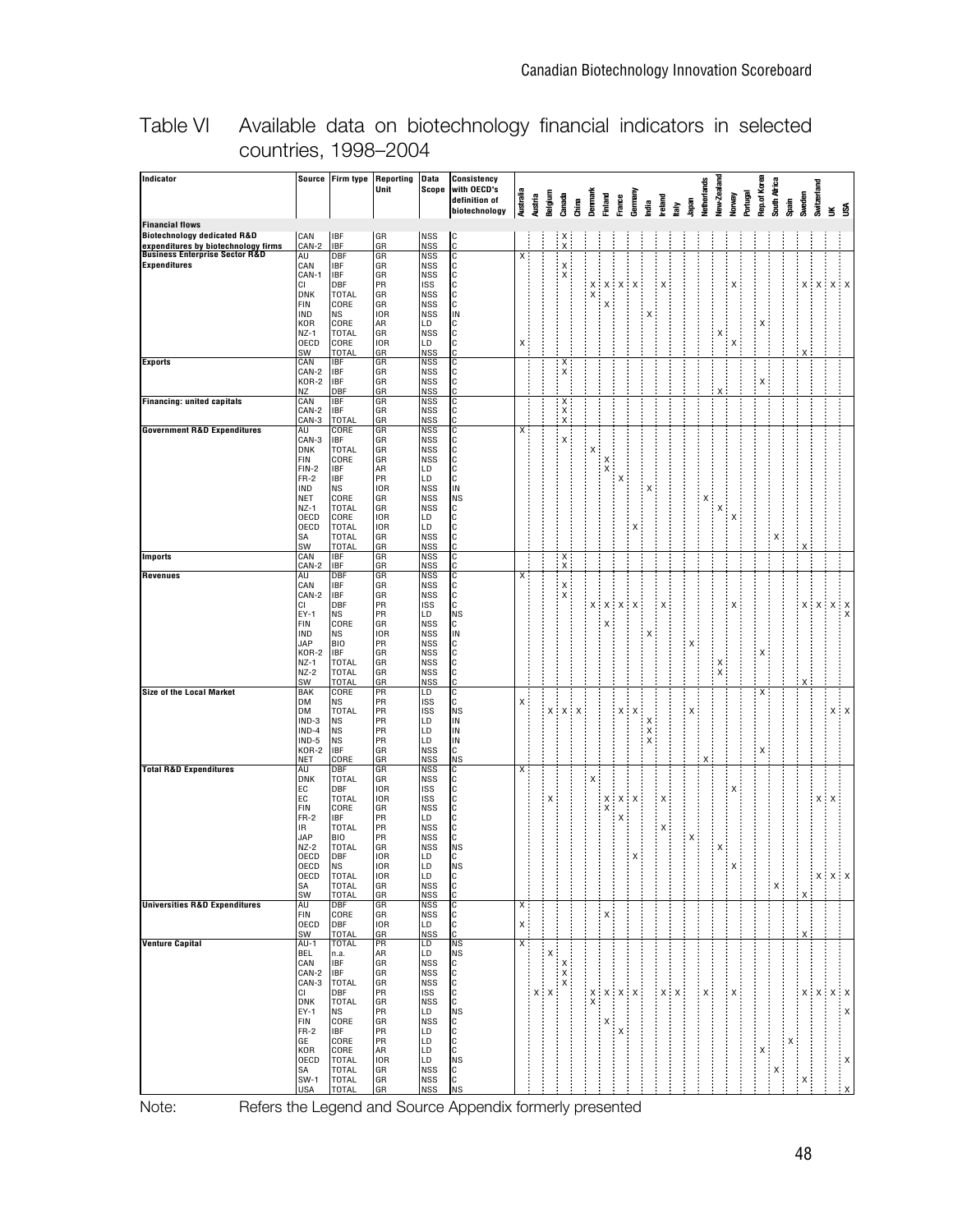| <b>Indicator</b>                                    | Source              | <b>Firm type</b>   | Reporting<br>Unit | Data<br>Scope            | <b>Consistency</b><br>with OECD's<br>definition of | Australia |         |         |             |       |         |         |        |                                                                       |       |                  |       | Netherlands | New Zealand |        |          | Korea     | South Africa |       |        | Switzerland |                                                                 |                |
|-----------------------------------------------------|---------------------|--------------------|-------------------|--------------------------|----------------------------------------------------|-----------|---------|---------|-------------|-------|---------|---------|--------|-----------------------------------------------------------------------|-------|------------------|-------|-------------|-------------|--------|----------|-----------|--------------|-------|--------|-------------|-----------------------------------------------------------------|----------------|
|                                                     |                     |                    |                   |                          | biotechnology                                      |           | Austria | Belgium | Canada      | China | Denmark | Finland | France | Germany                                                               | India | Ireland<br>ltaly | Japan |             |             | Norway | Portugal | Rep. of P |              | Spain | Sweden |             | ≚ នី                                                            |                |
| <b>Workforce</b>                                    |                     |                    |                   |                          |                                                    |           |         |         |             |       |         |         |        |                                                                       |       |                  |       |             |             |        |          |           |              |       |        |             |                                                                 |                |
| <b>Business Enterprise Sector Total R&amp;D CAN</b> |                     | <b>IBF</b>         | GR                | <b>NSS</b>               | $\mathsf c$                                        |           |         |         |             |       |         |         |        |                                                                       |       |                  |       |             |             |        |          |           |              |       |        |             |                                                                 |                |
| <b>Employees</b>                                    | CI                  | <b>DBF</b>         | <b>PR</b>         | <b>ISS</b>               | C                                                  |           |         |         |             |       |         |         |        | $\mathsf{X} \quad \mathsf{X} \quad \mathsf{X} \quad \mathsf{X} \quad$ | ī     | X .              |       |             |             | χ.     | X.       |           |              |       |        |             | $\mathsf{X} \quad \mathsf{X} \quad \mathsf{X} \quad \mathsf{X}$ |                |
|                                                     | <b>OECD</b>         | <b>TOTAL</b>       | IOR               | LD                       | С                                                  | χ.        |         |         |             |       |         |         |        |                                                                       |       |                  |       |             |             |        |          |           |              |       |        |             |                                                                 |                |
| <b>Government Total R&amp;D Employees</b>           | CAN-3               | <b>IBF</b>         | GR                | <b>NSS</b>               | C                                                  |           |         |         | Χ.          |       |         |         |        |                                                                       |       |                  |       |             |             |        |          |           |              |       |        |             |                                                                 |                |
|                                                     | <b>OECD</b>         | <b>TOTAL</b>       | IOR               | LD                       | C                                                  | χļ        |         |         |             |       |         |         |        |                                                                       |       |                  |       |             |             |        |          |           |              |       |        |             |                                                                 |                |
| <b>Total Business Enterprise Sector</b>             | CAN                 | <b>IBF</b>         | GR                | <b>NSS</b>               | C                                                  |           |         |         | χ:          |       |         |         |        |                                                                       |       |                  |       |             |             |        |          |           |              |       |        |             |                                                                 |                |
| <b>Employees</b>                                    | CAN-2               | <b>IBF</b>         | GR                | <b>NSS</b>               | C                                                  |           |         |         | X           |       |         |         |        |                                                                       |       |                  |       |             |             |        |          |           |              |       |        |             |                                                                 |                |
|                                                     | СI                  | <b>DBF</b>         | <b>PR</b>         | <b>ISS</b>               | C                                                  |           |         | X.<br>X |             |       |         |         | XXX.   | Χ                                                                     |       | X<br>Х           |       | Χ           |             | х.     |          |           |              |       |        |             | X X X X                                                         |                |
|                                                     | FR                  | <b>IBF</b>         | GR                | <b>NSS</b>               | C                                                  |           |         |         |             |       |         |         |        |                                                                       |       |                  |       |             |             |        |          |           |              |       |        |             |                                                                 |                |
|                                                     | GE                  | CORE               | PR                | LD                       | С                                                  |           |         |         |             |       |         |         |        |                                                                       |       |                  |       |             |             |        |          |           |              | Χ     |        |             |                                                                 |                |
| <b>Total Employees</b>                              | <b>DNK</b>          | CORE               | GR                | <b>NSS</b>               | C                                                  |           |         |         |             |       | X       |         |        |                                                                       |       |                  |       |             |             |        |          |           |              |       |        |             |                                                                 |                |
|                                                     | $EY-1$              | <b>NS</b>          | PR                | LD                       | <b>NS</b>                                          |           |         |         |             |       |         |         |        |                                                                       |       |                  |       |             |             |        |          |           |              |       |        |             |                                                                 | Χ              |
|                                                     | $EY-2$              | <b>TOTAL</b>       | <b>PR</b>         | LD                       | <b>NS</b>                                          |           |         |         |             |       |         |         |        |                                                                       |       |                  |       |             |             |        |          |           |              |       |        |             |                                                                 | Χ              |
|                                                     | <b>FIN</b>          | CORE               | GR                | <b>NSS</b>               | C                                                  |           |         |         |             |       |         |         |        |                                                                       |       |                  |       |             |             |        |          |           |              |       |        |             |                                                                 |                |
|                                                     | <b>FR</b>           | <b>IBF</b>         | GR                | <b>NSS</b>               | C                                                  |           |         |         |             |       |         |         |        |                                                                       |       |                  |       |             |             |        |          |           |              |       |        |             |                                                                 |                |
|                                                     | <b>JAP</b>          | BIO                | <b>PR</b>         | <b>NSS</b>               | C                                                  |           |         |         |             |       |         |         |        |                                                                       |       |                  |       |             |             |        |          |           |              |       |        |             |                                                                 |                |
|                                                     | <b>KOR</b>          | CORE               | AR                | LD                       | C                                                  |           |         |         |             |       |         |         |        |                                                                       |       |                  |       |             |             |        |          |           |              |       |        |             |                                                                 |                |
|                                                     | <b>NET</b>          | CORE               | GR                | <b>NSS</b>               | <b>NS</b>                                          |           |         |         |             |       |         |         |        |                                                                       |       |                  |       |             |             |        |          |           |              |       |        |             |                                                                 |                |
|                                                     | <b>NZ</b>           | CORE               | lgr               | <b>NSS</b>               | C                                                  |           |         |         |             |       |         |         |        |                                                                       |       |                  |       |             |             |        |          |           |              |       |        |             |                                                                 |                |
|                                                     | $NZ-1$              | CORE               | GR                | <b>NSS</b>               | C                                                  |           |         |         |             |       |         |         |        |                                                                       |       |                  |       |             |             |        |          |           |              |       |        |             |                                                                 |                |
|                                                     | $NZ-2$              | CORE               | lgr               | <b>NSS</b>               | <b>NS</b>                                          |           |         |         |             |       |         |         |        |                                                                       |       |                  |       |             |             |        |          |           |              |       |        |             |                                                                 |                |
|                                                     | <b>OECD</b>         | <b>TOTAL</b>       | <b>IOR</b>        | LD                       | C                                                  |           |         |         |             |       |         |         |        |                                                                       |       |                  |       |             |             |        |          |           |              |       |        |             |                                                                 | x <sub>1</sub> |
|                                                     | SW                  | <b>TOTAL</b>       | lgr               | <b>NSS</b>               | C                                                  |           |         |         |             |       |         |         |        |                                                                       |       |                  |       |             |             |        |          |           |              |       |        |             |                                                                 |                |
|                                                     | $SW-1$              | <b>TOTAL</b>       | GR                | <b>NSS</b>               | C                                                  |           |         |         |             |       |         |         |        |                                                                       |       |                  |       |             |             |        |          |           |              |       | X      |             |                                                                 |                |
| <b>Total Number of Employees</b>                    | CAN                 | <b>IBF</b>         | GR                | <b>NSS</b>               | C                                                  |           |         |         | X.<br>$x$ . |       |         |         |        |                                                                       |       |                  |       |             |             |        |          |           |              |       |        |             |                                                                 |                |
|                                                     | CAN-2               | <b>IBF</b>         | GR                | <b>NSS</b>               | C                                                  |           |         |         | xi          |       |         |         |        |                                                                       |       |                  |       |             |             |        |          |           |              |       |        |             |                                                                 |                |
| <b>Total R&amp;D Employees</b>                      | CAN-1<br><b>DNK</b> | <b>IBF</b><br>CORE | GR<br>GR          | <b>NSS</b><br><b>NSS</b> | C<br>C                                             |           |         |         |             |       | X       |         |        |                                                                       |       |                  |       |             |             |        |          |           |              |       |        |             |                                                                 |                |
|                                                     | <b>FR</b>           | <b>TOTAL</b>       | GR                | <b>NSS</b>               | C                                                  |           |         |         |             |       |         |         |        |                                                                       |       |                  |       |             |             |        |          |           |              |       |        |             |                                                                 |                |
|                                                     | FR-2                | <b>IBF</b>         | PR                | LD                       | C                                                  |           |         |         |             |       |         |         |        |                                                                       |       |                  |       |             |             |        |          |           |              |       |        |             |                                                                 |                |
|                                                     | GER                 | CORE               | GR                | <b>NSS</b>               | C                                                  |           |         |         |             |       |         |         |        |                                                                       |       |                  |       |             |             |        |          |           |              |       |        |             |                                                                 |                |
|                                                     | <b>IND</b>          | <b>NS</b>          | <b>IOR</b>        | <b>NSS</b>               | IN                                                 |           |         |         |             |       |         |         |        |                                                                       |       |                  |       |             |             |        |          |           |              |       |        |             |                                                                 |                |
|                                                     | <b>JAP</b>          | BIO                | <b>PR</b>         | <b>NSS</b>               | C                                                  |           |         |         |             |       |         |         |        |                                                                       |       |                  |       |             |             |        |          |           |              |       |        |             |                                                                 |                |
|                                                     | <b>KOR</b>          | CORE               | AR                | LD                       | C                                                  |           |         |         |             |       |         |         |        |                                                                       |       |                  |       |             |             |        |          |           |              |       |        |             |                                                                 |                |
|                                                     | <b>NZ</b>           | CORE               | GR                | <b>NSS</b>               | C                                                  |           |         |         |             |       |         |         |        |                                                                       |       |                  |       |             |             |        |          |           |              |       |        |             |                                                                 |                |
|                                                     | <b>OECD</b>         | <b>TOTAL</b>       | IOR               | LD                       | C                                                  | Χ         |         |         |             |       |         |         |        |                                                                       |       |                  |       |             |             |        |          |           |              |       |        |             |                                                                 |                |
| <b>Universities Total R&amp;D Employees</b>         | <b>OECD</b>         | <b>TOTAL</b>       | IO <sub>R</sub>   | LD                       | C                                                  | х.        |         |         |             |       |         |         |        |                                                                       |       |                  |       |             |             |        |          |           |              |       |        |             |                                                                 |                |

Table VII Available data on biotechnology workforce in selected countries, 1998–2004

Note: Refers to the Legend and Source appendix formerly presented